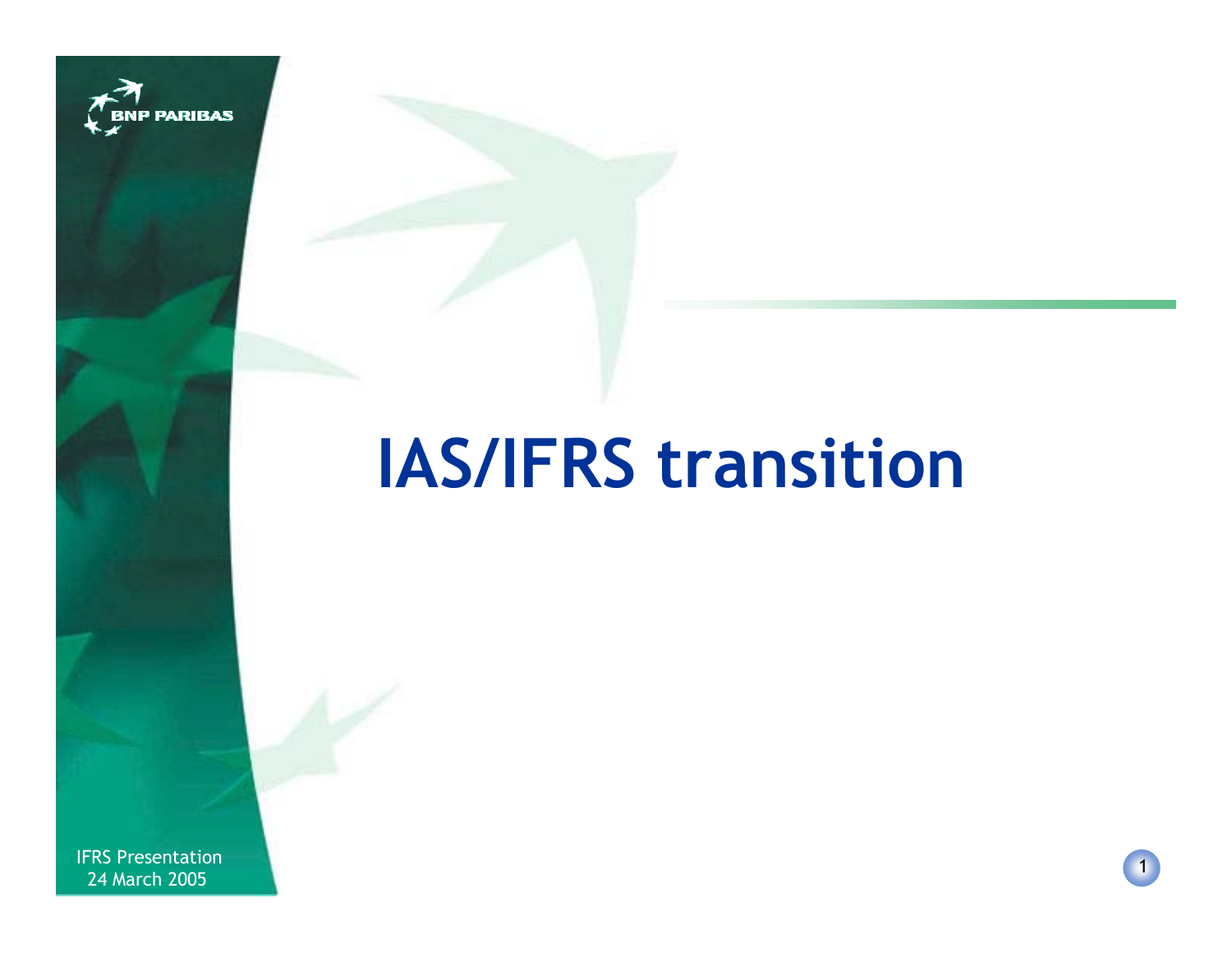

# **Presentation Overview**

#### $\bullet$ **Introduction**

- **Analysis of the main impacts by standard**
- **Choosing the Carve-Out Fair Value Hedge Option**  $\bullet$
- **Wrap-up**  $\bullet$

 $\bullet$ 

IFRS Presentation New York 1988 of the Second Second Second Second Second Second Second Second Second Second Second Second Second Second Second Second Second Second Second Second Second Second Second Second Second Second S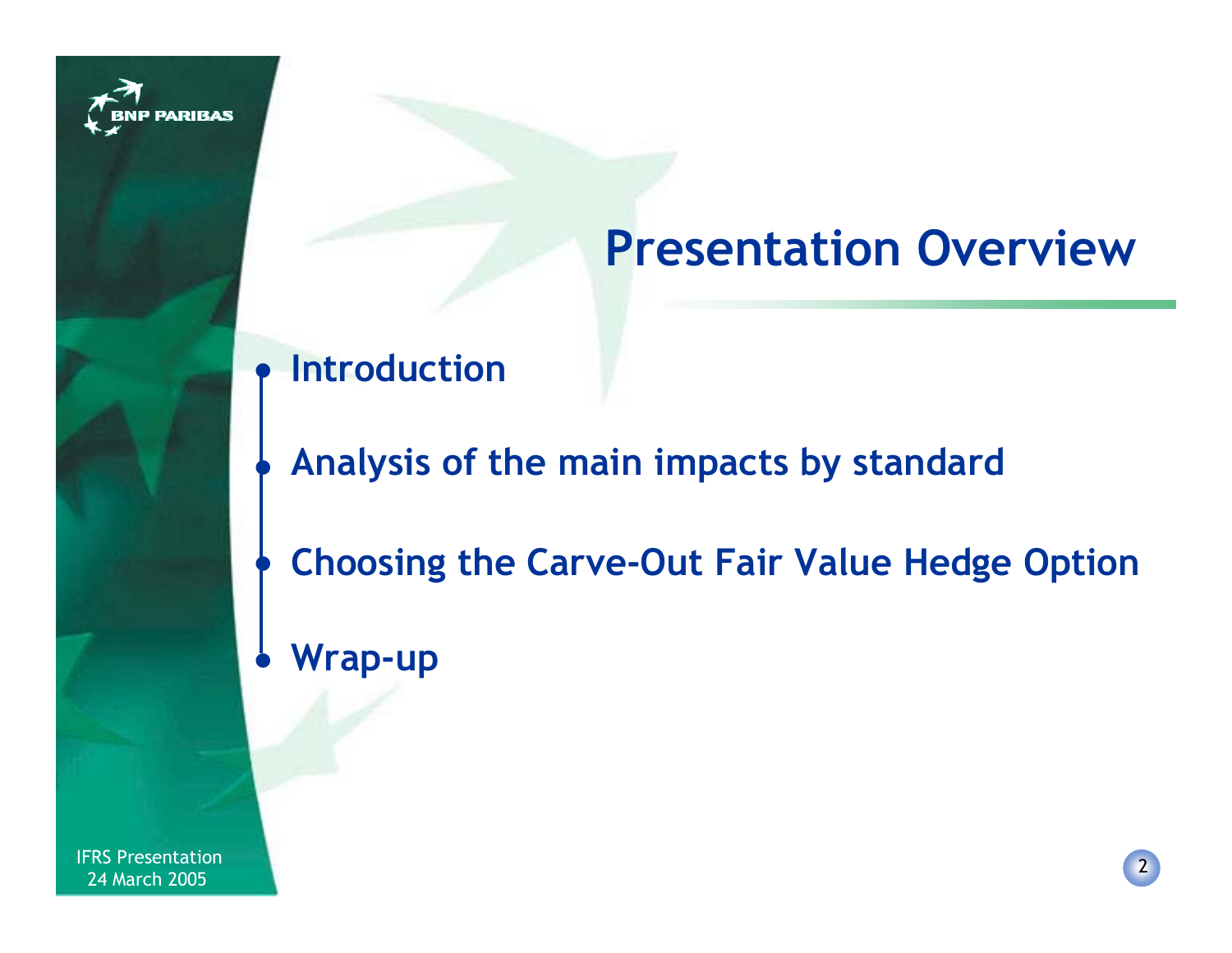

# **Presentation Overview**

#### $\bullet$ **Introduction**

- **Analysis of the main impacts by standard**
- **Choosing the Carve-Out Fair Value Hedge Option**  $\bullet$
- **Wrap-up**  $\bullet$

 $\bullet$ 

IFRS Presentation New York 1988 of the Second Second Second Second Second Second Second Second Second Second Second Second Second Second Second Second Second Second Second Second Second Second Second Second Second Second S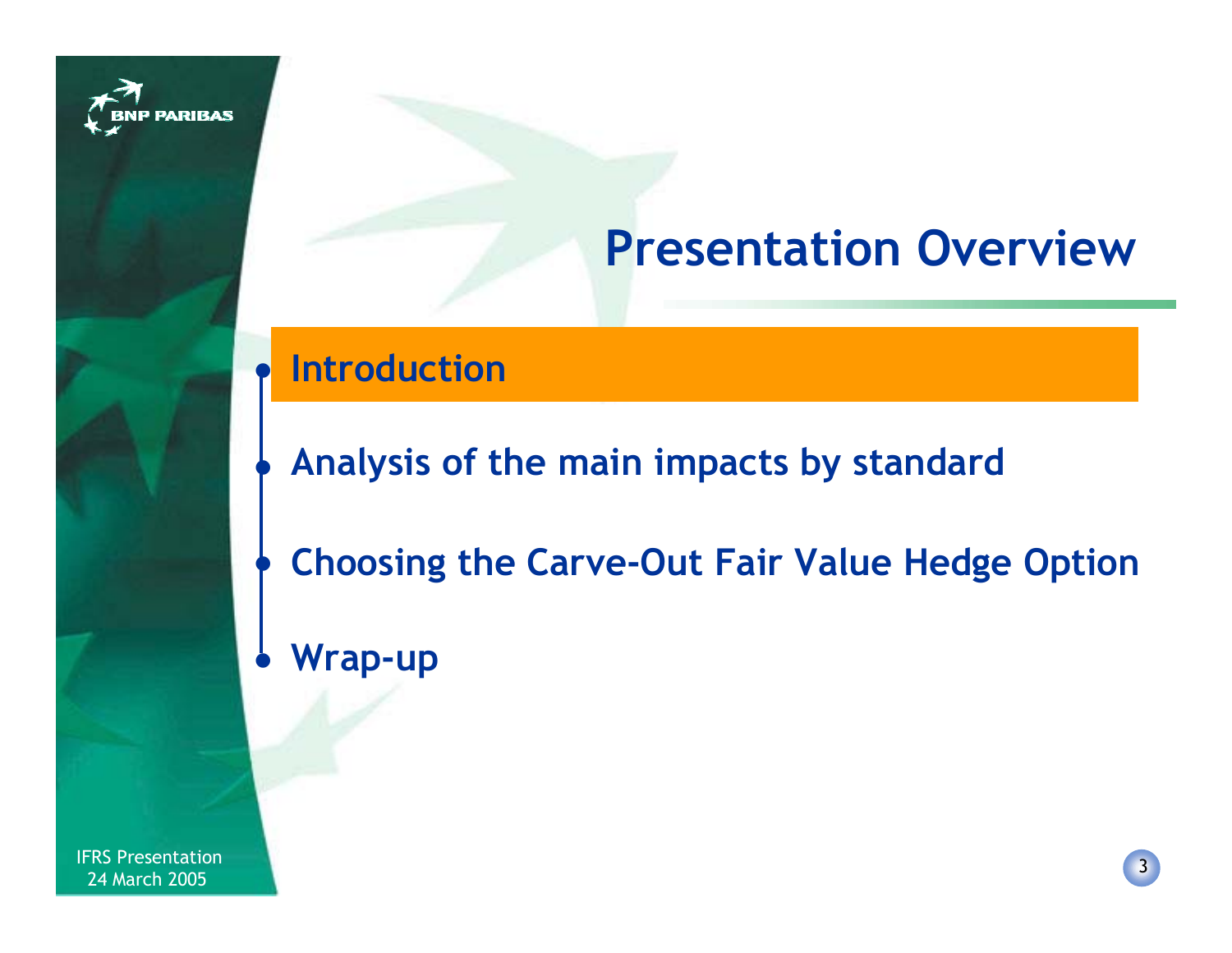

**This presentation will make reference to:**

- **"2004 IFRS": all the standards applicable in 2004 i.e. all IAS and "2004 IFRS" IFRS excluding IAS 32/39 and IFRS 4**
- **"EU-IFRS": all the standards applicable in 2005 as endorsed by the "EU-IFRS" European Union i.e. including IAS 32, IAS 39 carved-out and IFRS 4**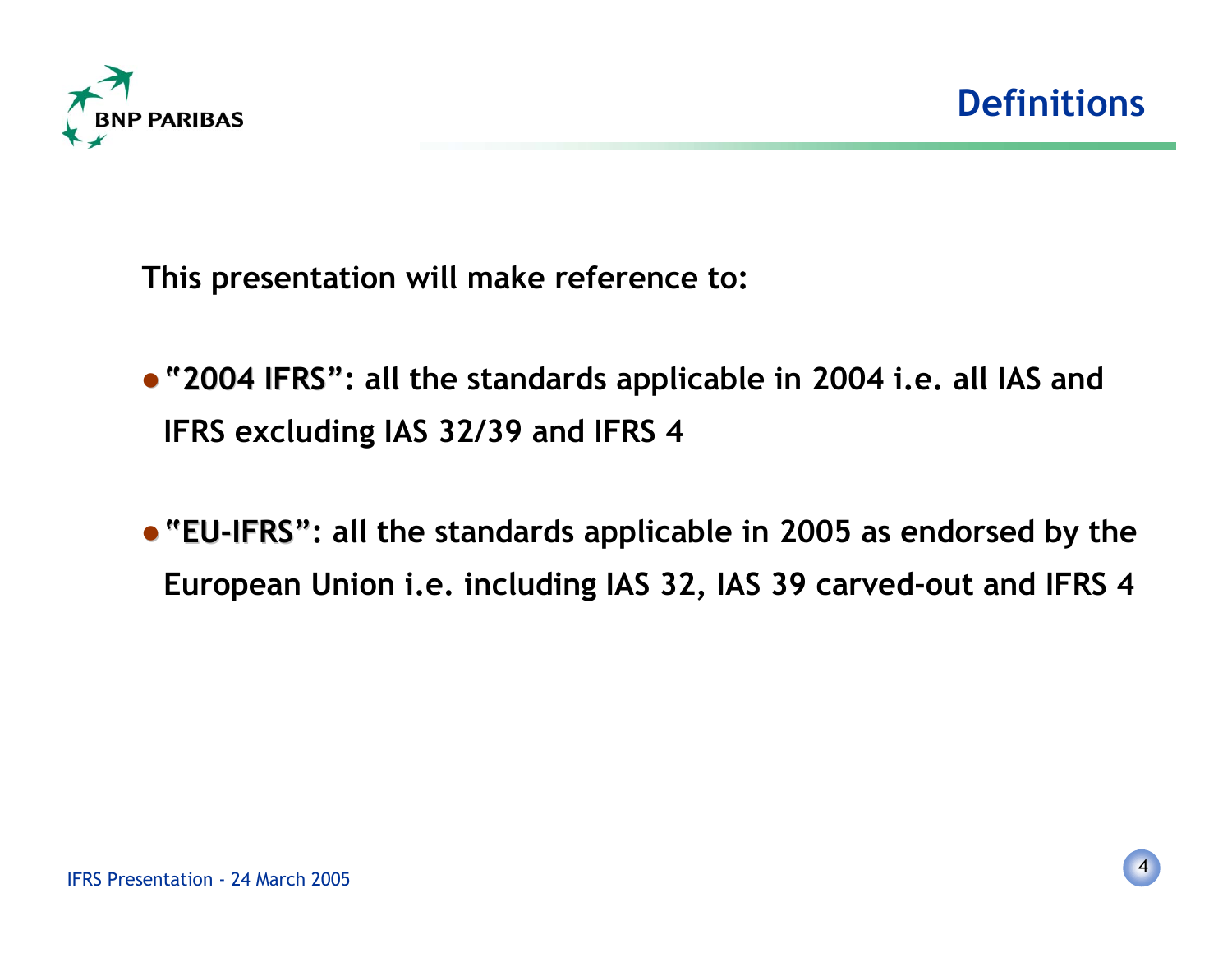

- **The data contained in this presentation are solely intended to provide a general overview of the main changes introduced by the new IAS/ IFRS standards in the BNP Paribas Group's financial statements.**
- **The statutory auditors have performed the audit procedures on the data presented in this document relating to the impacts of the IFRS on equity at 1 January 2004 and on 2004 net income, excluding IAS 32/39 and IFRS 4. The data were approved by the Board of Directors.**
- **The accounting choices relating to the application of IAS 32, 39 and IFRS 4 at 1 January 2005 were substantially validated by the statutory auditors. The impact of the application of these standards at 1 January 2005 is currently under audit procedures. The stated amounts have been rounded off. To explain as clearly as possible how the 2005 EU-IFRS and the 2004 IFRS will not be directly comparable, the BNP Paribas Group simulated, where possible, the impact of the application of IAS 32/39 and IFRS 4 on 2004 based on the accounting choices made for their application in 2005. The corresponding results have been examined by the Board of Directors. They were not audited.**
- **The definitive impacts of these standards on the Group shareholders' equity and results may be different, considering:**
	- **The ever possible amendments to the standards (fair value option, hedging rules, etc.) and their interpretation from now until 31 December 2005,**
	- **The changes in prudential regulatory obligations and tax regulations,**
	- **The finalisation of the detailed analyses and studies of transactions that are still in progress.**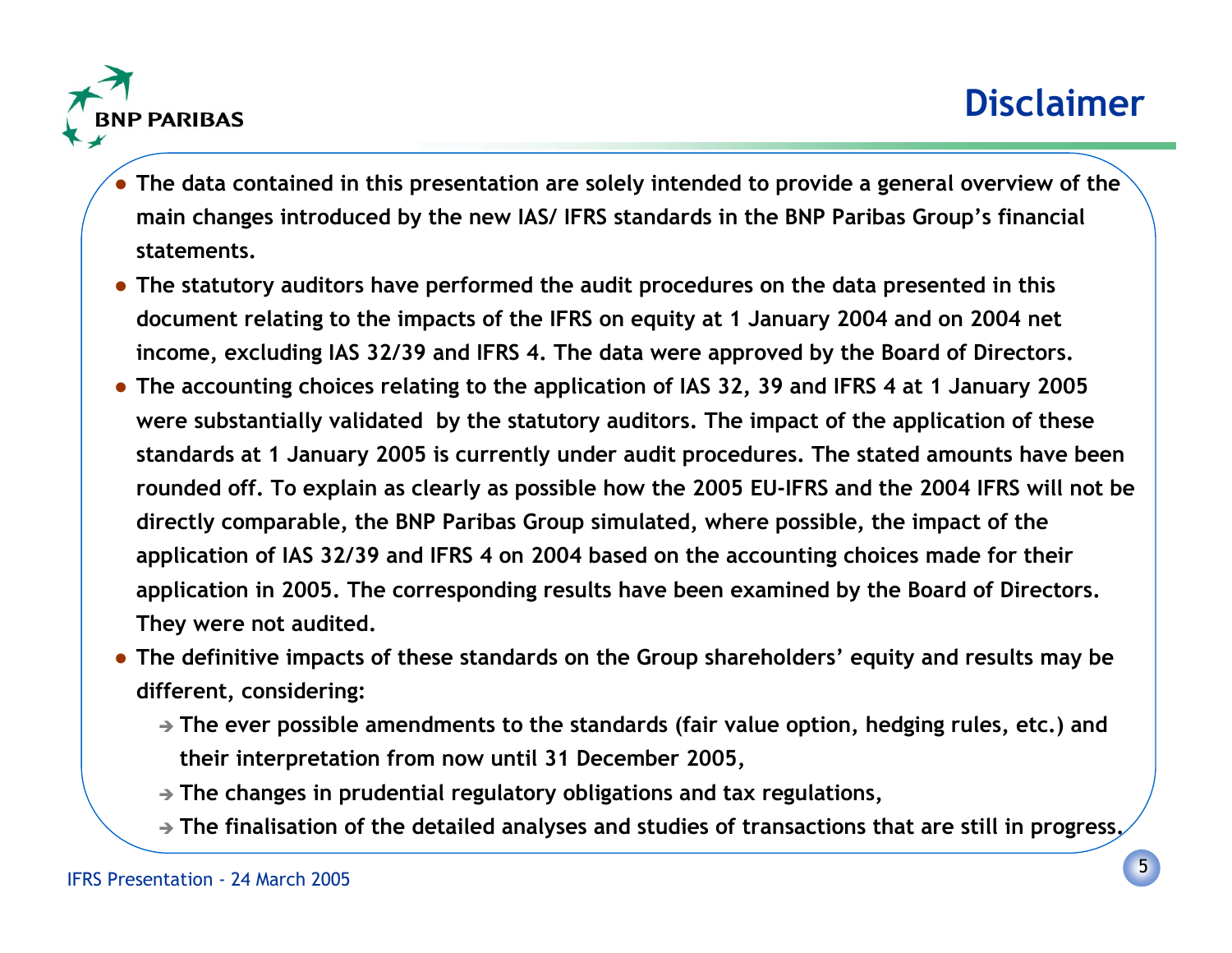

**3 February**



6

## **Q1 Q2 Q3 Q4 2005 20062004 French GAAP resultsEstimate of the EU-IFRS impact on Tier 1 and 2004 net income24 MarchImpact of first-time adoption on equity at 1/1/04 2004 P&L under 2004 IFRS 2004 IFRSEstimate of the impacts on equity at 1/1/05 of the first-time adoption of IAS 39 and simulation of the EU-IFRS impacts on 2004 results 12 May Q1 05 results under EU-IFRS EU-IFRS Comparison with Q1 04 results under IFRS 2004 Q1 05/Q1 04 variations at constant accounting standards (EU-IFRS) EU-IFRS**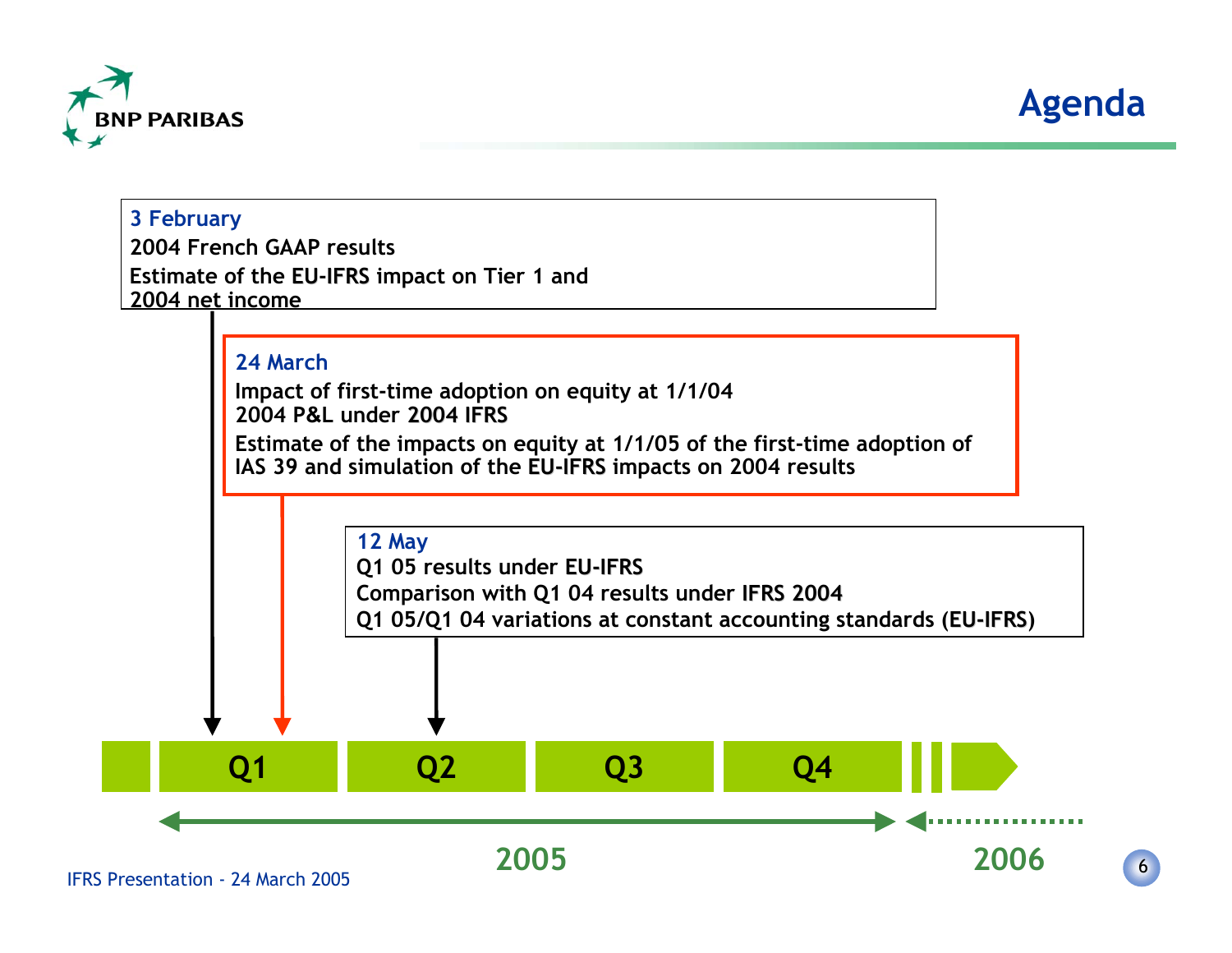

#### **Summary of Impacts on Group Shareholders' Equity and Tier one**



**N.B.: treatment of the dividend in the Tier one calculationIn accordance with the constant practice of French banks, the dividends payable in 2005 in respect of 2004 (€1.8bn) are deducted from Tier 1 at 31/12/04: 60 bp impact.**

*\* Excluding costs with no impact on equity and other changes during the period (+€63mn)*

 IFRS Presentation - 24 March 2005 *\*\* Excluding undated subordinated notes*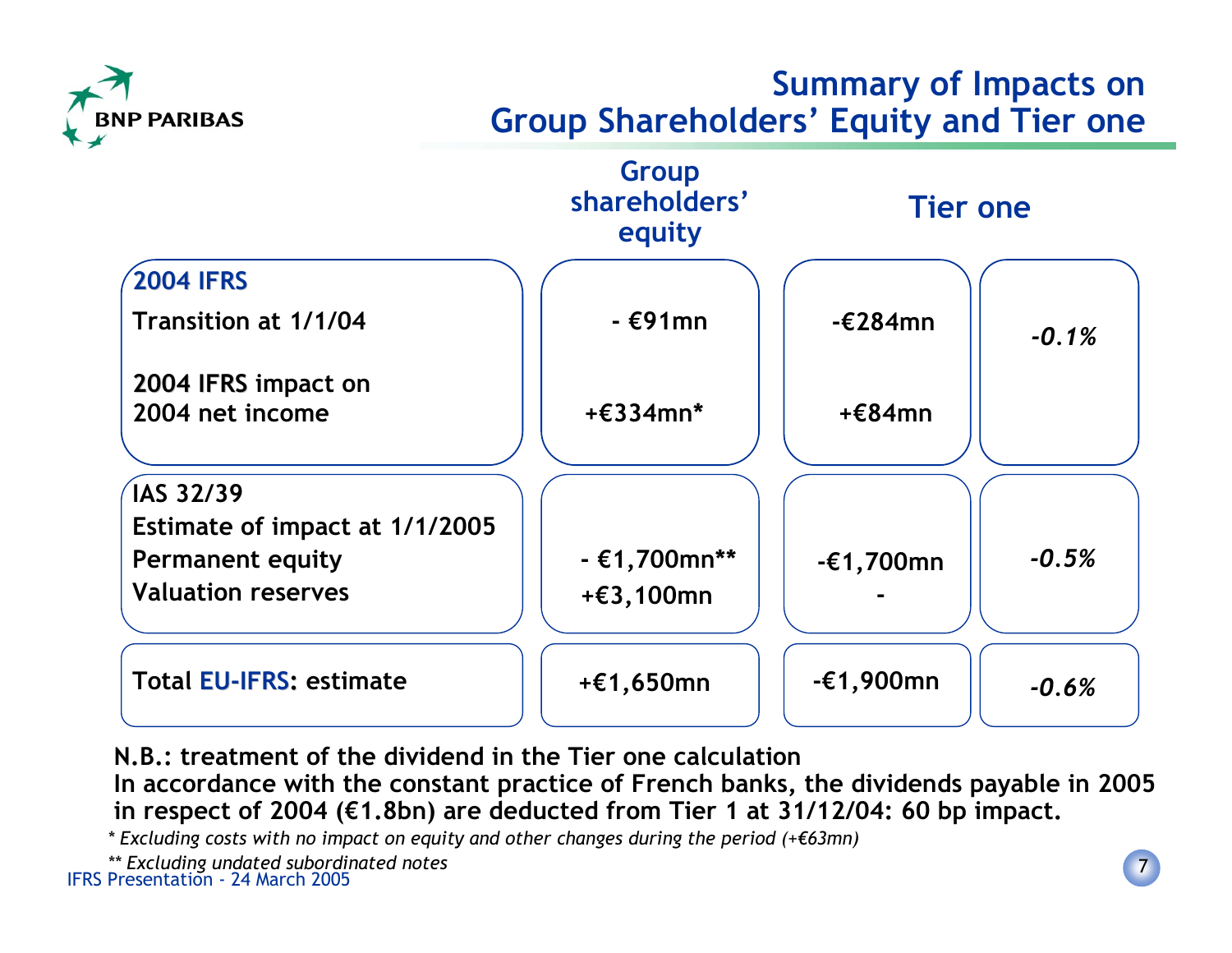



#### **One-off restatements**

- **The difference between French and IFRS financial statements is one-off in 2004 or will disappear in one or two years**

**e.g.: charge to or reversal of general banking risk provision**

#### **Timing differences**

- **The spreading over time of income or expenses is different under French GAAP and IFRS**

**e.g.: new amortisation rate for leased assets, amortisation of day one profit**

- **The different accounting treatments give rise to differences that may be either positive or negative**

**e.g.: elimination of provisions on securities available for sale in the event of a temporary depreciation (and resulting provision write-backs)**

#### **Recurring impacts**

#### **Recurring**

**Timing**

**One-off**

- **The different accounting treatment give rise to recurring differences e.g.: elimination of goodwill amortisation, recognition of stock-options in expenses**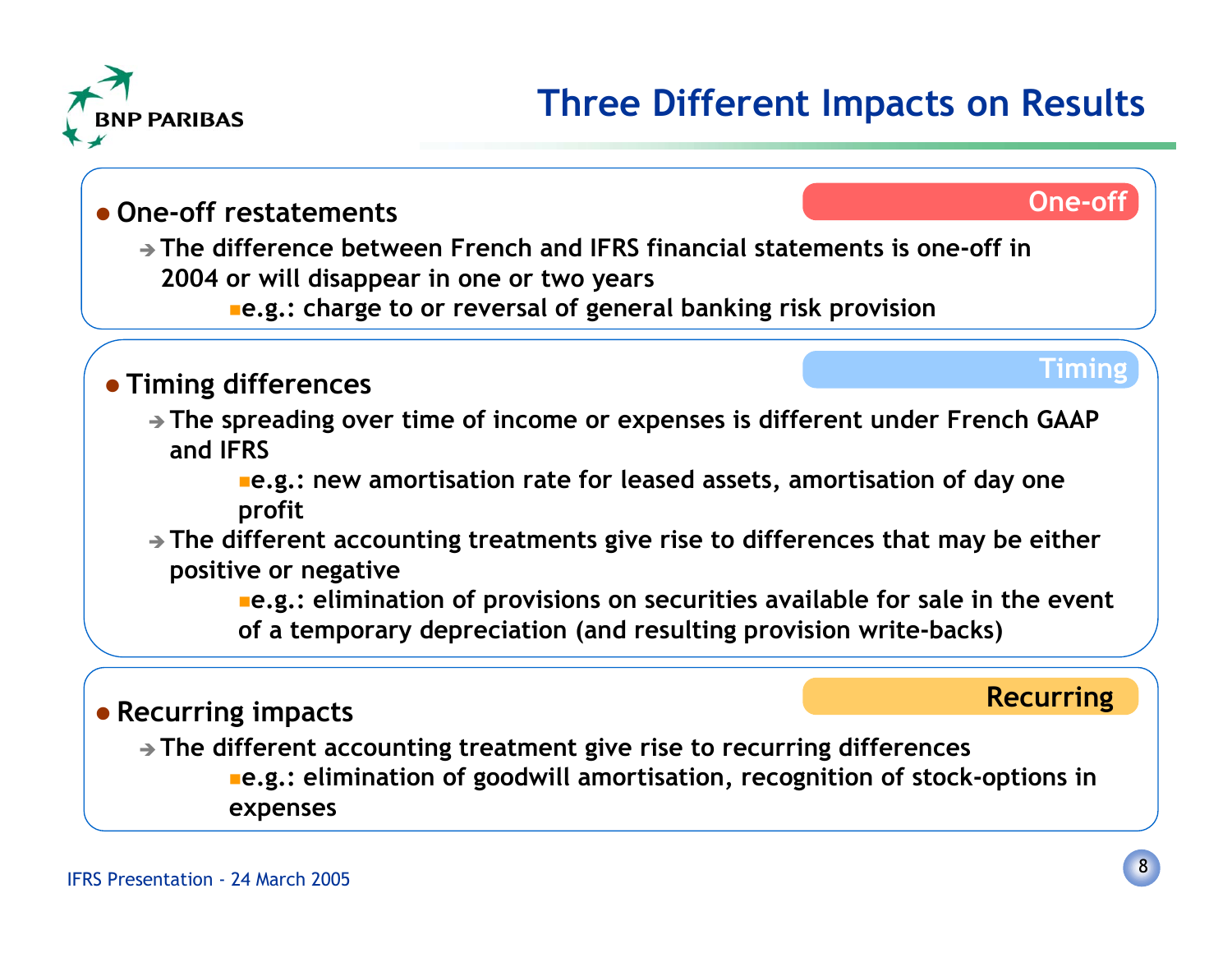

#### **Summary of Impacts on Group's net Income in 2004**



- **Significant one-off impacts: -€187mn**
- **Profit or loss deferred over time: circa -€176mn, or 3% of 2004 French GAAP net income before goodwill**
- **Elimination of goodwill amortisation: +€388mn**
- **Other net recurring impacts: negligible**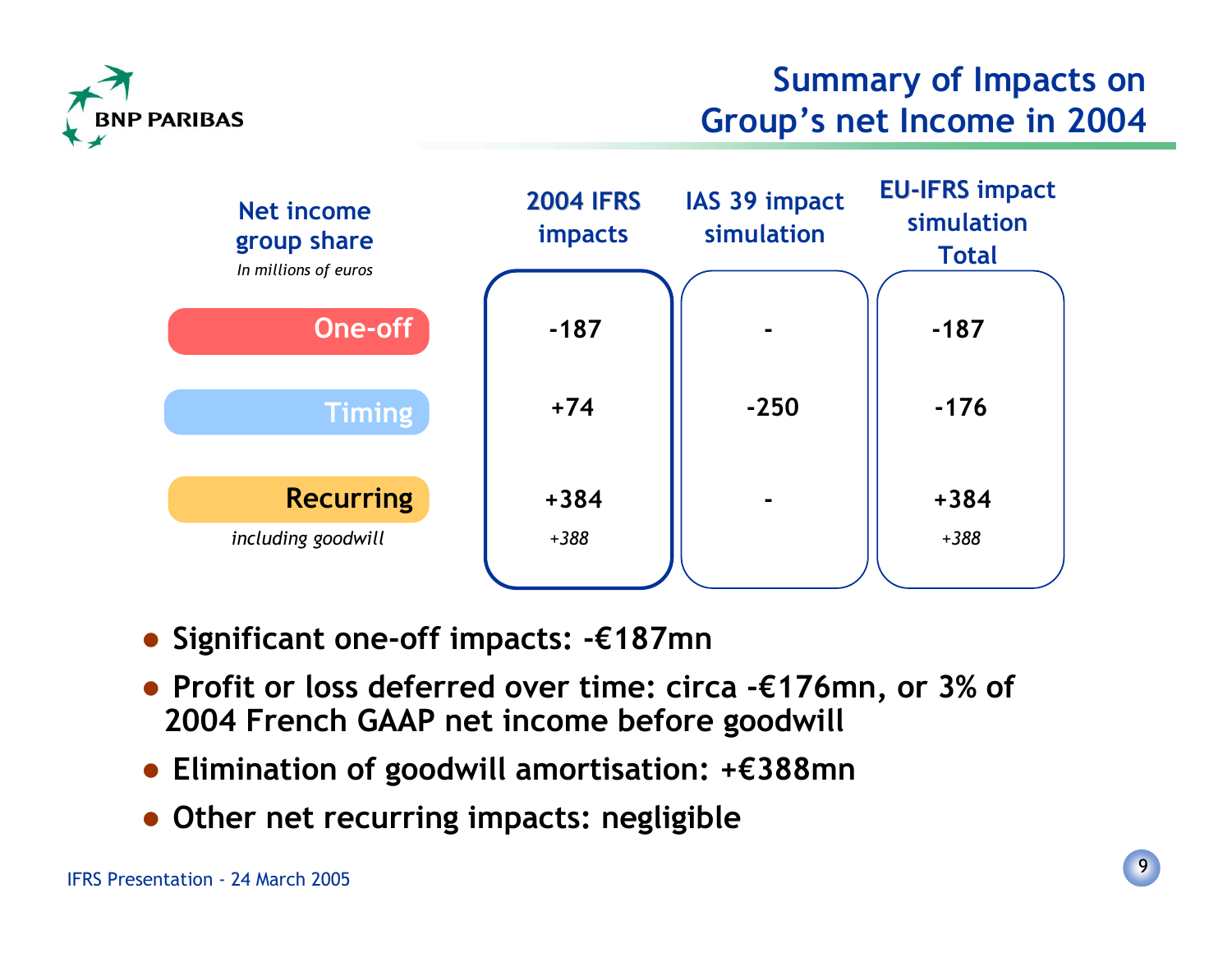

# **Presentation Overview**

#### $\bullet$ **Introduction**

## **Analysis of the main impacts by standard**

**Choosing the Carve-Out Fair Value Hedge Option**  $\bullet$ 

#### **Wrap-up**  $\bullet$

 $\bullet$ 

IFRS Presentation 2005<br>1994 March 2005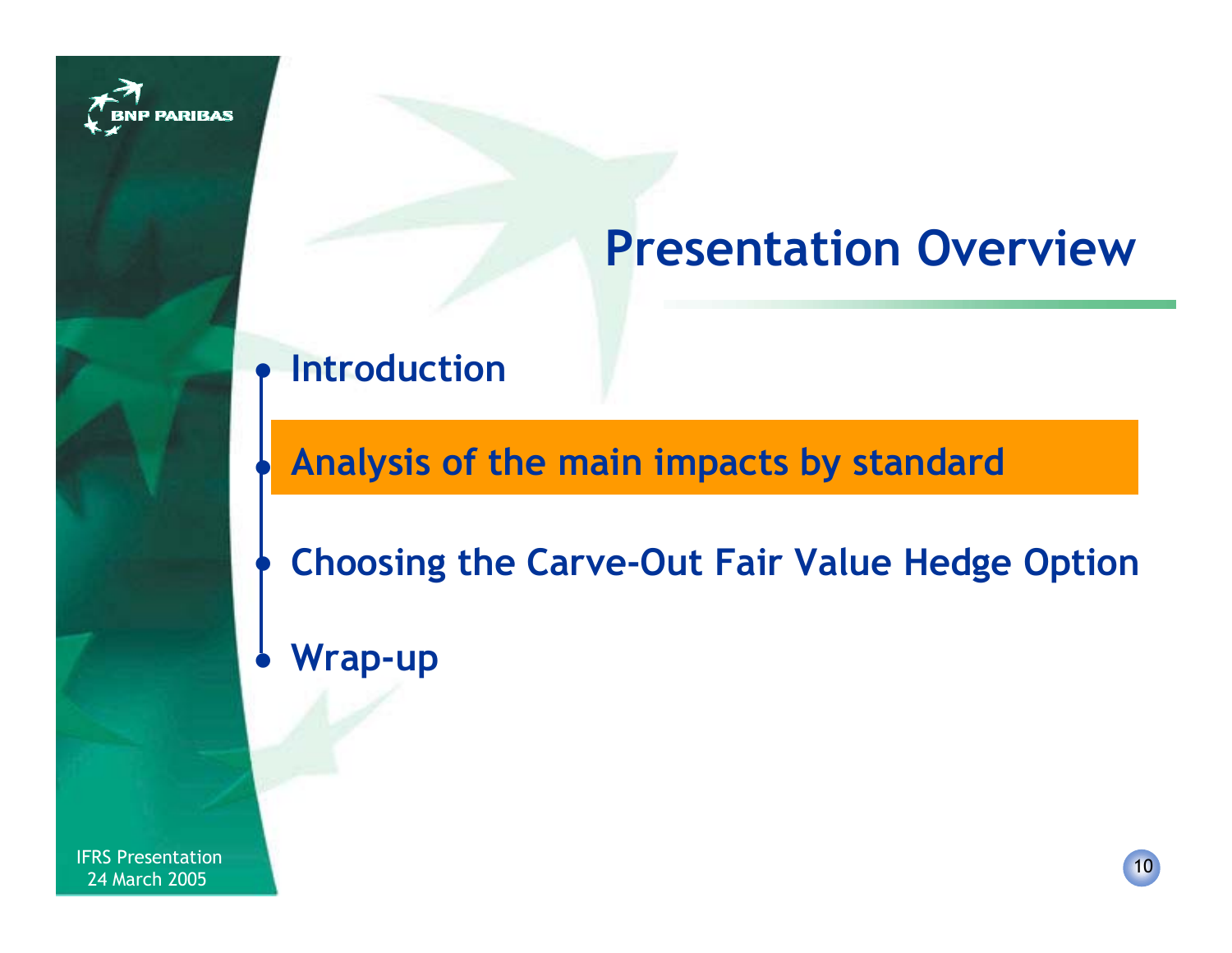

#### **Property, Plant and Equipment (IAS 16, 36 and 40)**

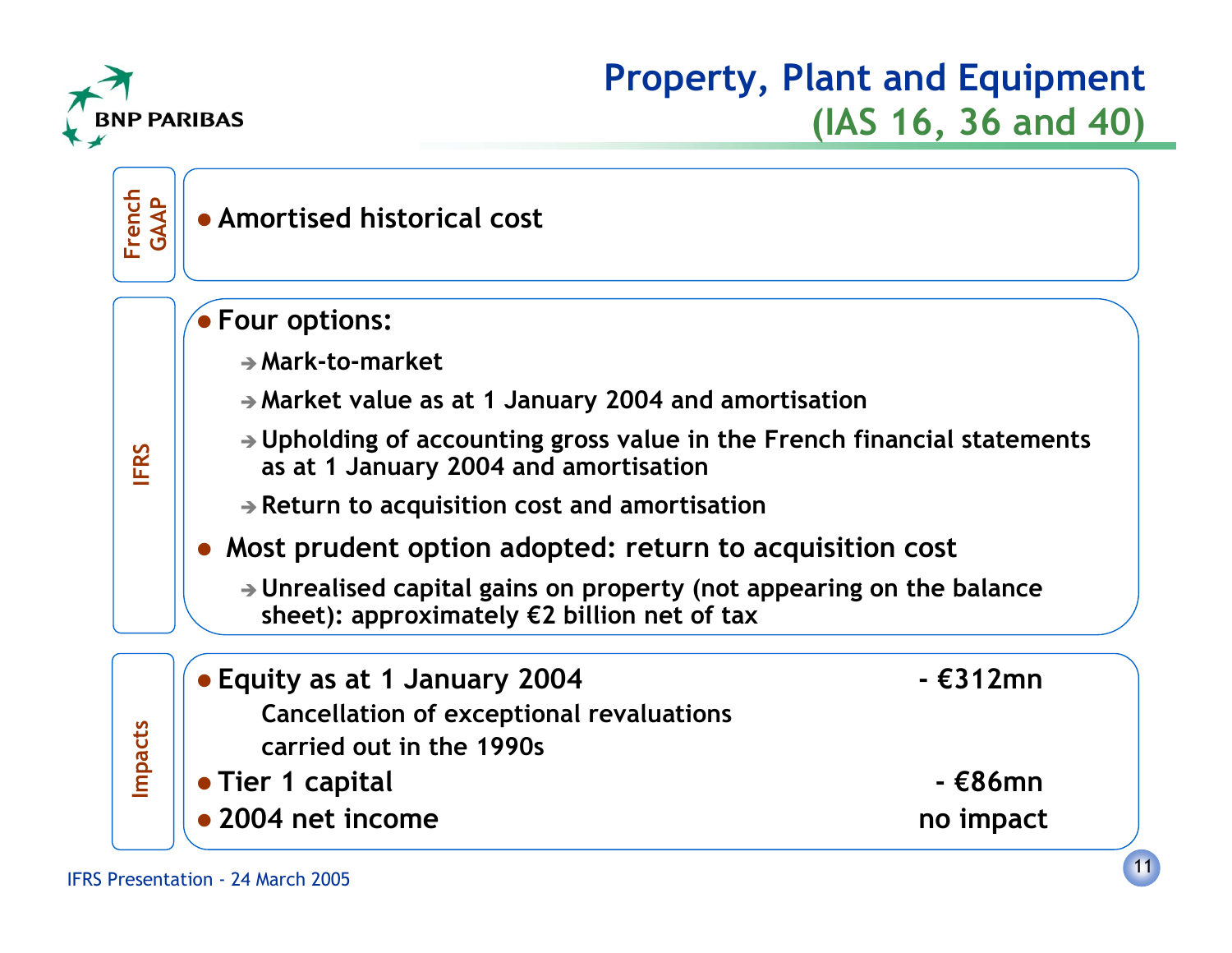

## **Depreciation of Buildings by Component (IAS 16, 36 and 40)**

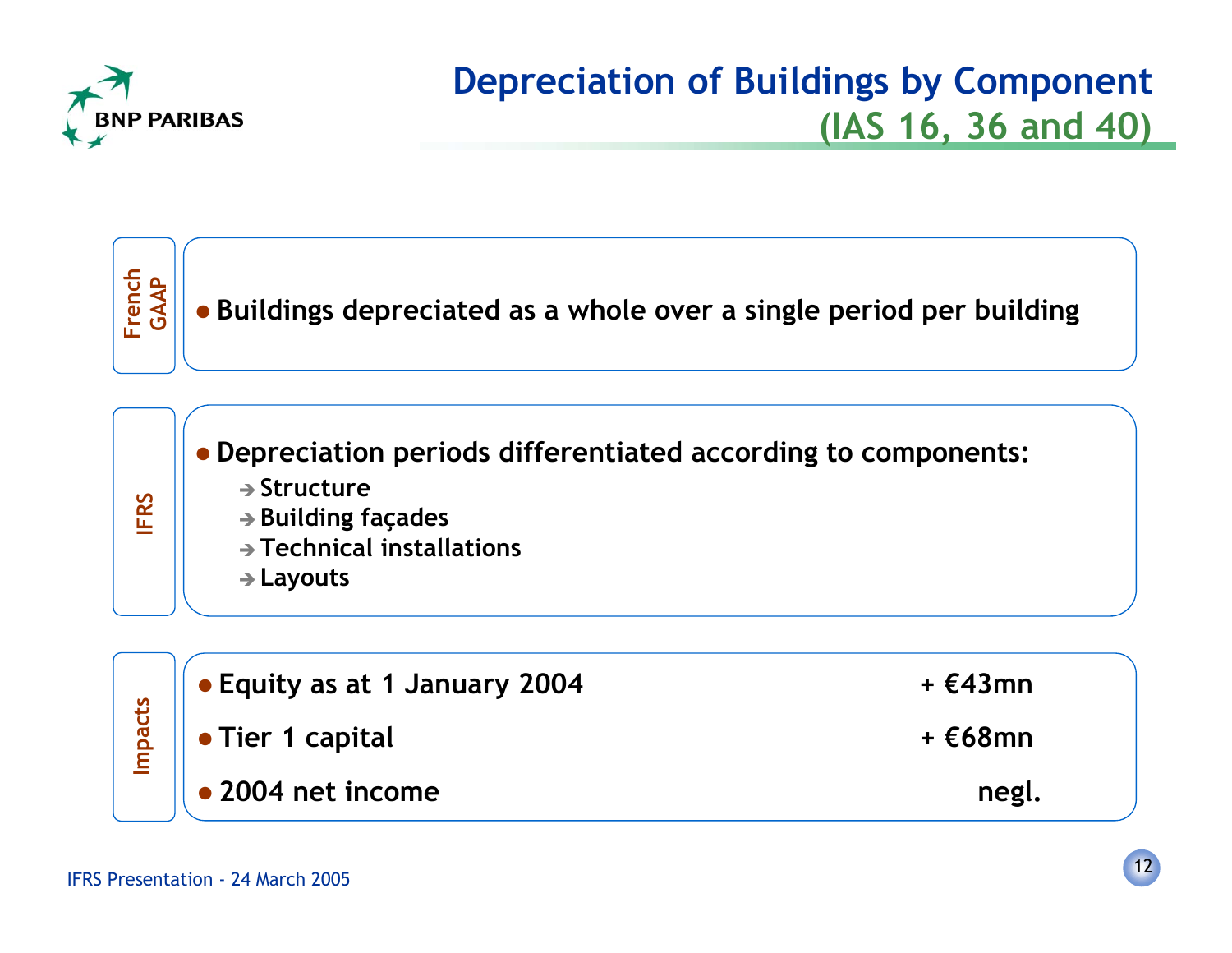

**Timing Equity as at 1 January 2004 - €19mn Tier 1 capital - €23mn 2004 net income - €15mn** Recognition of all leases under the heading "Leasing receivables"<br>
<br>
• Actuarial amortisation of the leased assets<br>
• Direct costs for negotiating and arranging a lease recognised as an<br>
expense<br>
• Operating leases:<br>
• Re **IFRS Operating leases:** - **Reclassification in property, plant and equipment of leased assets** - **Straight-line depreciation of assets after deduction of residual values Financial leases: Initial direct costs deferred through the implicit interest rate of leases**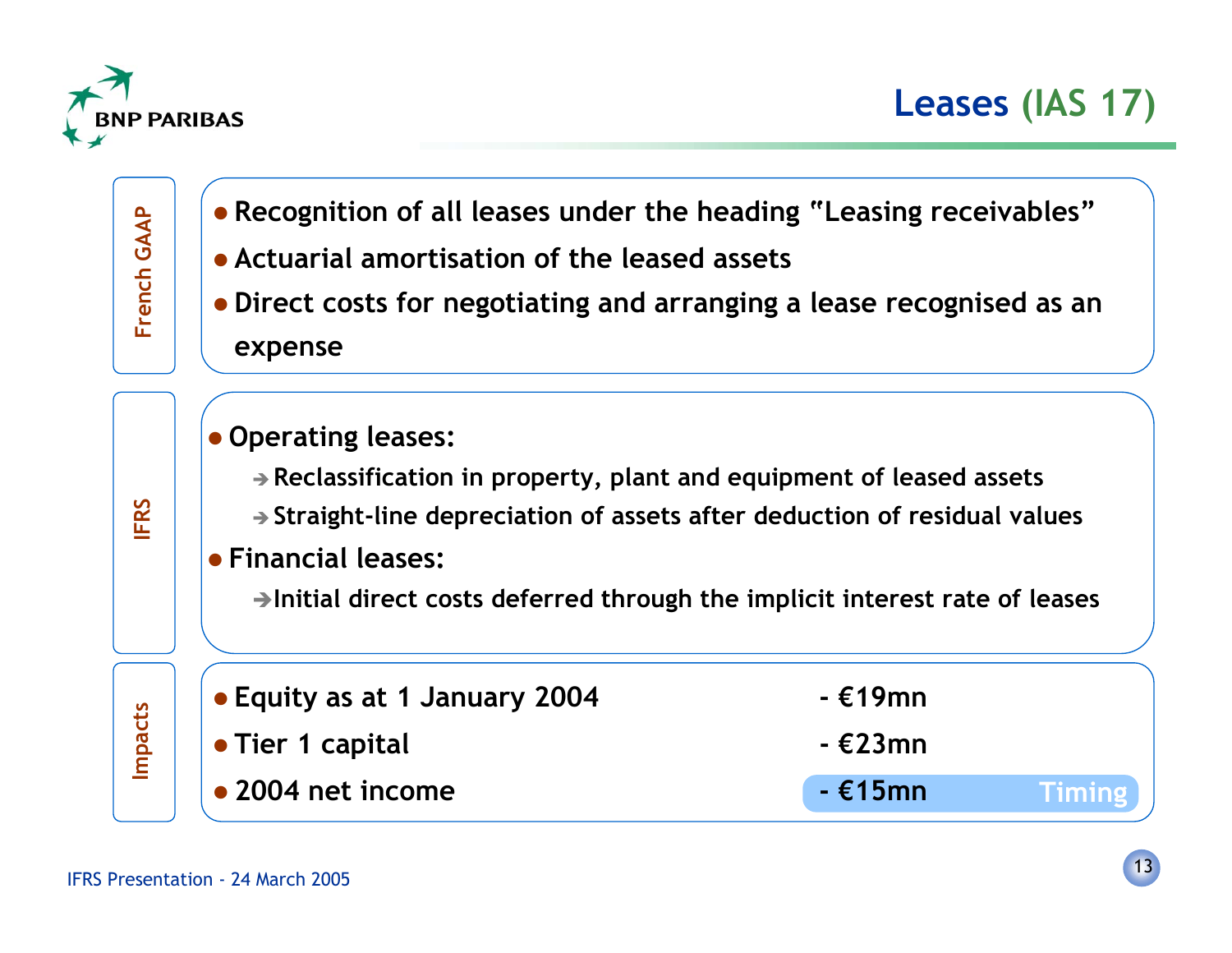

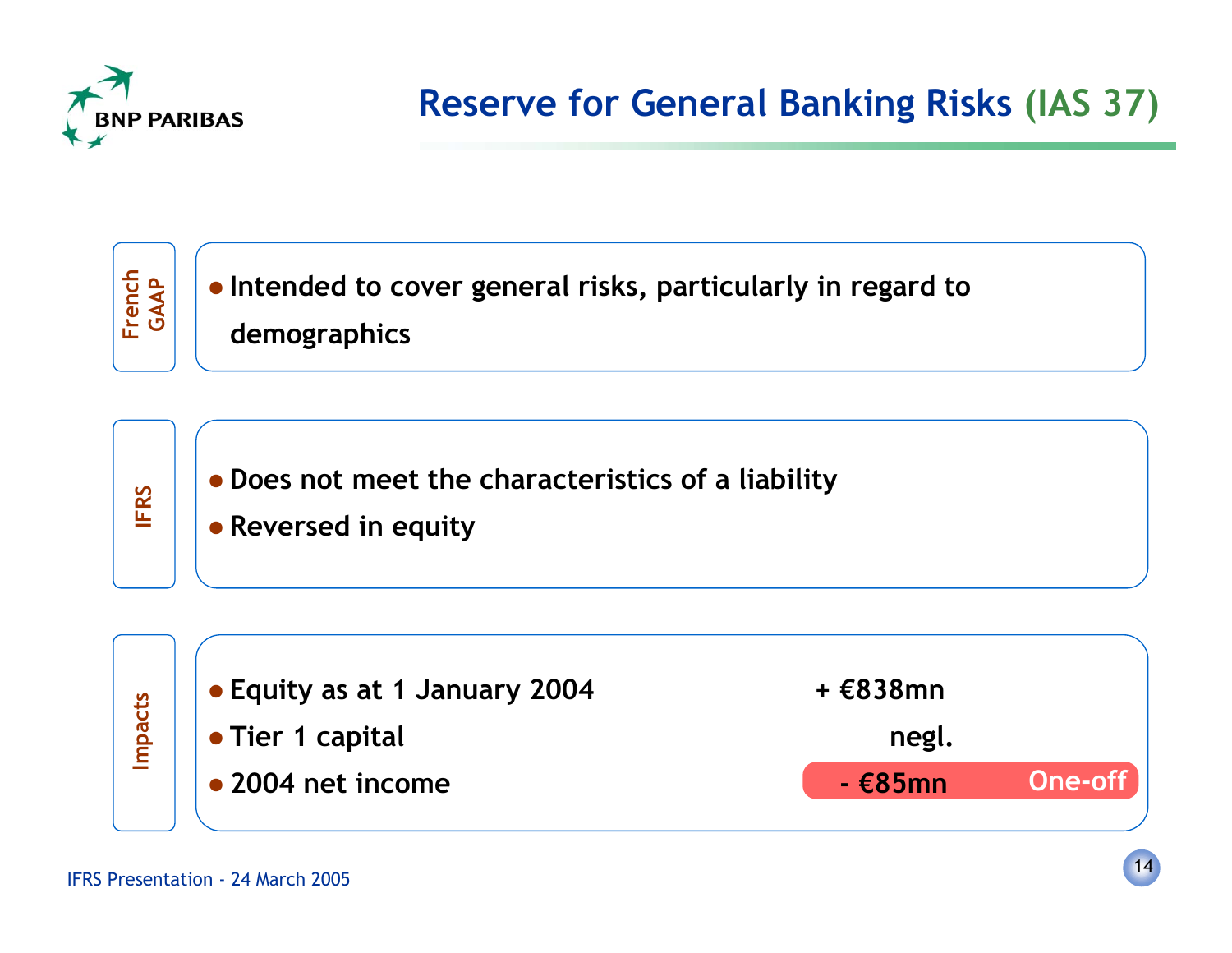

## **Pension and Post-employment Benefit Obligations Health Insurance (IAS 19)**



| • Additional health benefits in France (Group's employee-managed |                      |                    |
|------------------------------------------------------------------|----------------------|--------------------|
| health scheme):                                                  | <b>Balance sheet</b> | Income statement   |
| <b>Currently employed and retirees</b>                           | no provision         | contributions paid |



**Health scheme has become a defined contribution plan: extinction** of commitments vis-à-vis retirees (one-off payment in 2004)

|      | • Currently employed: no change                                                                      |                                                       |
|------|------------------------------------------------------------------------------------------------------|-------------------------------------------------------|
| FRS  | • Retirees: - provision as at 1/1/04 reversed in 2004 profit and loss<br>provision) beginning 1/1/05 | - no more charges (neither contribution nor change in |
| acts | • Equity as at 1 January 2004                                                                        | - €97mn                                               |
|      | Tirk 1 11.                                                                                           | $\sim$                                                |

**Impacts** • **Tier 1 capital - €97mn** • **2004 net income + €97mn**

**One-off**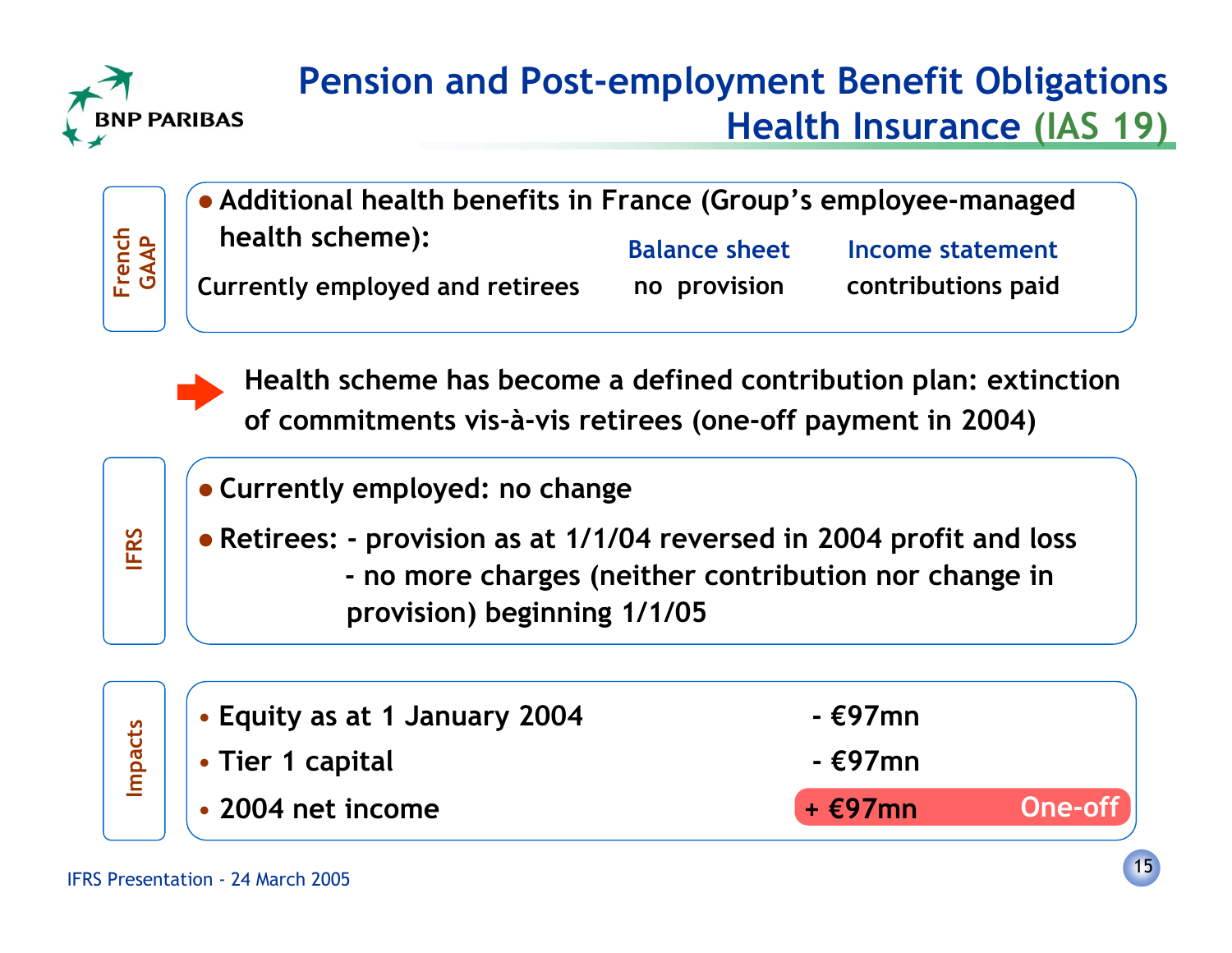

**French GAAP**

French GAAP

#### **Pension and Post-employment Benefit Obligations Retirement Benefits (IAS 19)**

| Heterogeneous schemes:                                 |                                                                                                                                                                                 |                                                                                                                                                                         |
|--------------------------------------------------------|---------------------------------------------------------------------------------------------------------------------------------------------------------------------------------|-------------------------------------------------------------------------------------------------------------------------------------------------------------------------|
|                                                        | <b>Balance sheet</b>                                                                                                                                                            | Income statement                                                                                                                                                        |
| <b>•In France: 3 schemes</b>                           |                                                                                                                                                                                 |                                                                                                                                                                         |
| National general plan                                  | No provision needed<br>(no commitment)                                                                                                                                          | <b>Contributions paid</b>                                                                                                                                               |
| <b>Additional bank pension</b><br>(run down from 1993) | <b>Covered by Reserve for General</b><br><b>Banking Risk</b>                                                                                                                    | <b>Payment to the Retirement</b><br>Fund                                                                                                                                |
| <b>Termination benefits</b>                            | Provision for the difference<br>between the commitments and the<br>allocated assets                                                                                             | Change in the difference<br>without deferral or corridor                                                                                                                |
| •Outside of France                                     |                                                                                                                                                                                 |                                                                                                                                                                         |
| Defined contribution plans No commitment               |                                                                                                                                                                                 | <b>Contributions paid</b>                                                                                                                                               |
| Defined benefit plans                                  | Commitment up to the limit of a<br>corridor, authorising the deferral of<br>actuarial gains and losses over the<br>professional life of beneficiaries<br>beyond a 10% threshold | -Changes in entitlements' net<br>present value;<br>-Spread impact of scheme<br>modification;<br>-Deferral of actuarial gains<br>and losses using the corridor<br>method |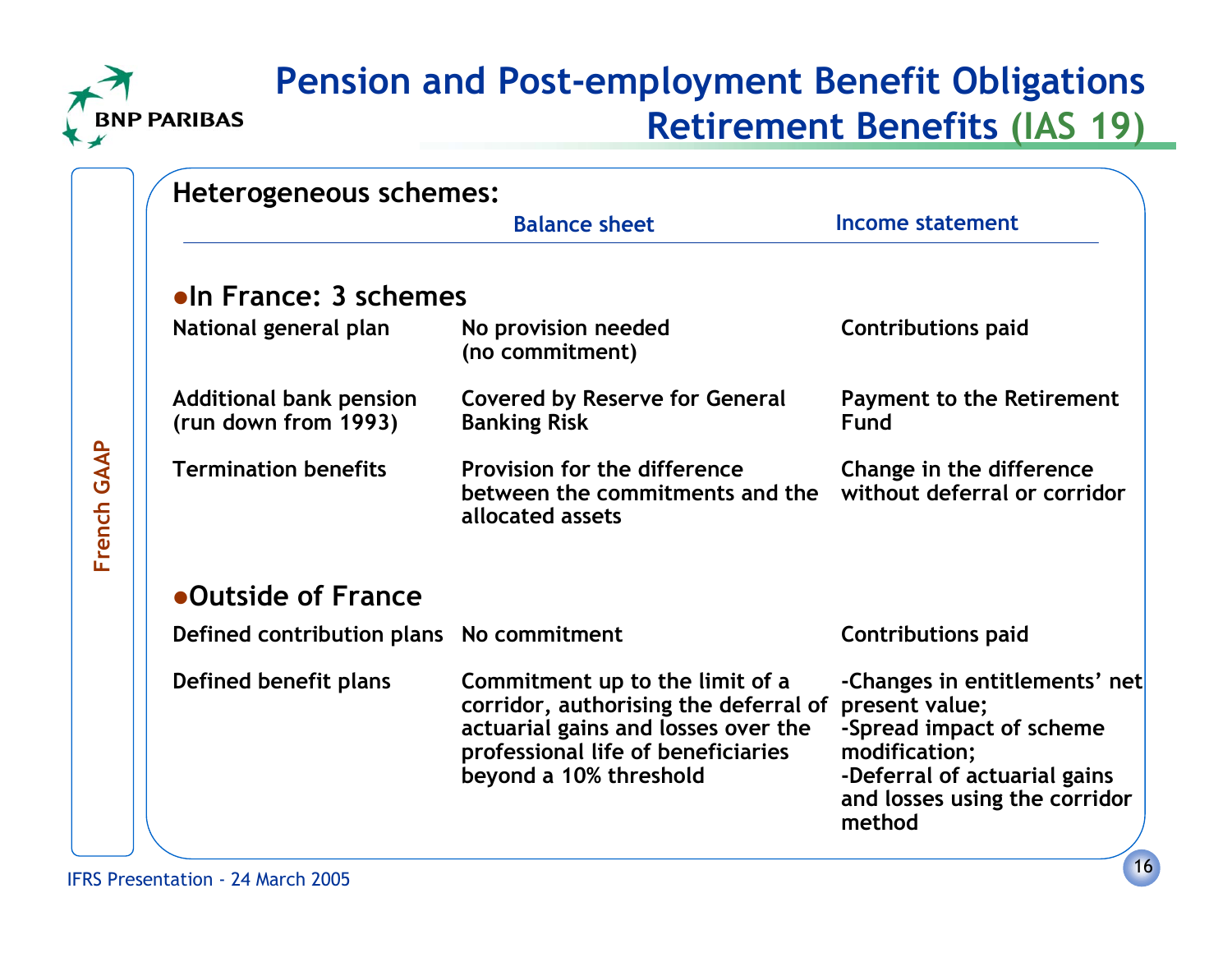

**IFRS**

## **Pension and Post-employment Benefit Obligations Retirement Benefits (IAS 19)**

- **Provision for the actuarial value of commitments net of allocated assets**
- **Transitional option adopted: actuarial gains and losses existing as at 1 January 2004 fully recognised in equity**

*No preferential prudential treatment for French banks: 100% recognition of pension and post-employment benefit obligations in Tier 1*

- **Current costs:**
	- **Changes in entitlements' net present value**
	- **Impacts of possible changes to the plan spread over the professional life of beneficiaries**
	- **Actuarial gains and losses: corridor method (IAS 19 option)**

| $\mathbb{E}$   e Equity as at 1 January 2004             | - €384mn  |               |
|----------------------------------------------------------|-----------|---------------|
| $\left \frac{\ddot{a}}{\dot{b}}\right $ • Tier 1 capital | - €383mn  |               |
| $\overline{\phantom{a}}$ 2004 net income                 | $ E53$ mn | <b>Timing</b> |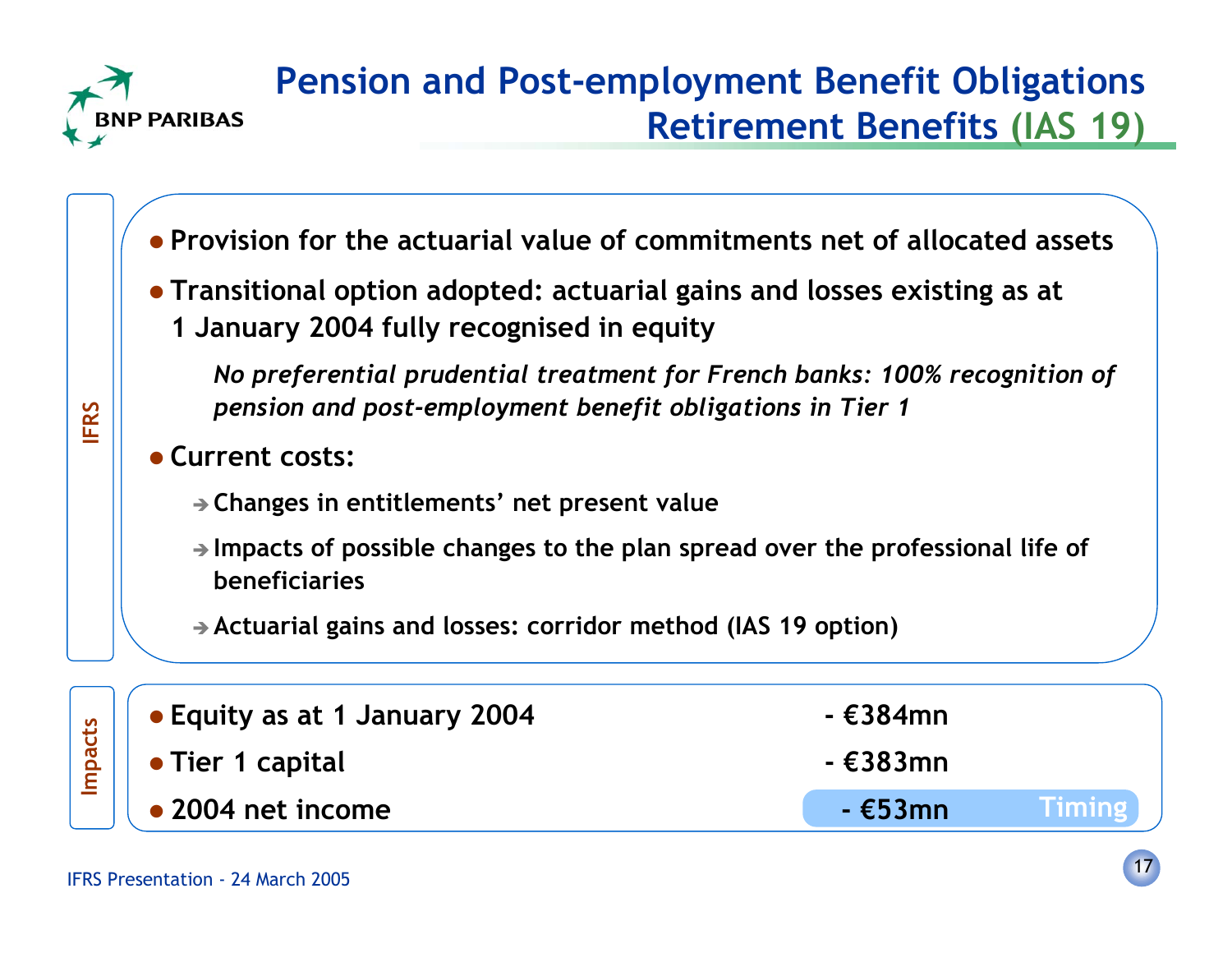

 $\bullet$ 

## **Consolidation (IAS 27, 28 and 31)**

**Impacts**

**French GAAP**

 **Consolidation of interests that are controlled (full or proportionate consolidation) or under significant influence (equity method) with the exception of Private Equity interests held for sale**

**IFRS Consolidation of all interests held at more than 20%, even in the <b>Private Equity business** 

**(including the estimated impact of the IFRS adoption on equity-accounted companies)**

| • Equity as at 1 January 2004                                                                                                                                |                       | $+$ $E21$ mn      |
|--------------------------------------------------------------------------------------------------------------------------------------------------------------|-----------------------|-------------------|
| • Tier 1 capital                                                                                                                                             |                       | + €30mn           |
| • 2004 net income                                                                                                                                            |                       | $+ \epsilon$ 65mn |
| $\rightarrow$ Profit or loss from equity-accounted companies<br>$\rightarrow$ Decrease of capital gains                                                      | $+$ €58mn<br>$ E23mn$ | <b>Recurring</b>  |
| Reversals of provisions in equity-accounted<br>companies                                                                                                     | + €155mn              | <b>Timing</b>     |
| $\rightarrow$ Cancellation of the 1Q04 profit and loss impact<br>from the French GAAP change in estimate of<br>shares in funds (impact taken into account in |                       |                   |
| 1/1/2004 IFRS balance sheet)                                                                                                                                 | $-\epsilon$ 125mn     | One-              |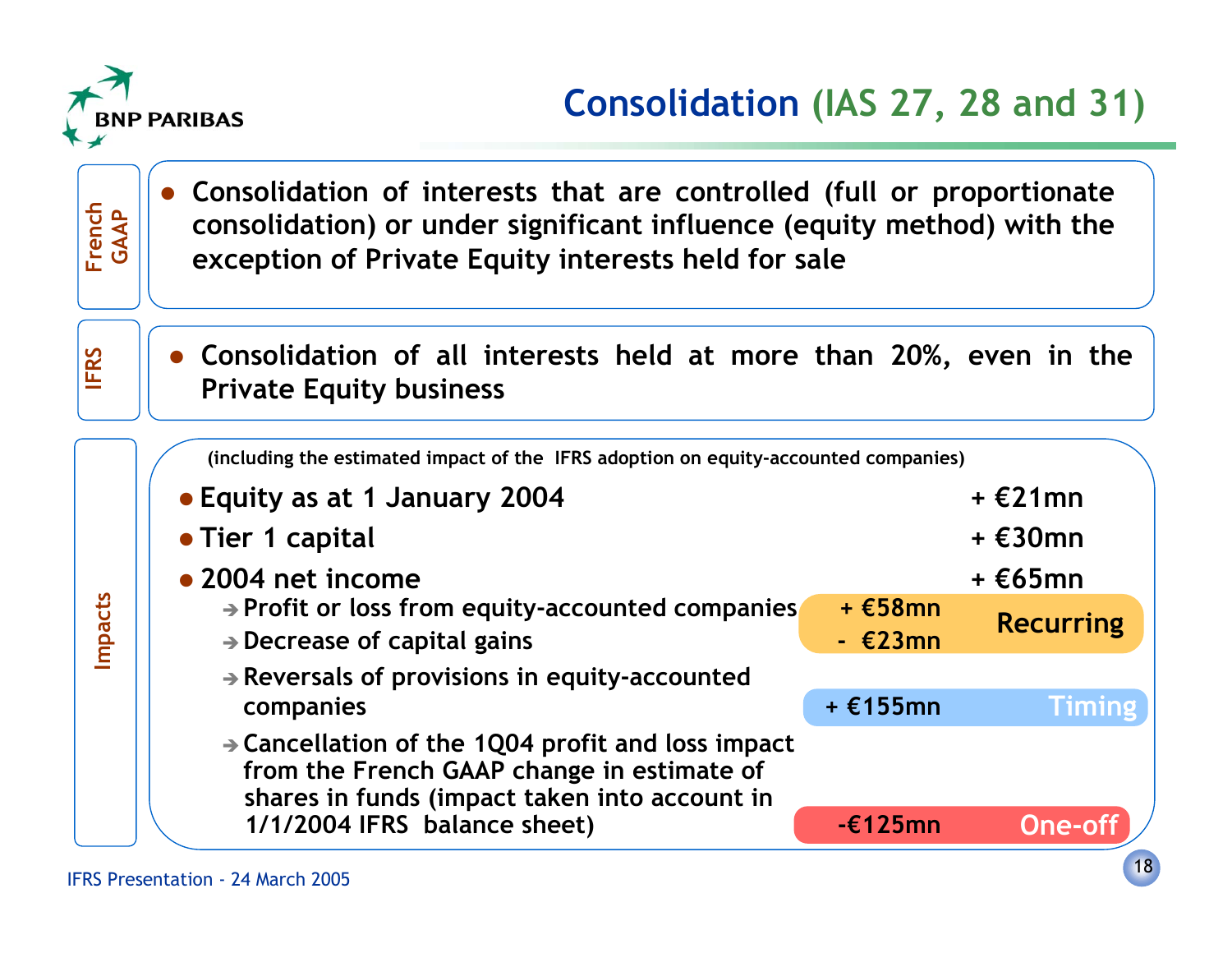

## **Consolidation (Goodwill) (IAS 36)**

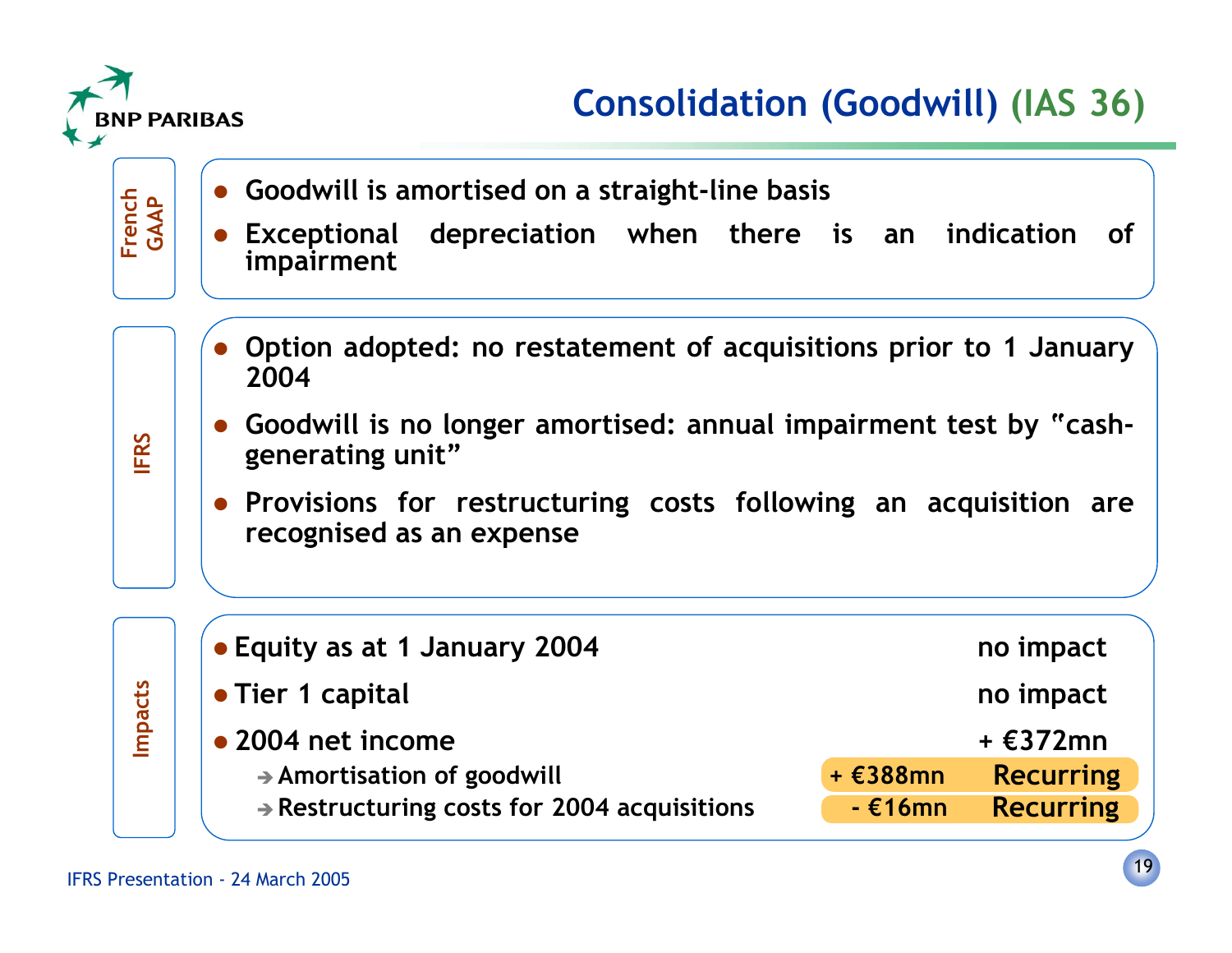

**IFRS**



**More restrictive criteria of recognition of assets**

 **Depreciation periods differentiated by type of software (infrastructure, commercial applications)**

|                   | <b>Equity as at 1 January 2004</b> | $ E253$ mn |
|-------------------|------------------------------------|------------|
| <b>pacts</b><br>Ē | • Tier 1 capital                   | + €132mn   |
|                   | • 2004 net income                  | negl.      |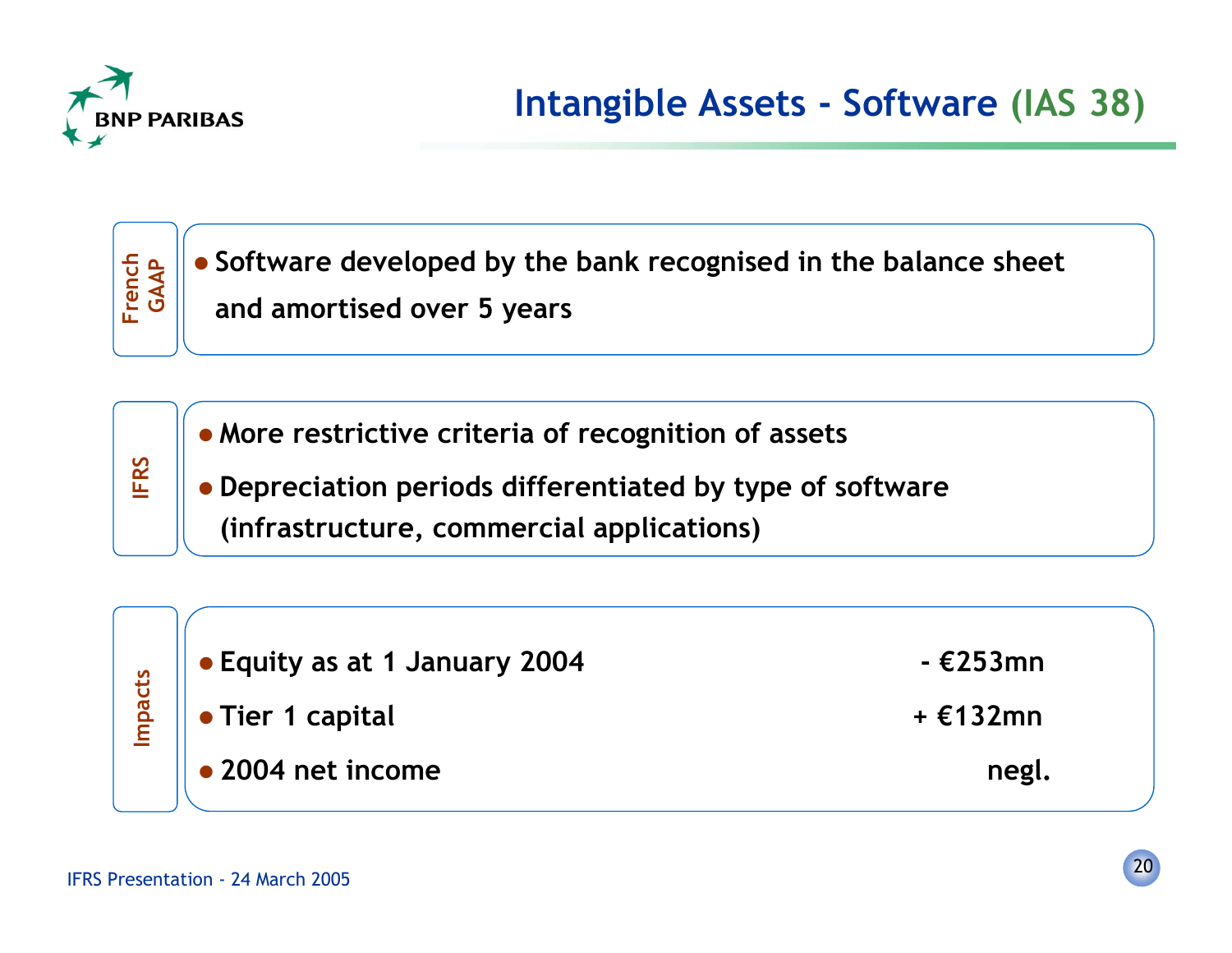

#### **Moderate distribution policy**

- **Annual attribution of a number of stock-options representing on average less than 0.5% of the capital (2004 plan: 1.8 million options)**



**Increase in the expense of approximately €10mn in 2005 and again in 2006**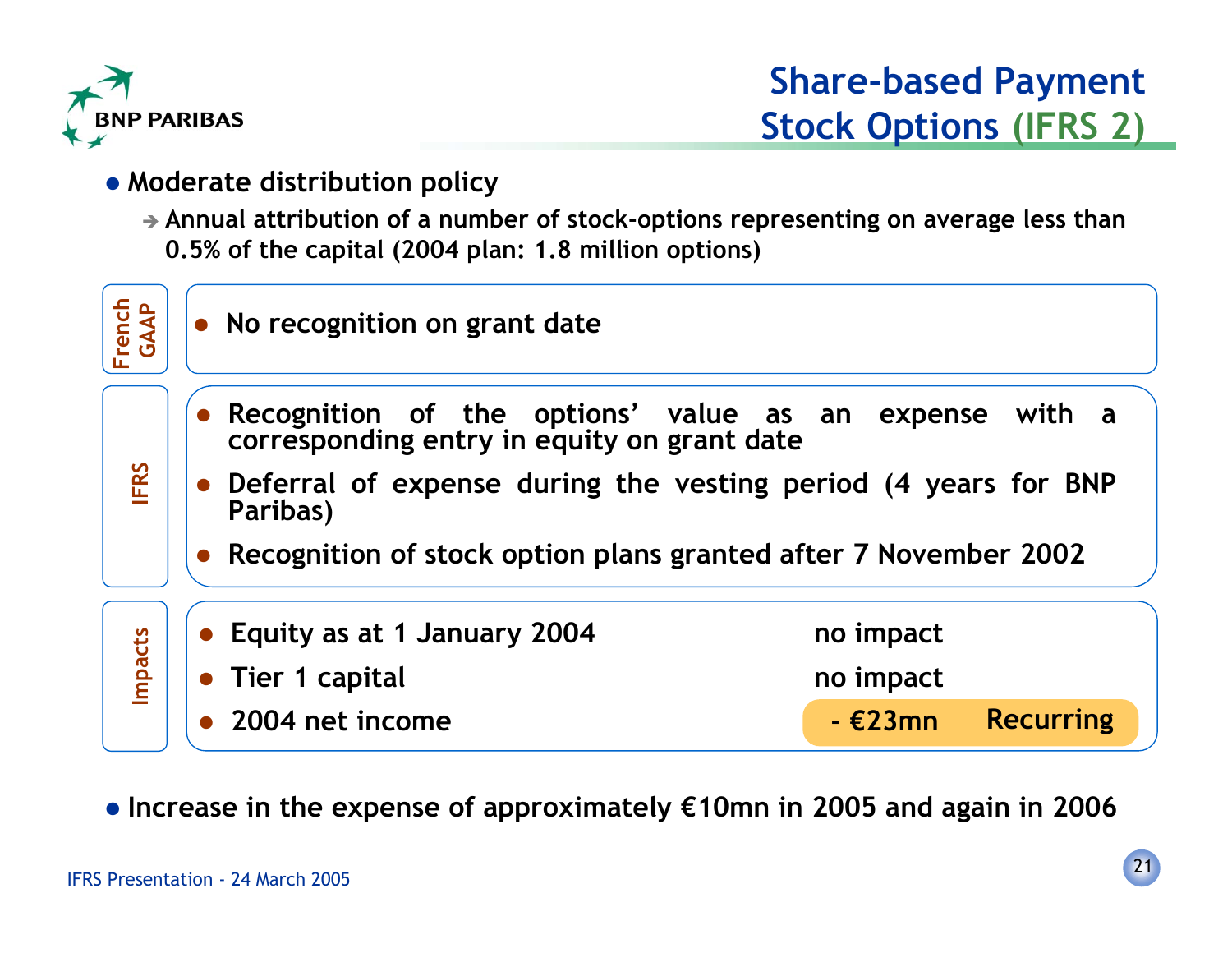

#### **Share-based Payment Deferred Bonuses (IFRS 2 and IAS 19)**



 **2004 net income (2004 share of 2002 and 2003 bonuses already recognised under French GAAP in those years) - €74mnOne-off**

| difference           |  |
|----------------------|--|
| (net of tax)         |  |
| 2004: - 74           |  |
| $2005: -43$          |  |
| $2006: -18$          |  |
| 2007: <b>20</b><br>Û |  |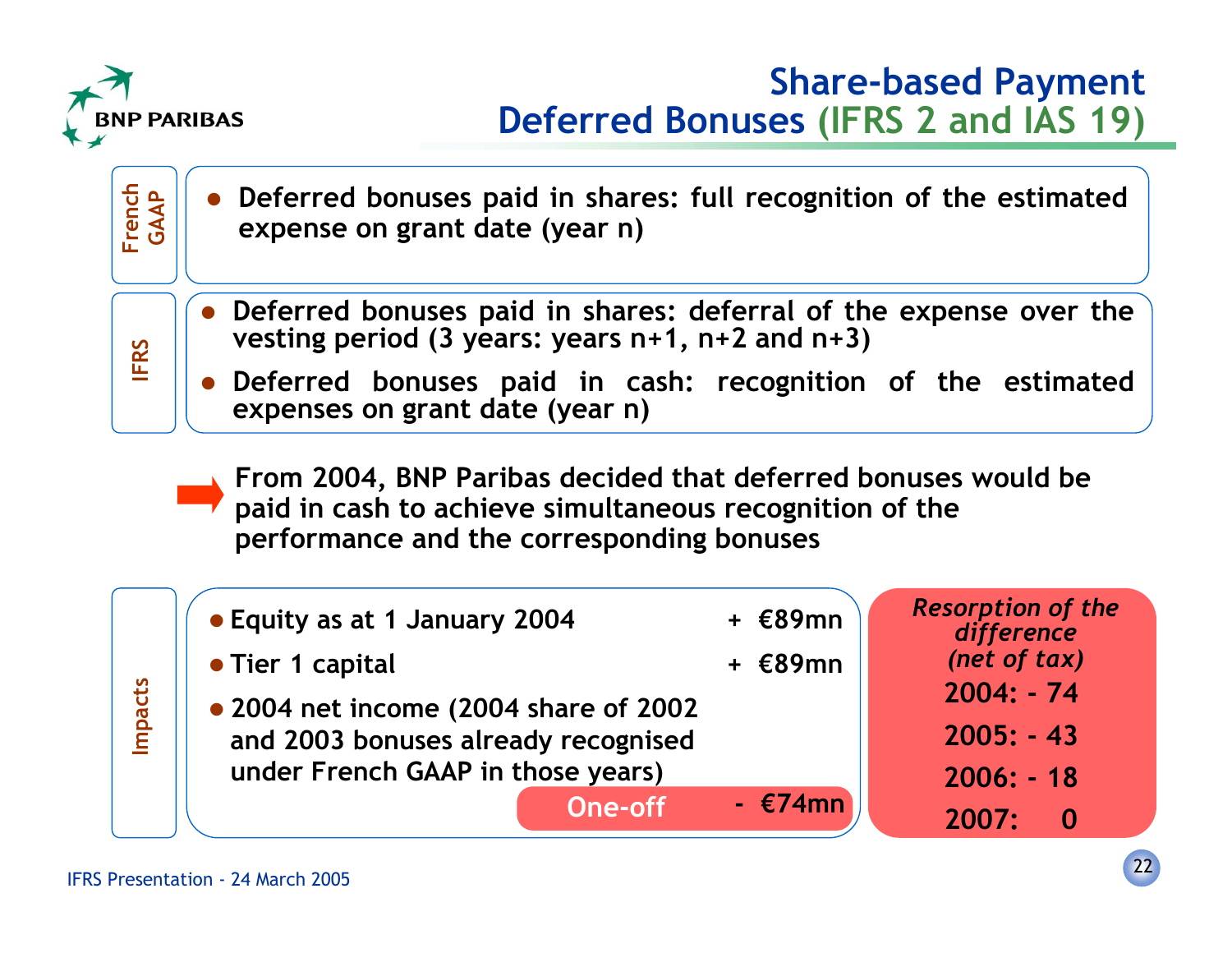

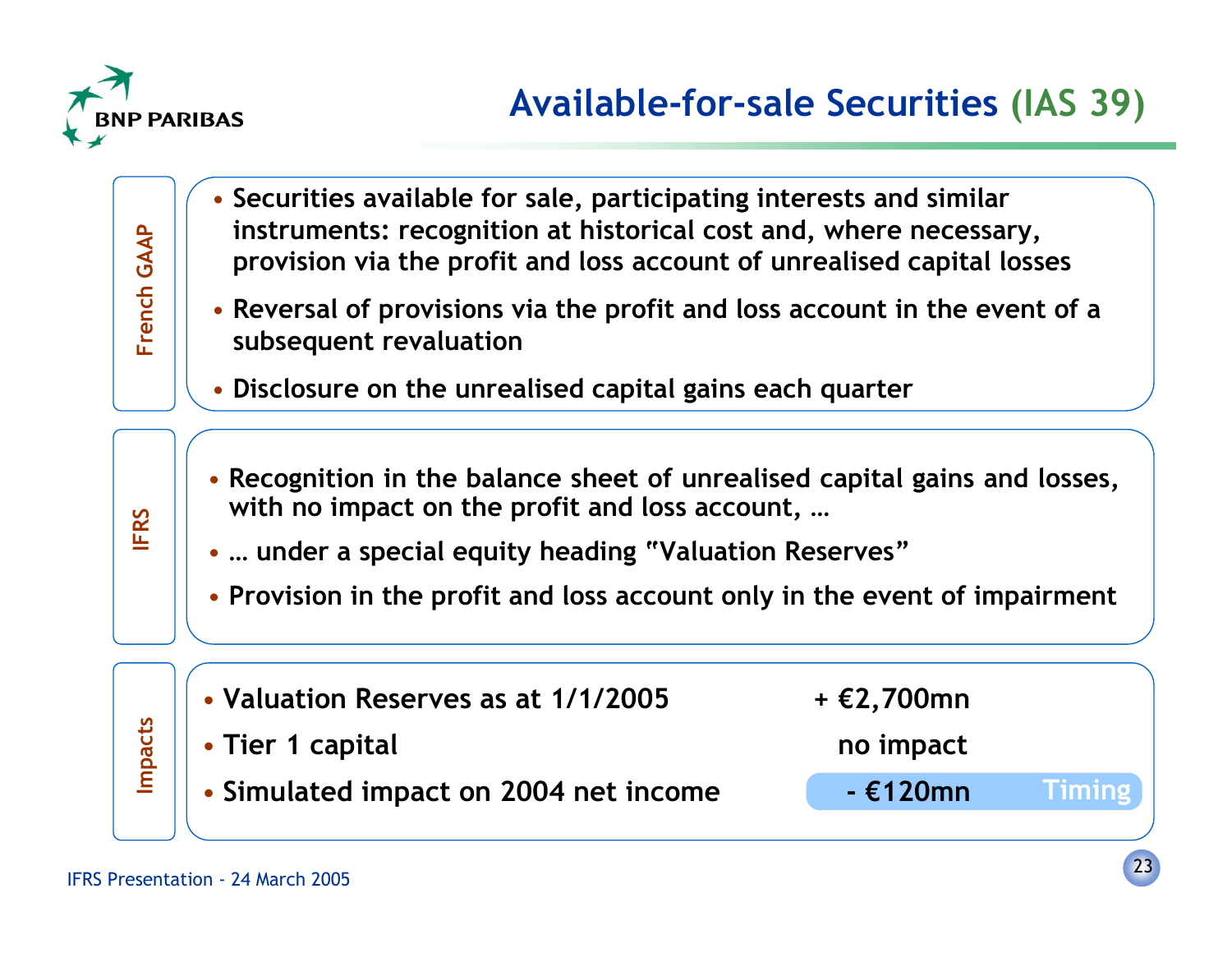

| French<br>GAAP | • Doubtful debts valued at recoverable value<br>• Valuation of restructured debts at the recoverable value discounted<br>at the market rate                                                            |                                                     |
|----------------|--------------------------------------------------------------------------------------------------------------------------------------------------------------------------------------------------------|-----------------------------------------------------|
| <b>IFRS</b>    | • Classification criteria unchanged in relation to BNP Paribas' prior<br>practices<br>• Valuation of doubtful or restructured debts at the recoverable value<br>discounted at the loan's original rate |                                                     |
| <b>Impacts</b> | • Equity as at 1/1/2005<br>• Tier 1 capital<br>• Simulated impact on 2004 net income<br>(NBI: $+ \epsilon$ 150mn, cost of risk: $- \epsilon$ 150mn)                                                    | $ E450$ mn<br>- €450mn<br>negl.<br><b>Recurring</b> |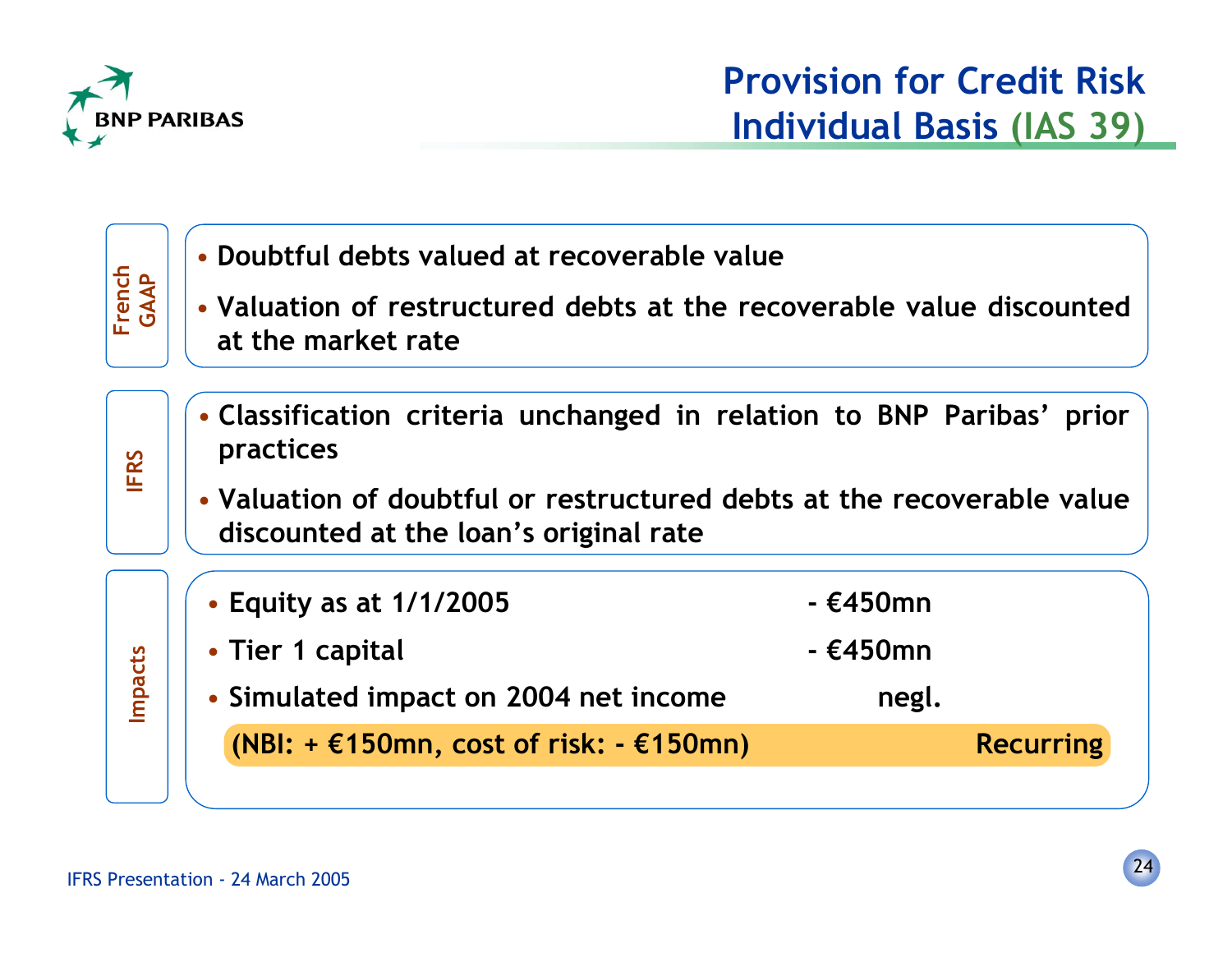



**• General provisions (mainly for country risks)** 

 **The methodology adopted by BNP Paribas is based on an internal risk rating system set up to calculate the economic and regulatory capital (Basel 2)**



**Portfolio provision for loans not individually provided for:**

- **If there is evidence of impairment of the portfolio**
- **Based on internal ratings using estimates for default and loss probability:**
	- **Supported by historical data**
	- **Adjusted by management's judgement to take into account current circumstances**
- 
- 
- 
- **Impacts Equity as at 1/1/2005 €100mn Tier 1 capital €100mn Impact on 2004 net income deemed non material**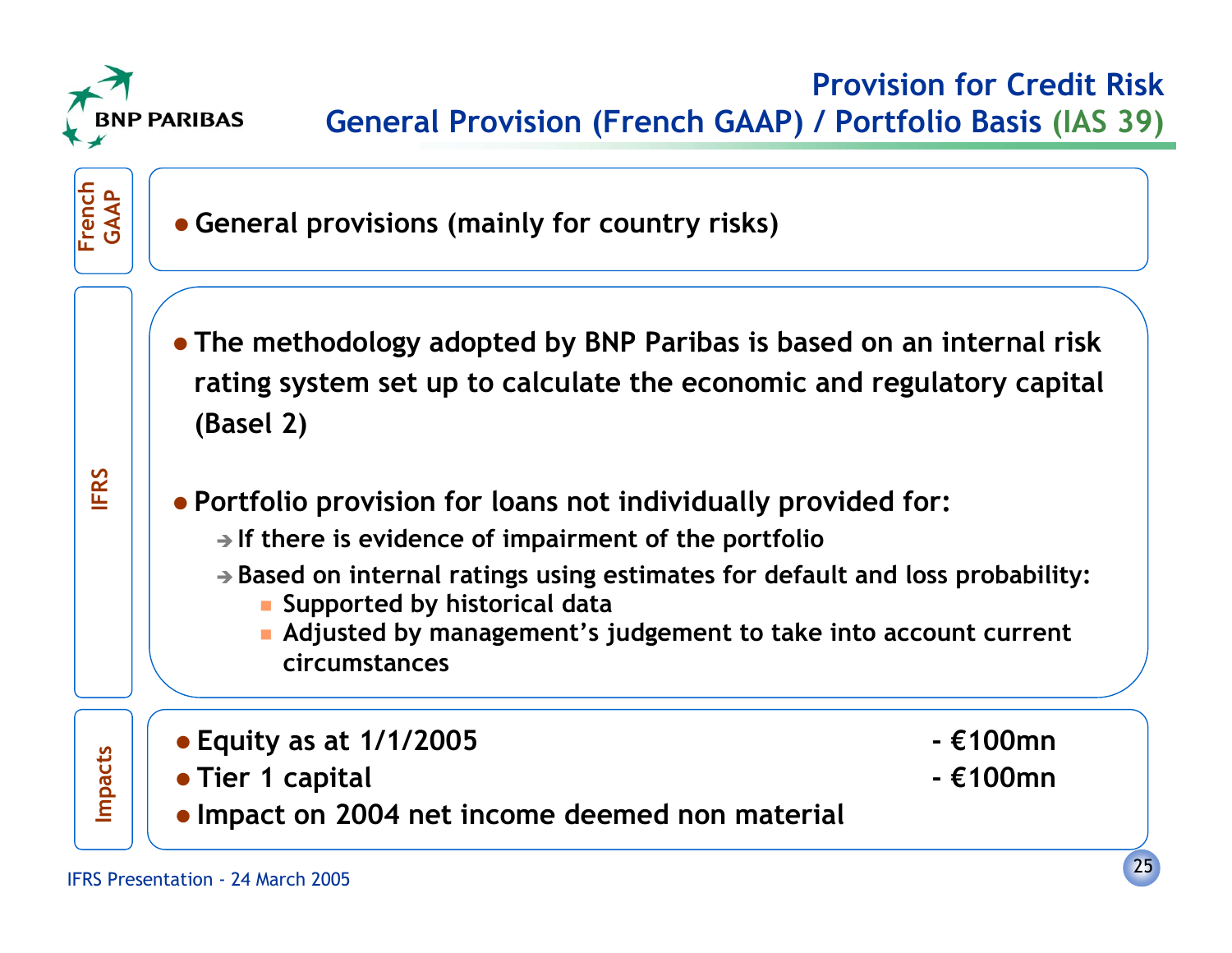

**French GAAP**

#### **Home Ownership Savings Plans and Contracts (IAS 39 and IAS 37)**

- **Home ownership savings plans comprise:** - **A savings phase, during which the customer has the possibility of making** French GAAP **payments over 10 years remunerated at a fixed rate (no maturity date)** - **A phase covering a potential loan at a rate fixed on inception of the plan, for which the characteristics (amount / term) are based on the rights acquired by the customer during the savings phase Recognition of the deposits at amortised cost Home ownership savings deposits still recognised at amortised cost IFRS**
	- **Provision for commitments taken by the bank recognised by generation of contracts (no compensation between generation of contracts)**

| $\frac{16}{16}$ $\bullet$ Equity as at 1/1/2005<br>$\bullet$ Tier 1 capital<br>$\bullet$ Simulated impact on 2004 net income | - €250mn<br>$ E250$ mn |               |
|------------------------------------------------------------------------------------------------------------------------------|------------------------|---------------|
|                                                                                                                              | - €20mn                | <b>Timing</b> |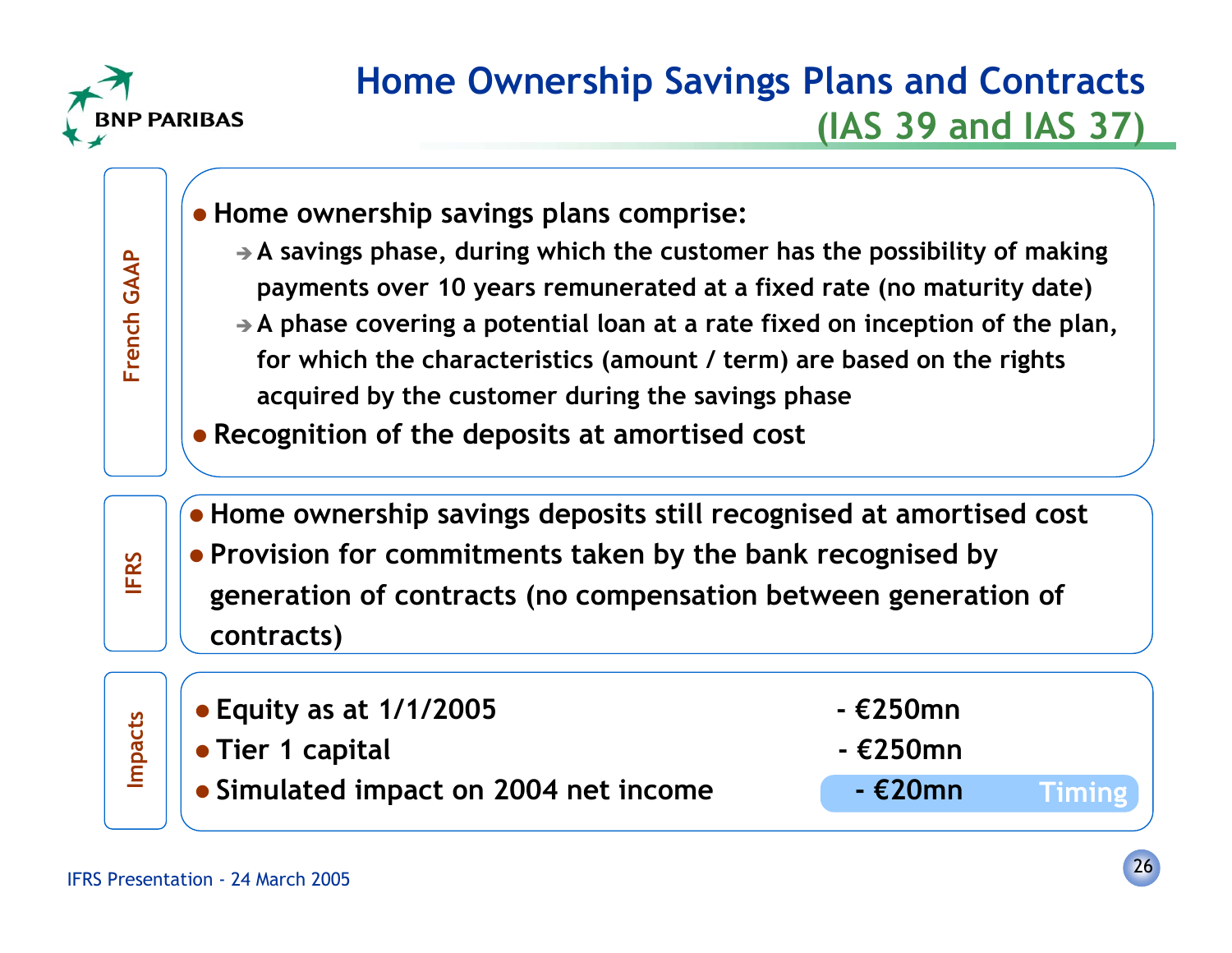

**Valuation of "general assets" (all investments not backing unit-linked**

**contracts)**

- **Interest rate instruments at amortised cost**
- **Shares at historical cost (minus provisions if applicable)**
- **"General assets" classified as available for sale are valued at their market price on the balance sheet under the heading "Valuation Reserves"**
- **This impact is largely offset by the recognition of a "profit sharing reserve for unrealised gains" (shadow accounting)**

| • Valuation Reserves as at 1/1/2005   | + €100mn  |
|---------------------------------------|-----------|
| $\parallel$ • Tier 1 capital          | no impact |
| • Simulated impact on 2004 net income | no impact |

**IFRS**

**French GAAP**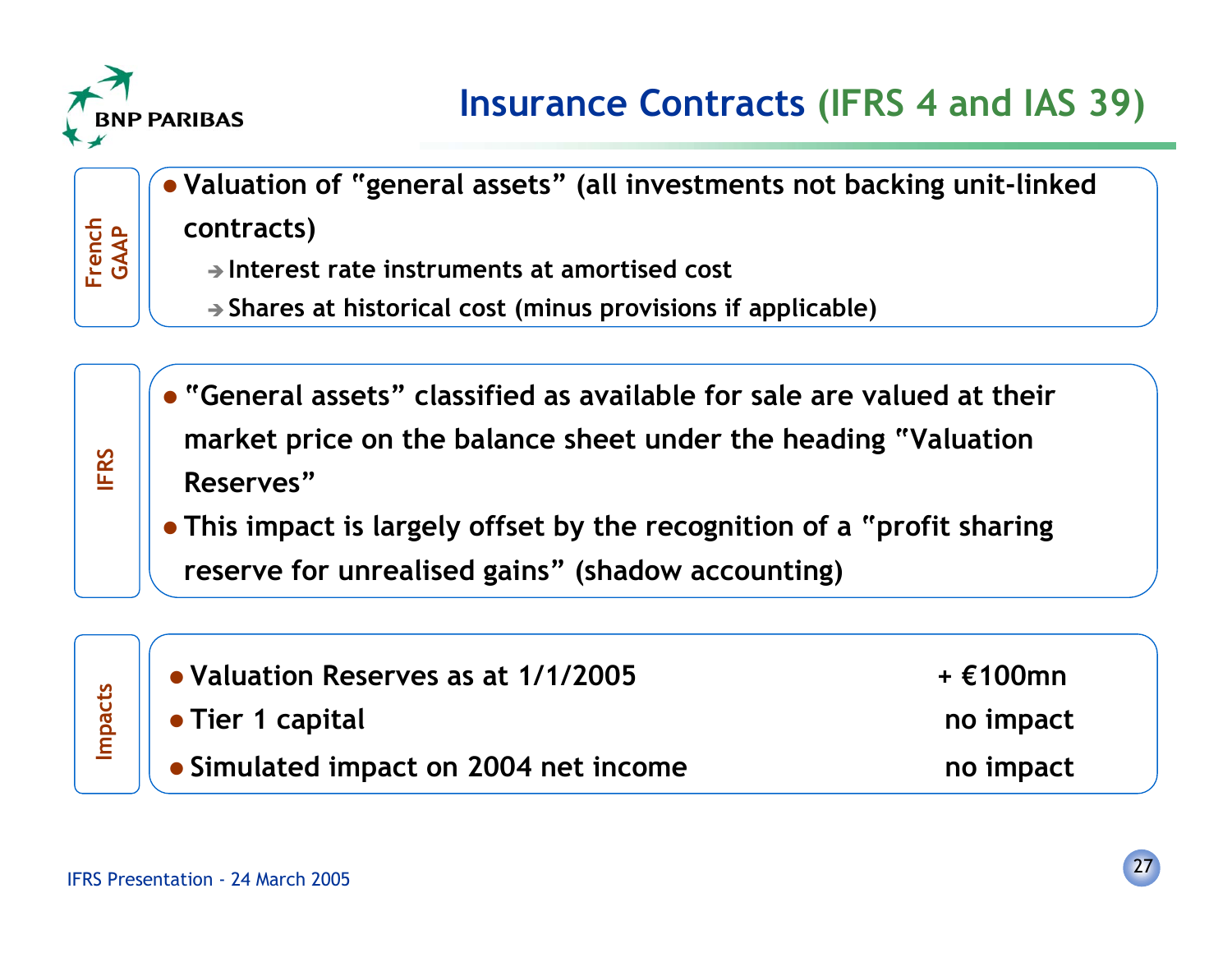

**French GAAP**

French GAAP

- **Valuation of trading derivatives at market value or at value based on an internal model**
- **Double intervention of the Risk Department market experts, independent from the businesses:**
	- **Validation of internal models**
	- **Adjustment to the value arising from the market or the model to take into account liquidity or model risks**
- **If the valuation parameters are based on observable market data: market price or model (no change)**
- **If not, the value of the instrument at the time of the transaction is**
- 

**IFRS**

- **deemed to be the transaction price. In practice, when a complex structured product is sold, the commercial margin (day-one profit) is spread over the life of the product**
- **When the parameters become observable, the remaining margin is recognised immediately**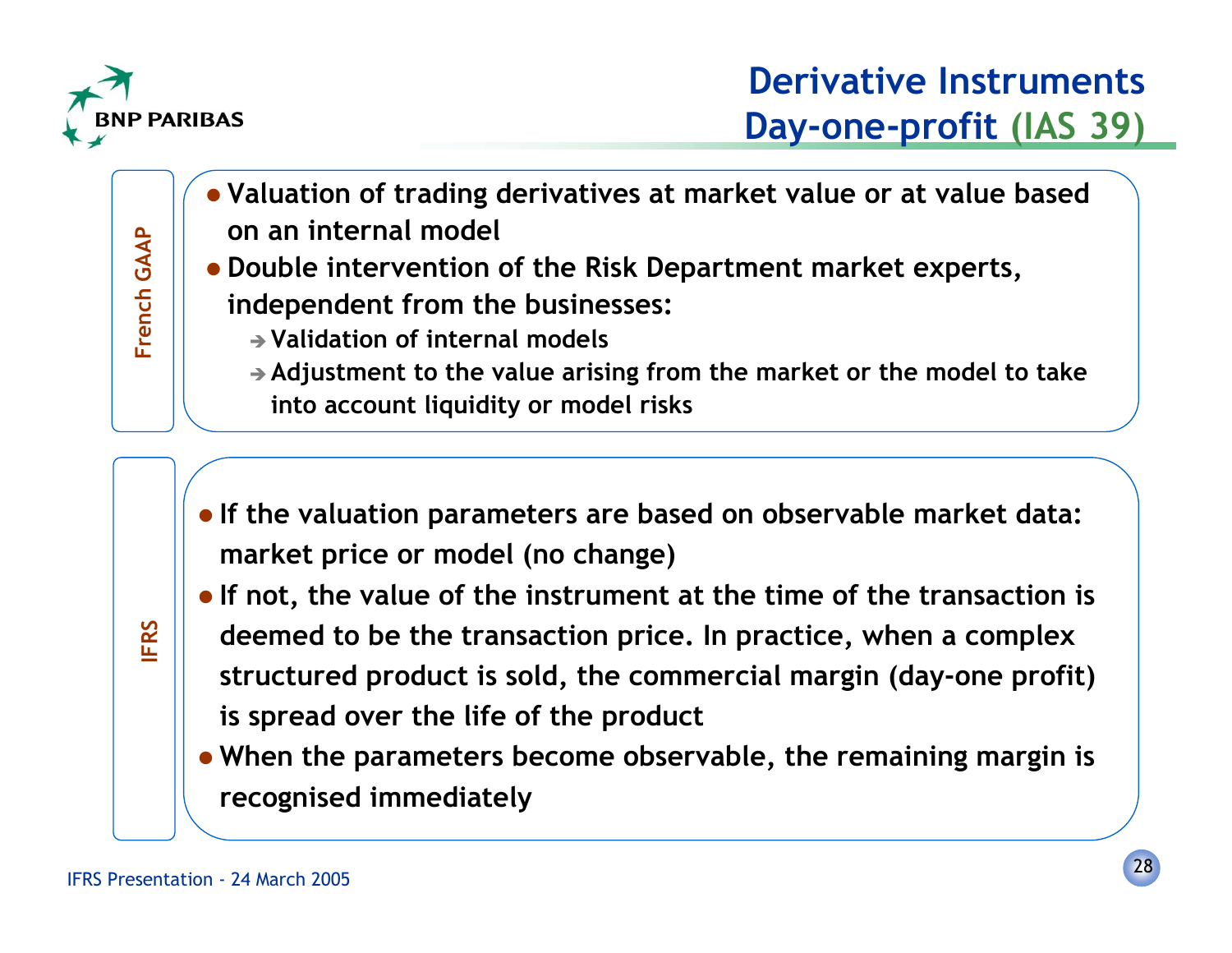



**Timing**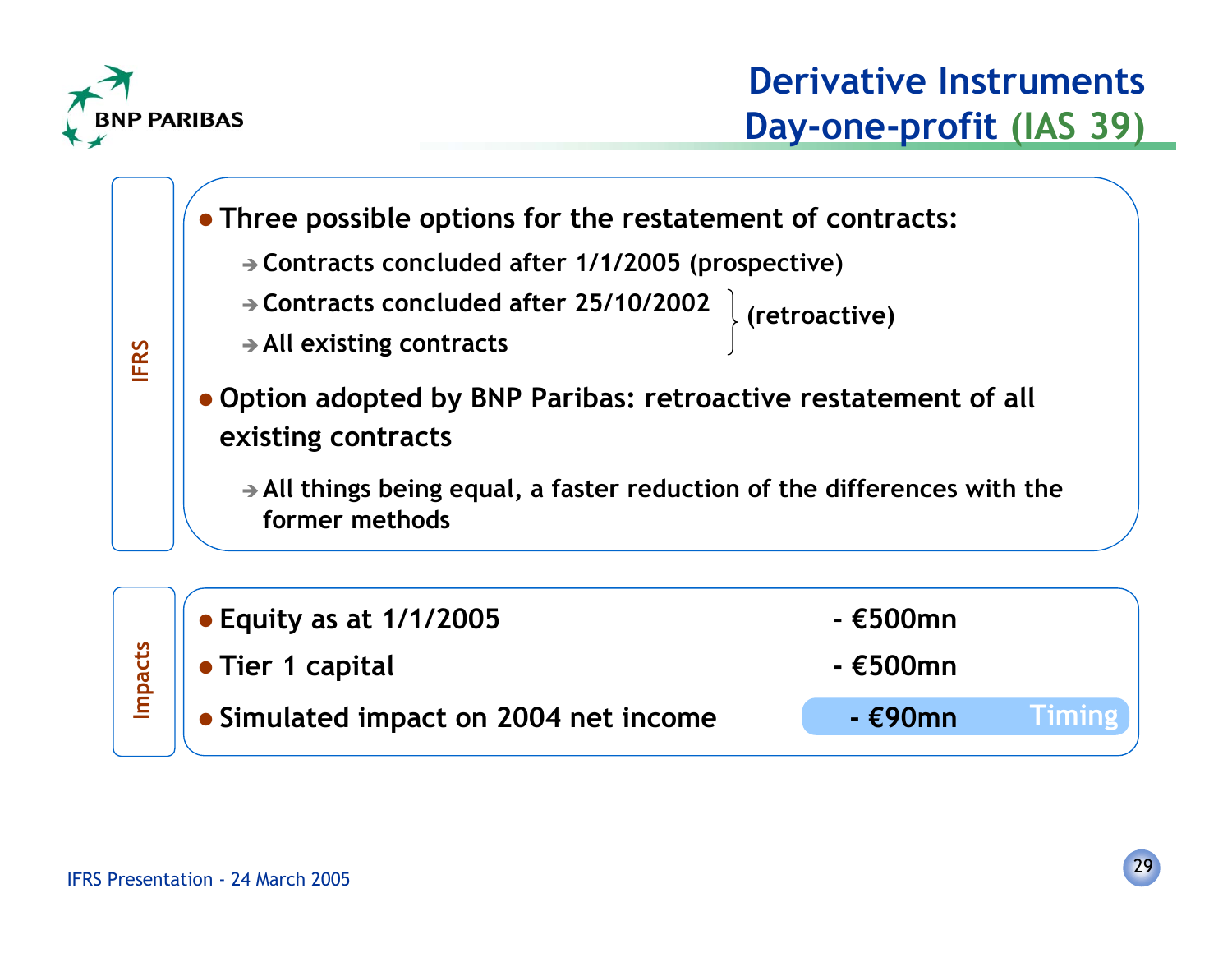

**Franch Canapape Sheet:** off-balance sheet presentation<br> **Interest accrued in P&L symmetrically to hedged transactions**<br> **Interest accrued in P&L symmetrically to hedged transactions** 

**IFRS**

 **Recognition in the balance sheet, at market value, with a corresponding entry under a specific equity heading "Valuation Reserves"**

**Interest accrued in P&L symmetrically to hedged transactions**



**Impacts Valuation Reserves as at 1/1/2005 + €300mn Tier 1 capital no impact**

- 
- **Simulated impact on 2004 net income no impact**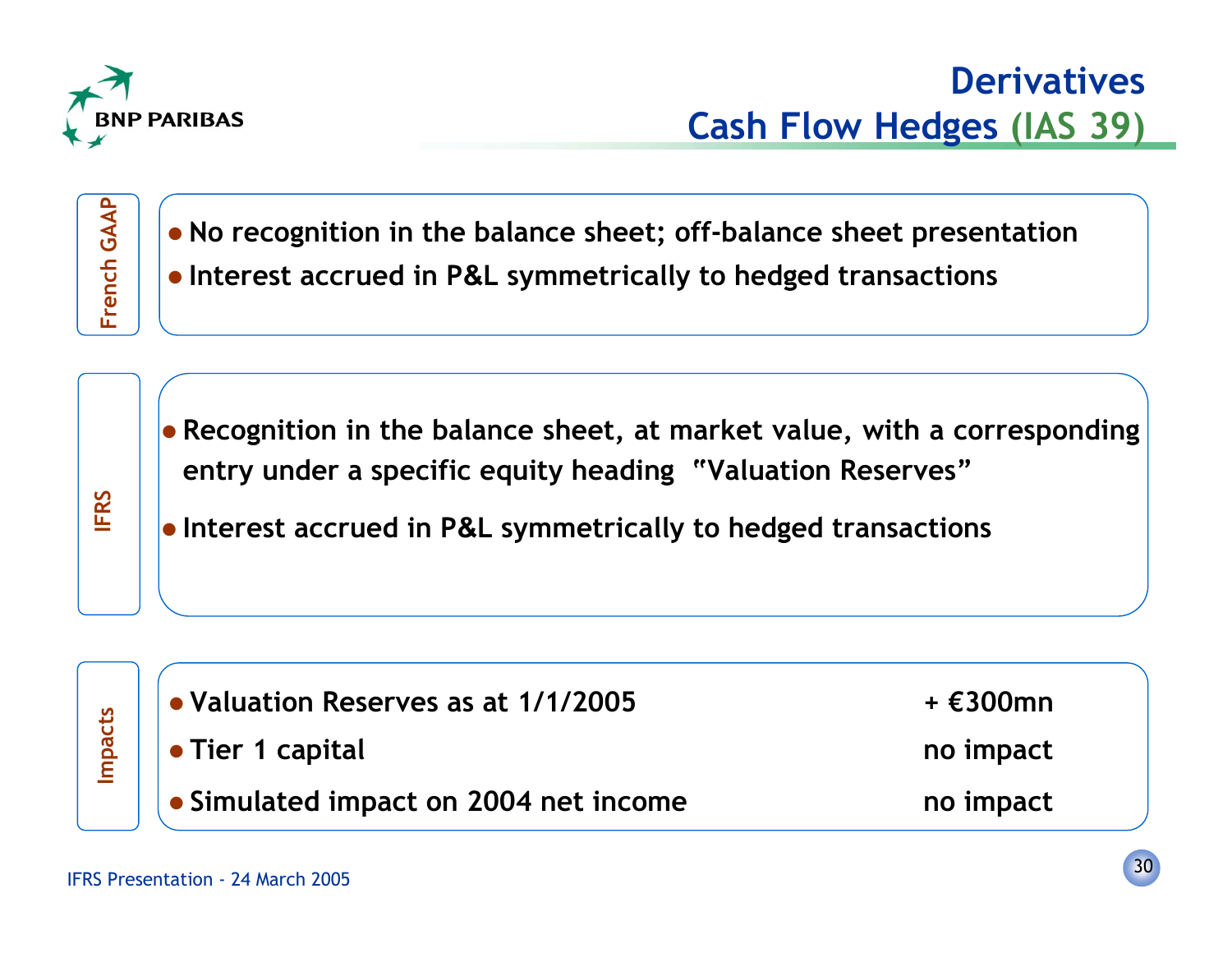

**French GAAP**

**IFRS**

## **Hedging Strategies not Recognised under IAS (IAS 39)**

- **Derivatives: no recognition in the balance sheet; off-balance sheet presentation**
- **Interest accrued in P&L symmetrically to hedged transactions or instruments (including for investment securities)**
- **Certain hedging relationships cannot be recognised, particularly for securities held until maturity**
- **Reclassification in trading of the hedging derivatives, hedged instruments remain at accrued interest**
- **Asymmetrical recognition of P&L**



- **From now on separate management of these securities and hedging instruments**
- 

**Impacts**

- **Equity as at 1/1/2005 €400mn**
- **Tier 1 capital €400mn**
- **Simulated impact on 2004 net income not relevant given the change of hedging technique**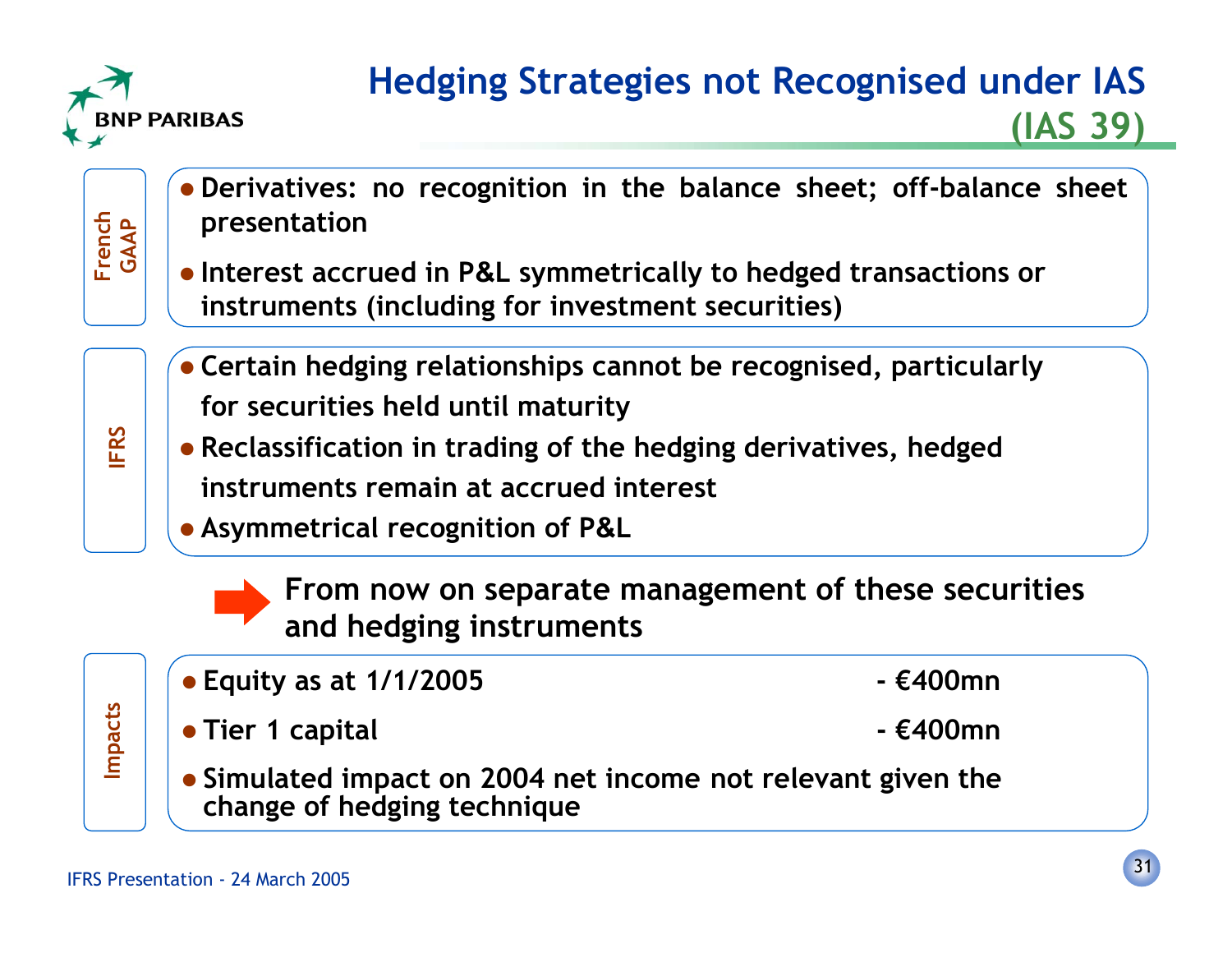

**French GAAP**

**IFRS**

**Impacts**

- **Derivatives: no recognition on the balance sheet; off-balance sheet presentation**
	- Interest accrued in P&L symmetrically to hedged transactions (fixed **Interest accrued in P&L symmetrically to hedged transactions (fixed rate loan or deposit portfolios, including sight deposits)**
	- **Application of fair value hedge accounting as amended by the European Commission (***carve-out***)**
	- **Balance sheet recognition of derivatives at fair value as an offsetting entry to P&L**
	- **Recognition of the revaluation of the hedged component of the hedged portfolio under the balance sheet heading "Revaluation differences on interest rate hedged portfolios" against P&L, thereby cancelling out the derivative P&L revaluation impact**

| $\bullet$ Equity as at 1/1/2005                | negl.           |
|------------------------------------------------|-----------------|
| • Tier 1 capital                               | negl.           |
| • Simulated impact on 2004 net income          | no impact       |
| • Unrealised capital gain on the macro-hedging |                 |
| derivative portfolio (not included in equity): | $+\epsilon$ 1bn |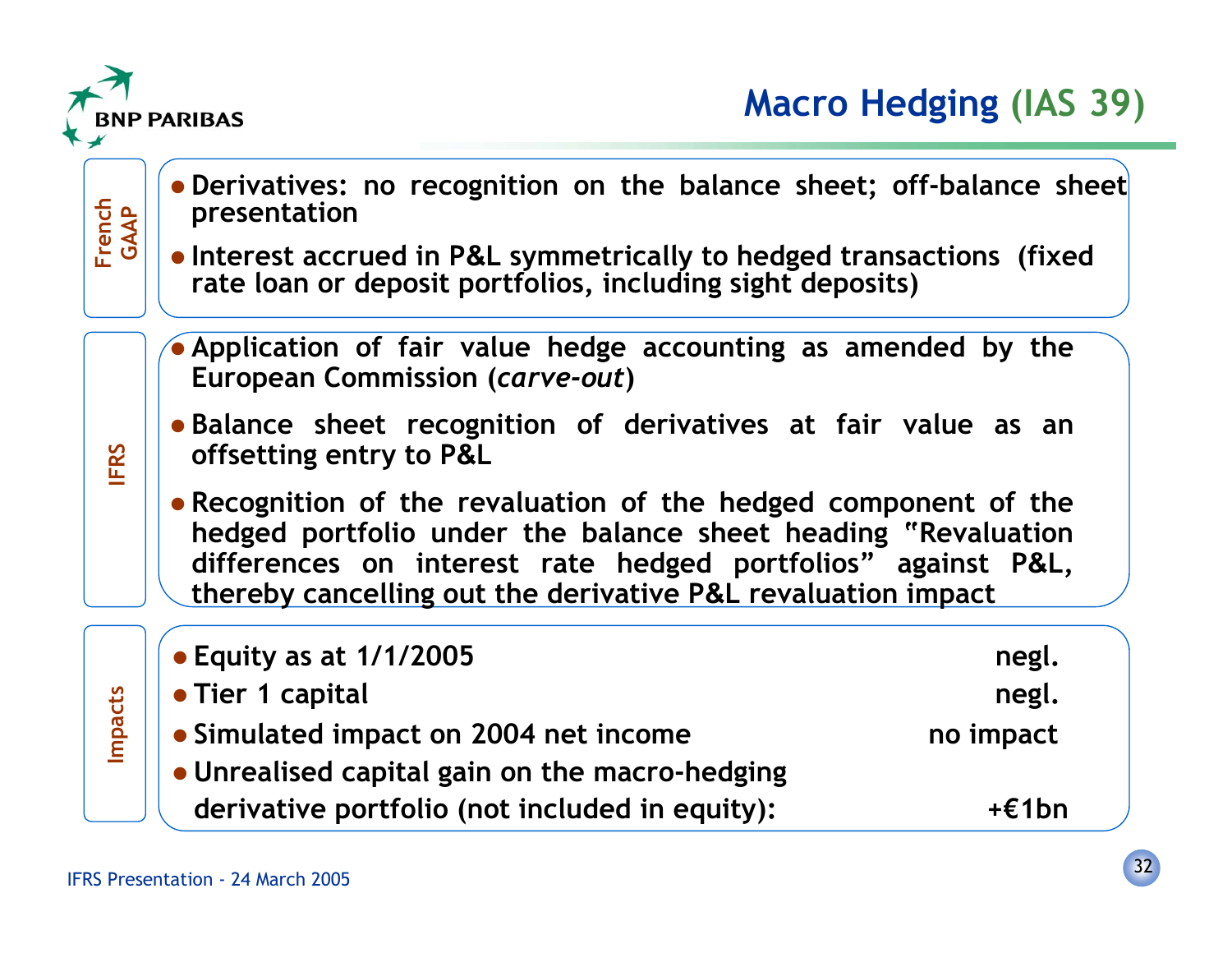

 **Capital increases reserved for employees (IFRS 2)**

**Valuation taking into account non-availability clauses in accordance with the method recommended by the French National Accounting Council. Non-material impact.**

**Insurance companies liabilities (IFRS 4)**

**Recognition at historical cost**

**Liability adequacy test carried out and no impact**

 **Consolidation of mutual funds dedicated to insurance companies (IAS 27 - SIC 12)**

**Non-material impact**

**Exchange differences on foreign currency goodwill (IAS 21)**

**Non-material impact since BancWest goodwill had already been essentially recognised in dollars under French GAAP**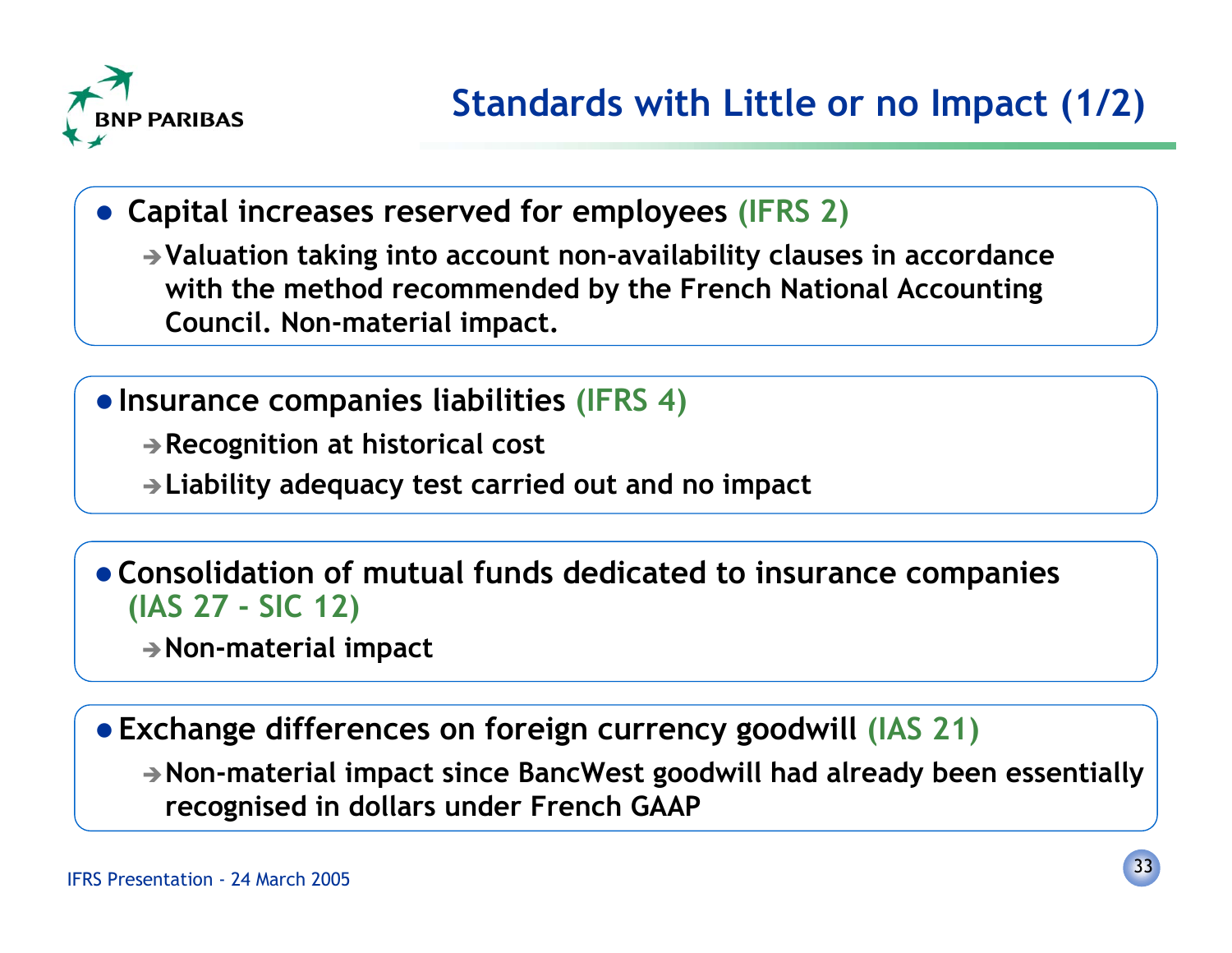

**Deferral of commissions / effective interest rate (IAS 18 and IAS 39)**

**Low impact at group level**

 **Treasury shares deducted from equity (IAS 32) Deduction already done by BNP Paribas under French GAAP**

**Exchange differences (IFRS 1)**

**Allocation to reserves as at 1/1/2004 of exchange differences already deducted from equity under French GAAP**

 **Classification of preferred shares in equity or liabilities depending on their characteristics (IAS 32)**

**Classification adopted by BNP Paribas already compliant with IFRS rules**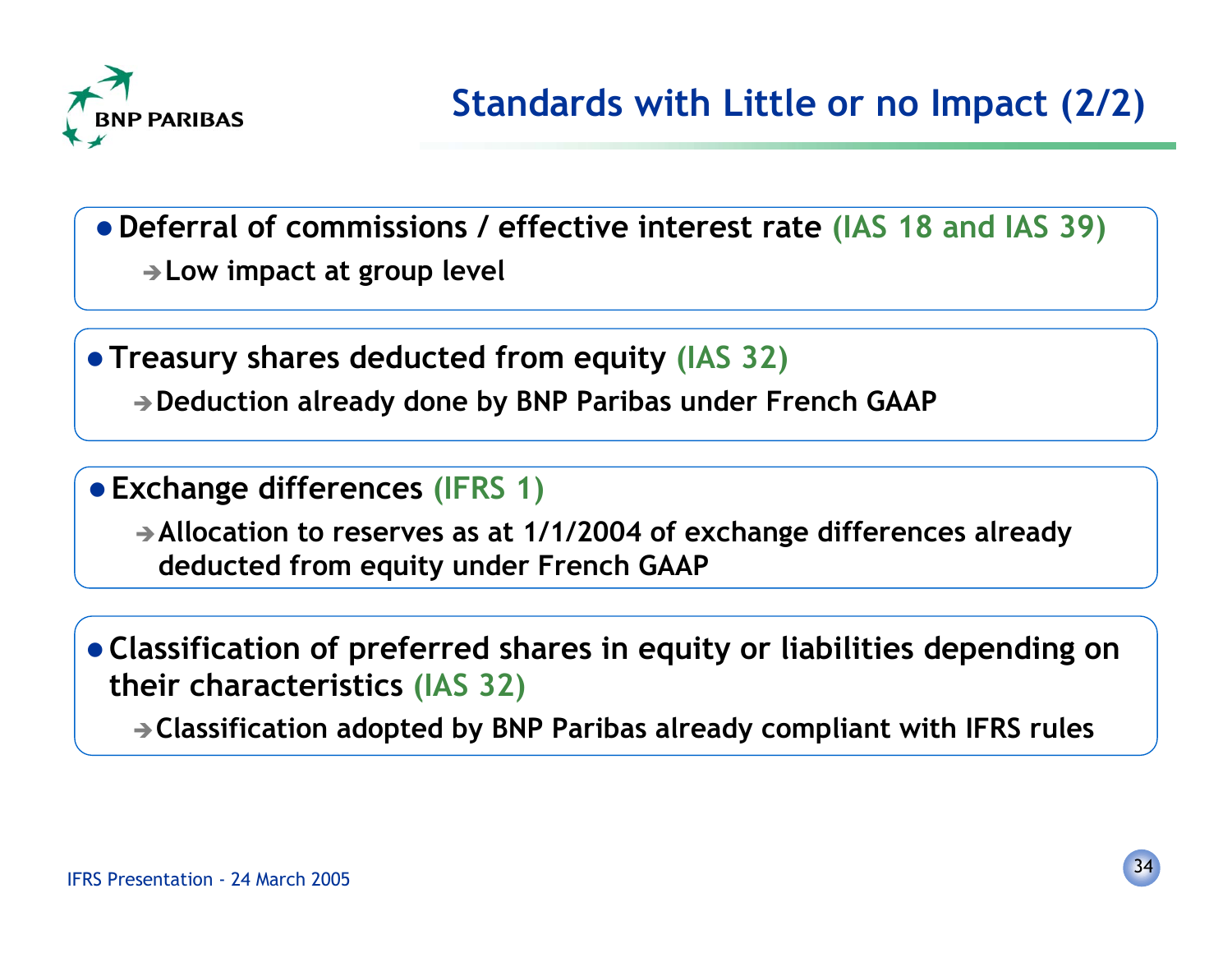

# **Presentation Overview**

#### $\bullet$ **Introduction**

### **Analysis of the main impacts by standard**

**Choosing the Carve-Out Fair Value Hedge Option**  $\bullet$ 

**Wrap-up**  $\bullet$ 

 $\bullet$ 

IFRS Presentation 2005<br>1994 March 2005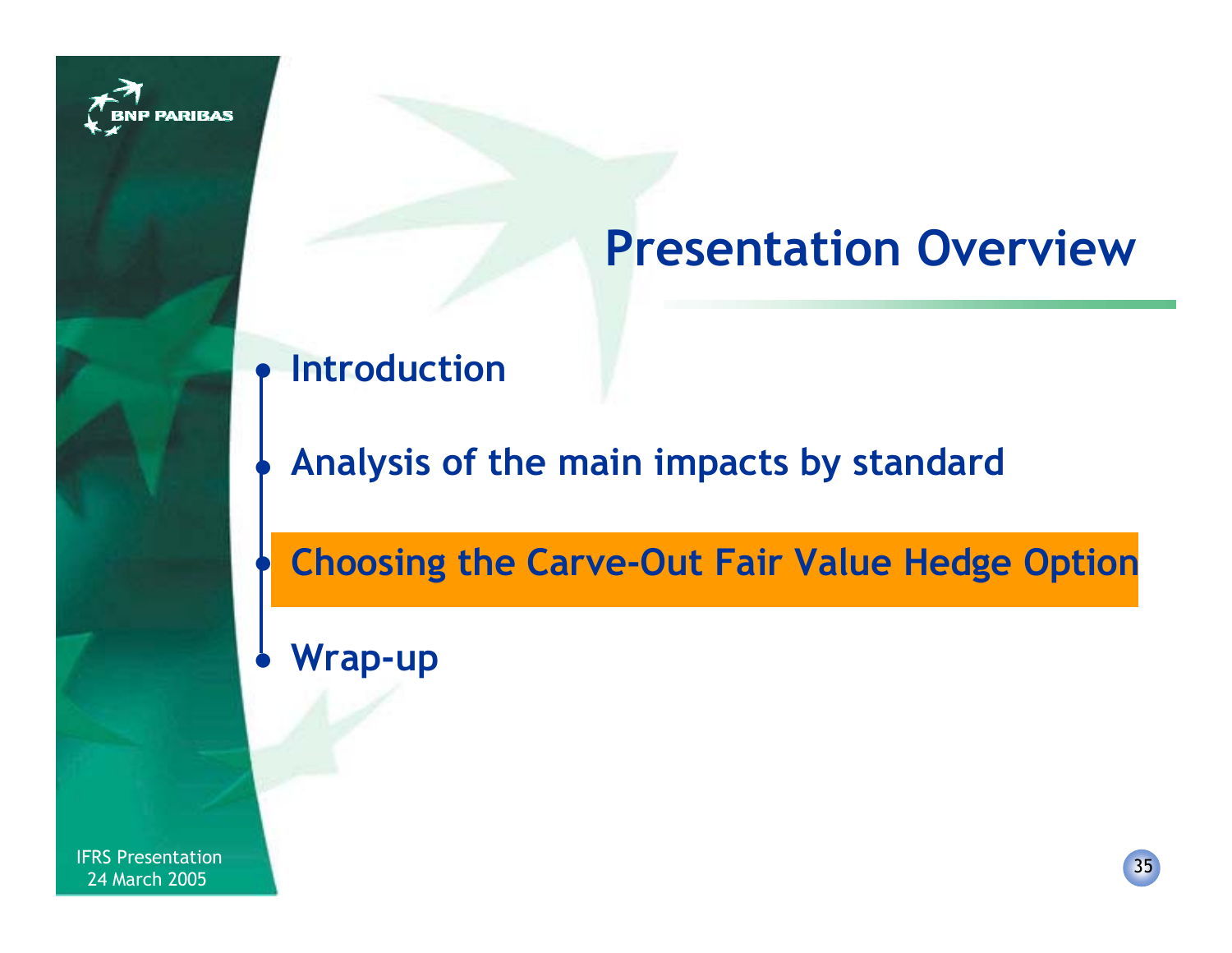

**Reducing interest rate risk in order to protect the net interest margin of the commercial bank**

- **By using interest rate swaps**
- **Which hedge the net interest rate position generated by all**

**fixed-rate commercial transactions**

*This type of hedging strategy is classified as hedge accounting ("macro hedge") under French GAAP, which mandate that derivatives contribute to reducing interest rate risk*

> *The ALM objective is not modified by EU-IFRS*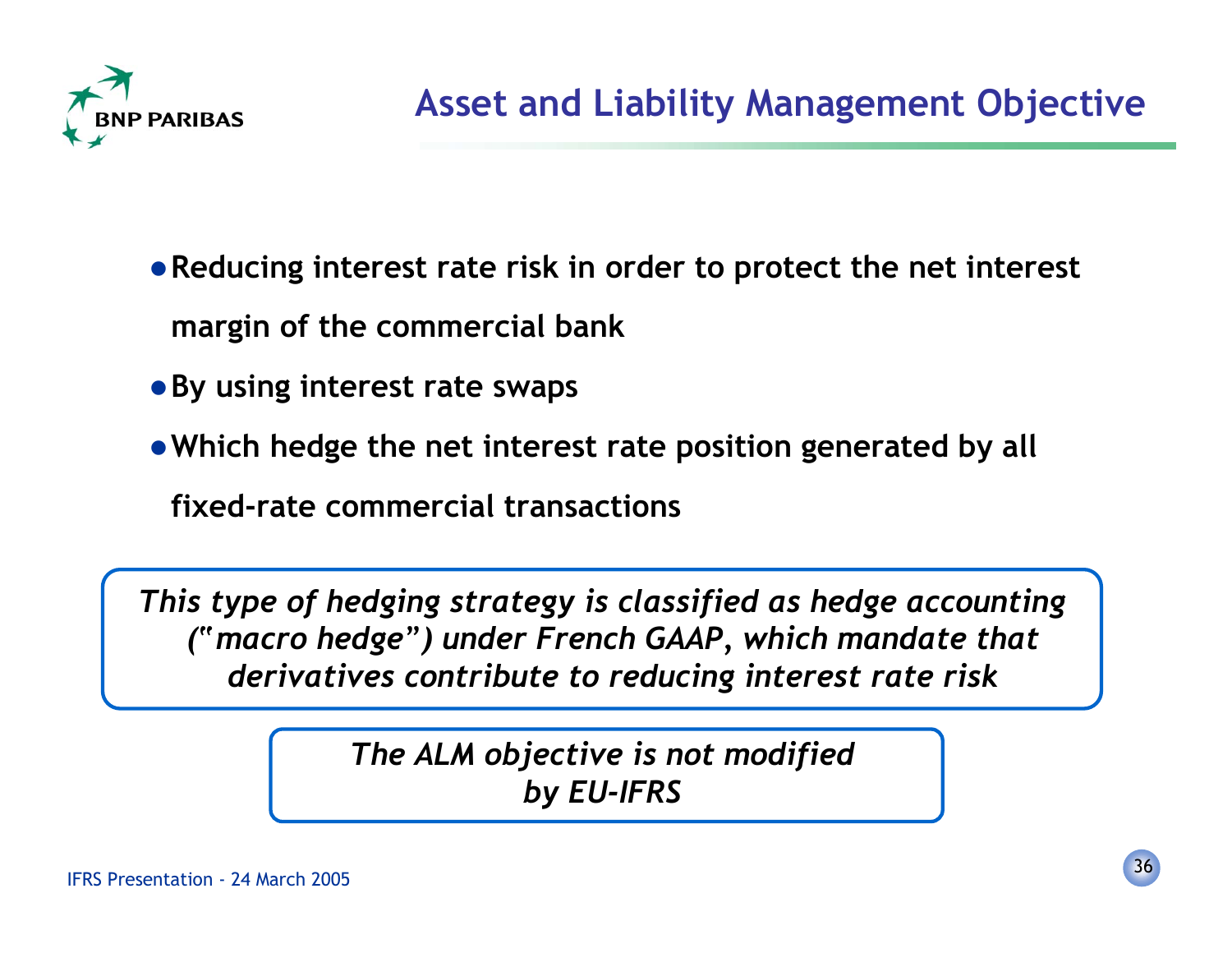

## **French market particularities:**

- -**A principally fixed-rate balance sheet for the retail business In liabilities: sight deposits and regulated savings products In assets: mortgage loans, consumer loans, and also a significant proportion of investment loans**
- -**Whereas, in order to finance/invest cash differences, the bank turns to the variable rate money market**

#### **Typical macro-hedging transaction**

- -**In the event of a surplus of fixed-rate liabilities that is not naturally hedged by fixed-rate assets, the interest margin is sensitive to a fall in interest rates**
- -**To hedge the interest margin, the ALM arranges a fixed-rate receiver/ variable-rate payer interest rate swap**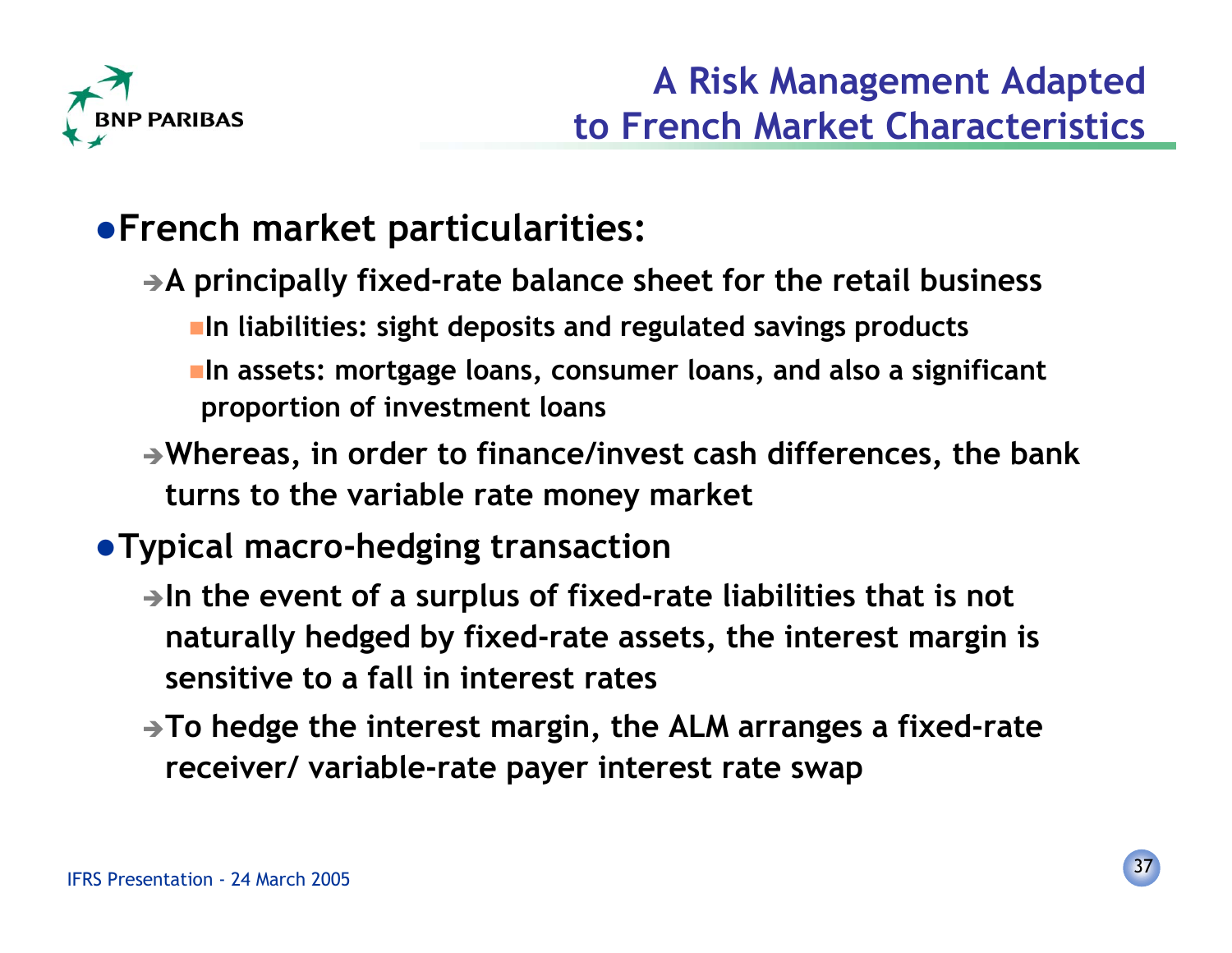

#### **Cash Flow Hedge**

-**Transforms variable-rate assets/liabilities into fixed-rateassets/liabilities => opposite approach to that adopted in management**

-**Generates volatility in equity (valuation reserves)**

#### **Fair Value Hedge**

- -**Transforms fixed-rate assets/liabilities into variable-rateassets/liabilities => corresponds to BNP Paribas' risk management, but specifically excludes sight deposits**
- -**Highlights in the balance sheet the MTM value of the hedged items and of derivatives, but with no impact on equity**

#### **Carve-Out Fair Value Hedge**

-**Extends the use of the Fair Value Hedge approach to a portfolio of sight deposits**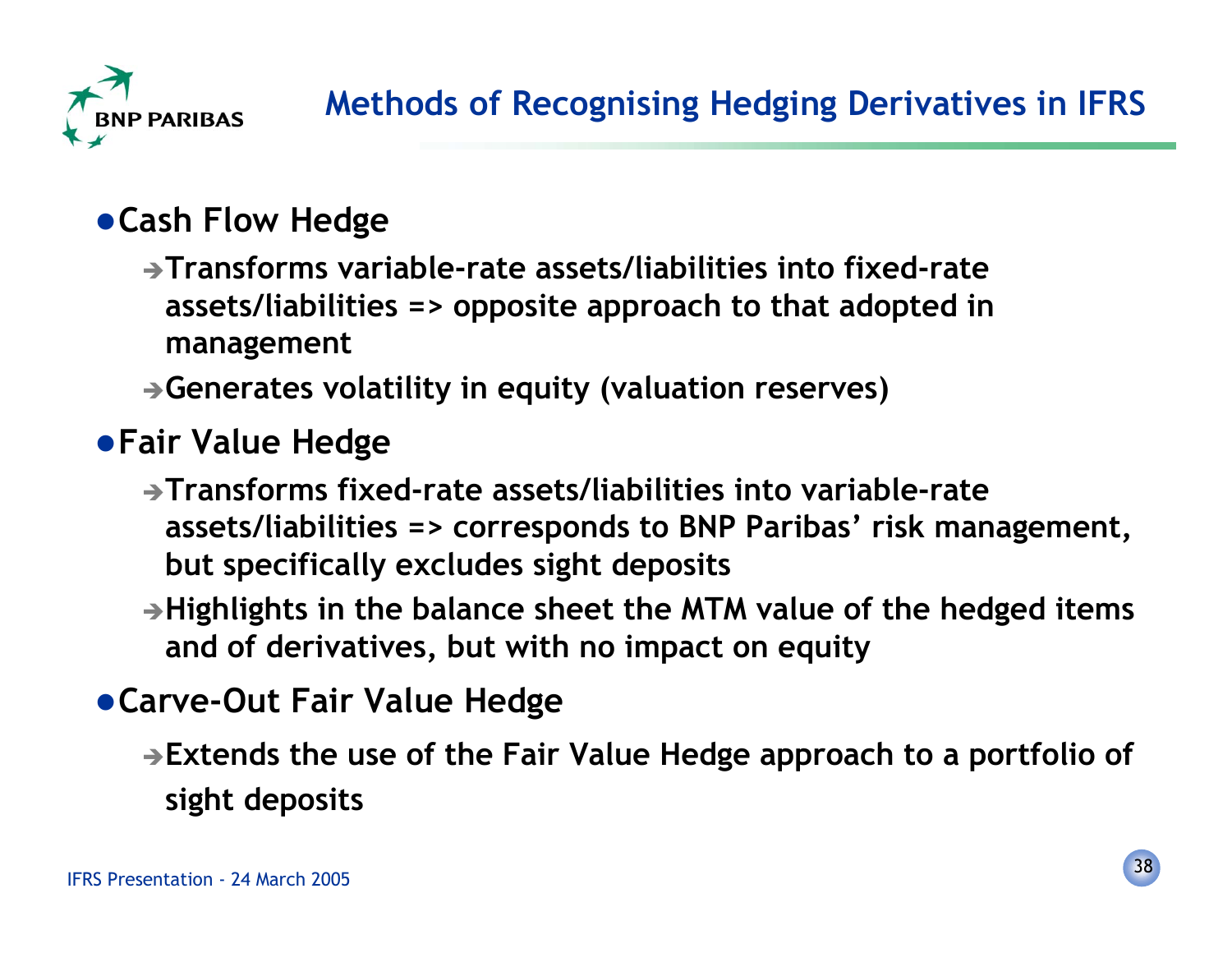

| <b>Balance sheet</b> | <b>ASSETS</b> | <b>LIABILITIES</b> |                                                 |
|----------------------|---------------|--------------------|-------------------------------------------------|
| 5-year FR loans      | 70            | 100                | 5-year FR stable portfolio<br>of deposits       |
| 3-month VR loans     | 30            |                    | $FR = Fixed Rate$<br>$\sqrt{R}$ = Variable Rate |

- **The stable deposits exceed the fixed-rate loans**

-**Results decrease when rates fall**

**The addition of a fixed-rate receiver/variable-ratepayer swap for a notional amount of 30 will render the results insensitive to interest rate fluctuations**

*How is this simple economic reality reflected in the accounts?*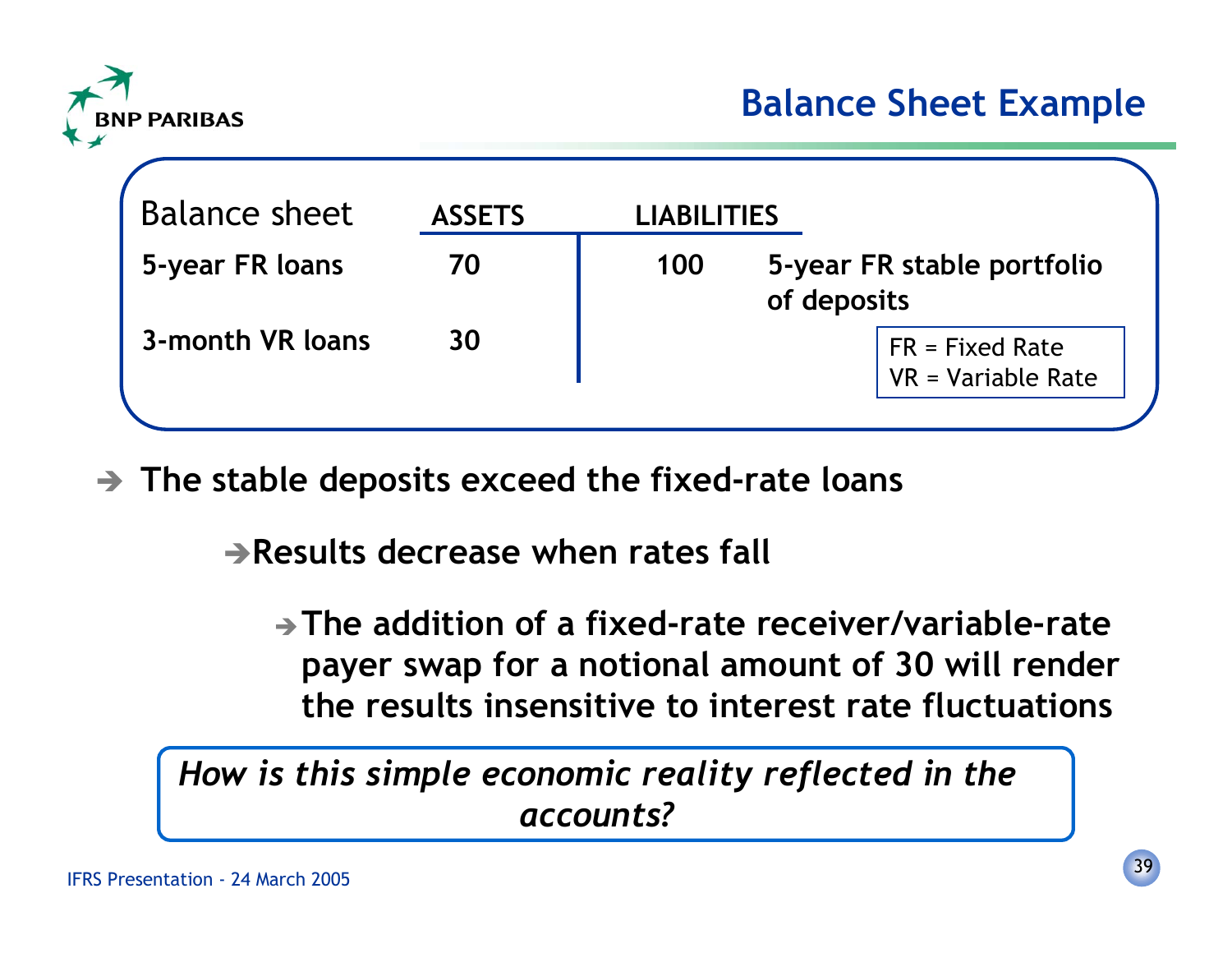## **Balance Sheet Example: Treatment of the Hedge under French GAAP**

| <b>Balance sheet</b> | <b>ASSETS</b> |    | <b>LIABILITIES</b> |                           |
|----------------------|---------------|----|--------------------|---------------------------|
| 5-year FR loans      | 70            |    | 100                | 5-year FR stable deposits |
| 3-month VR loans     | 30            |    |                    |                           |
|                      |               |    |                    |                           |
| Off-balance sheet    |               |    |                    |                           |
| Swap                 |               | 30 |                    |                           |
|                      |               |    |                    |                           |

- **The swap's notional amount is recognised as an off-balance sheet item**
- **It is recognised on an accrual basis in the same way as the items for which it hedges the interest margin**

#### IFRS Presentation - 24 March 2005- **The P&L is insensitive to interest rate fluctuations**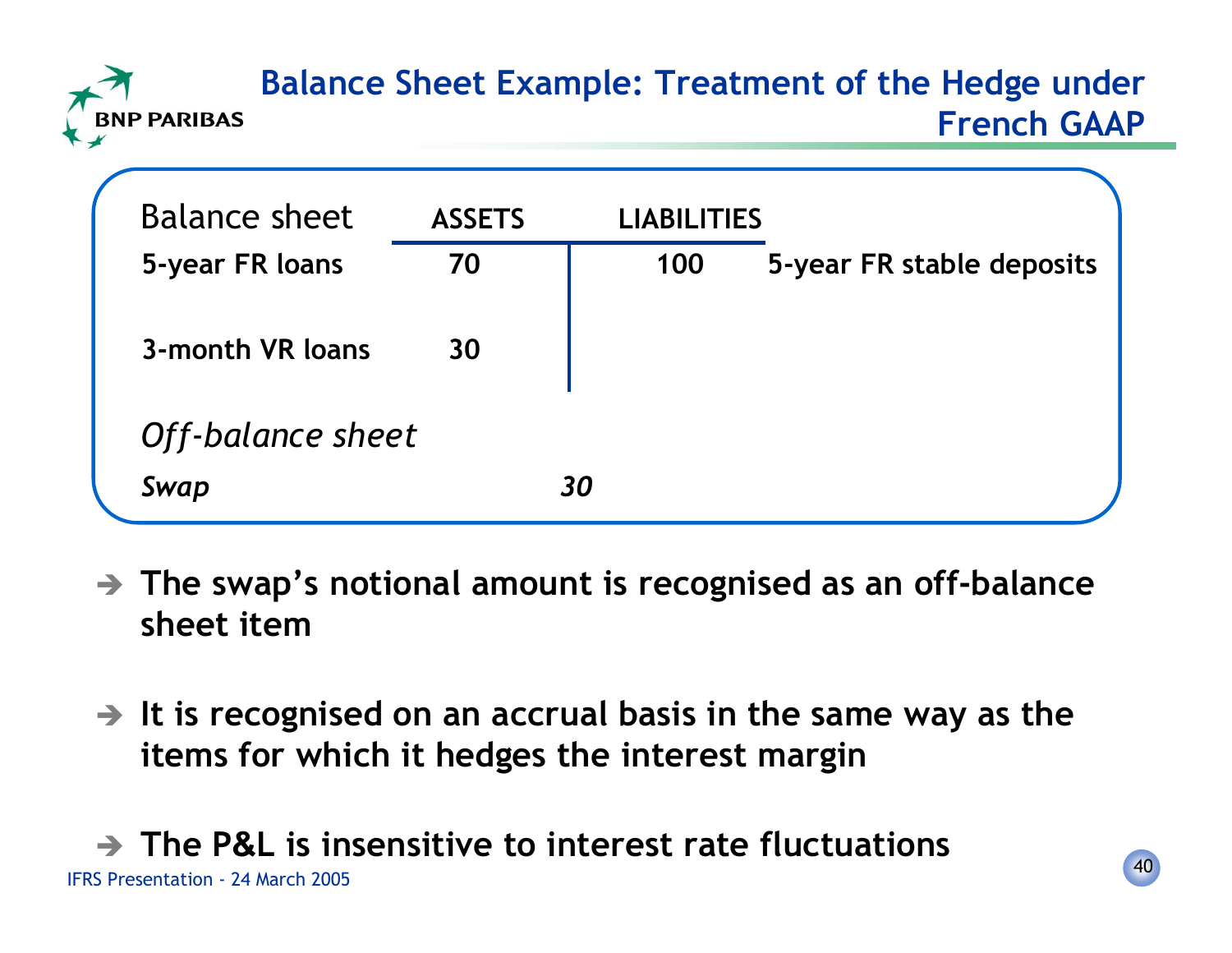

## **Balance Sheet Example: Treatment of the Carve-Out Fair Value Hedge (COFVH)**



-**The swaps are allocated to the surplus of stable deposits**

- -**The changes in the fair value of the derivative and the hedged item are recognised symmetrically in the balance sheet...**
- -**...and offset each other in the P&L**

-**P&L and equity are insensitive to interest rate fluctuations**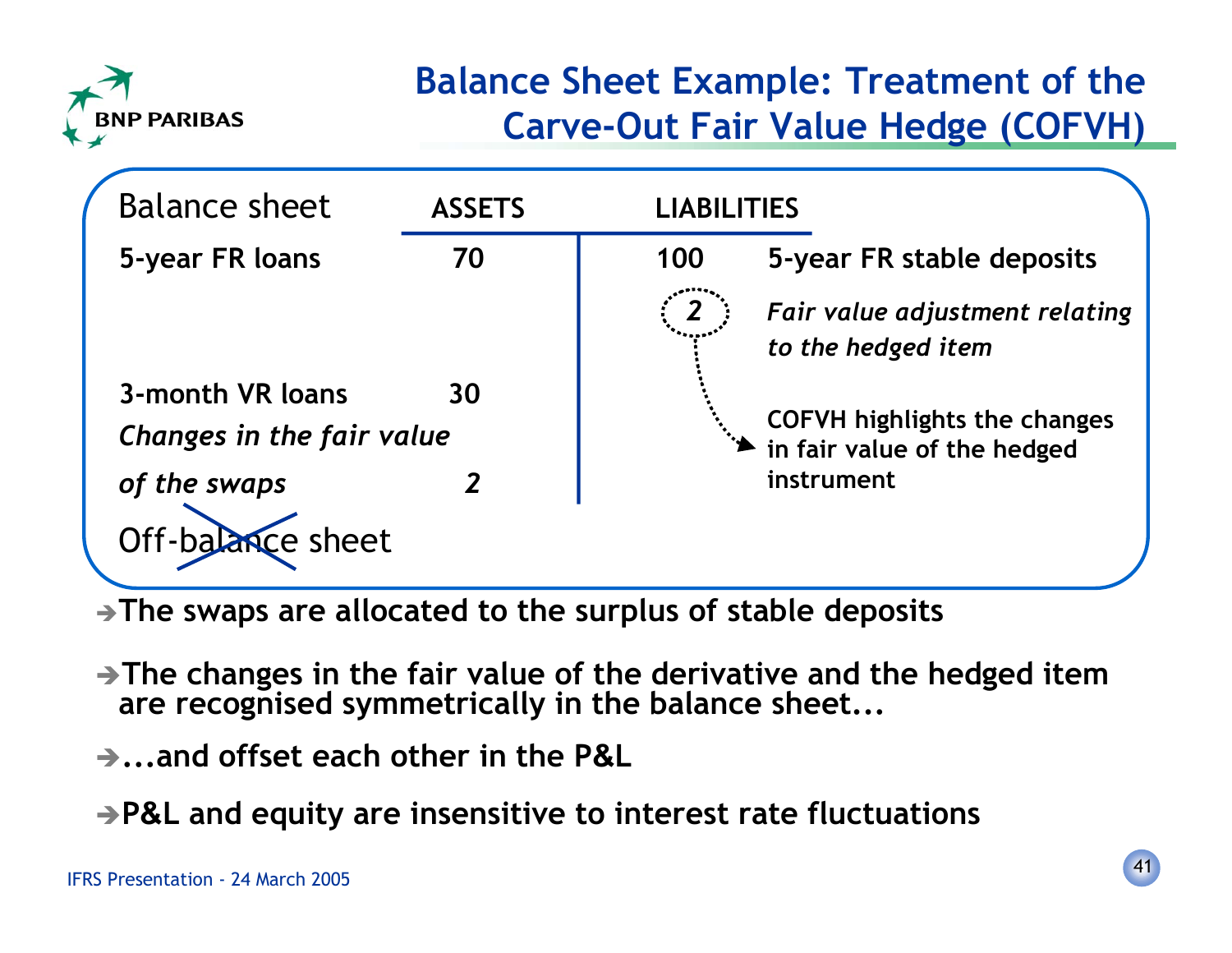

- **The COFVH is adapted to a principally fixed-rate balance sheet** -**It allocates the hedge relationship to the hedged items**
- **The COFVH is adapted to the hedging objective**
	- -**The P&L continues to reflect the economic substance of thetransactions**
- **The COFVH is transparent**
	- -**It shows in the balance sheet the hedged items, the value of which is adjusted in respect of the hedged risk (interest rate risk)**
	- -**It highlights the mark-to-market value of the hedging derivatives**
		- **For BNP Paribas as at 31-12-2004: + €1bn**
	- -**Equity is not impacted**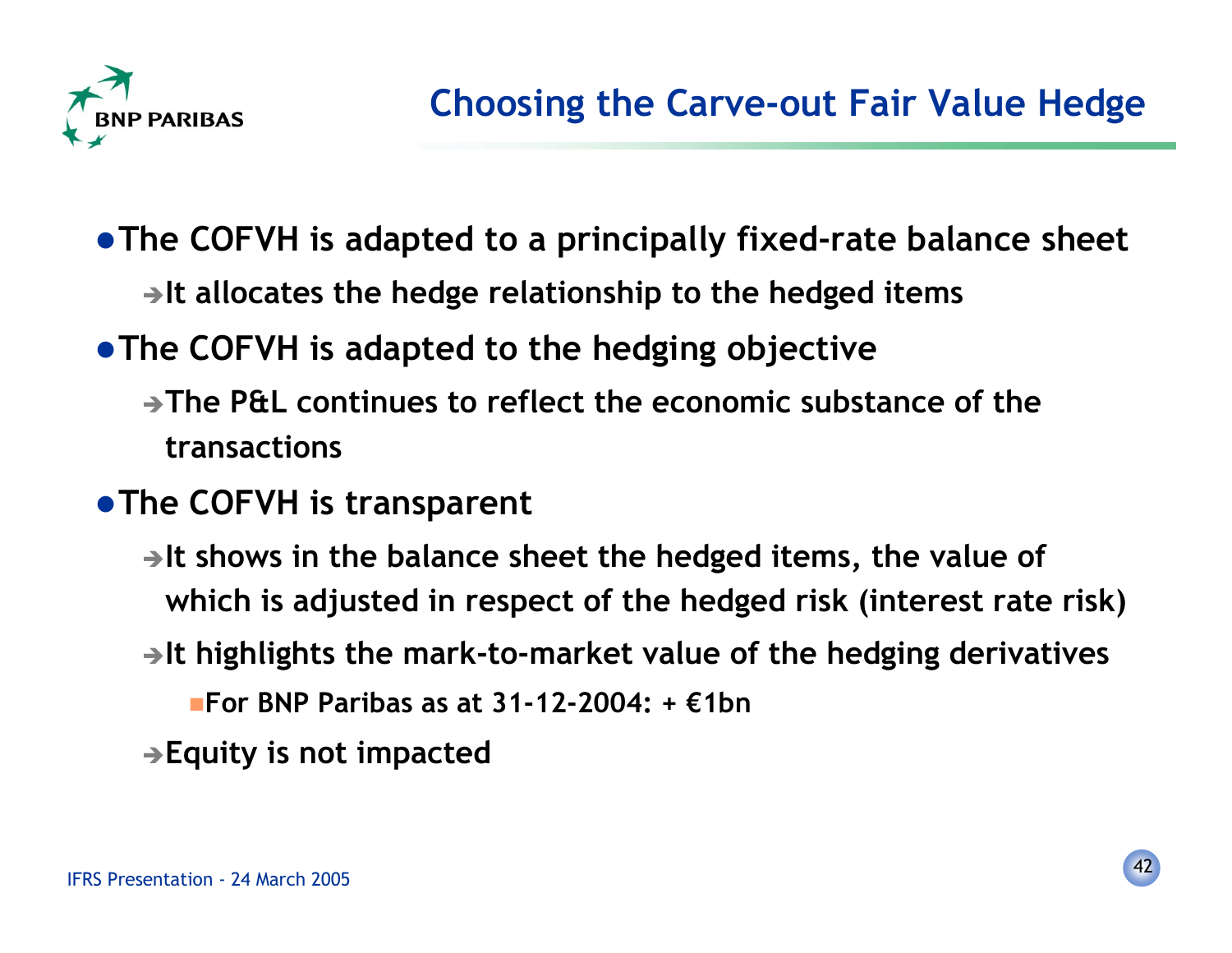

# **Presentation plan**

#### $\bullet$ **Introduction**

## **Analysis of the main impacts by standard**

**Choosing the Carve-Out Fair Value Hedge Option**  $\bullet$ 

**Wrap-up**  $\bullet$ 

 $\bullet$ 

IFRS Presentation New York 1988 of the Second Second Second Second Second Second Second Second Second Second Second Second Second Second Second Second Second Second Second Second Second Second Second Second Second Second S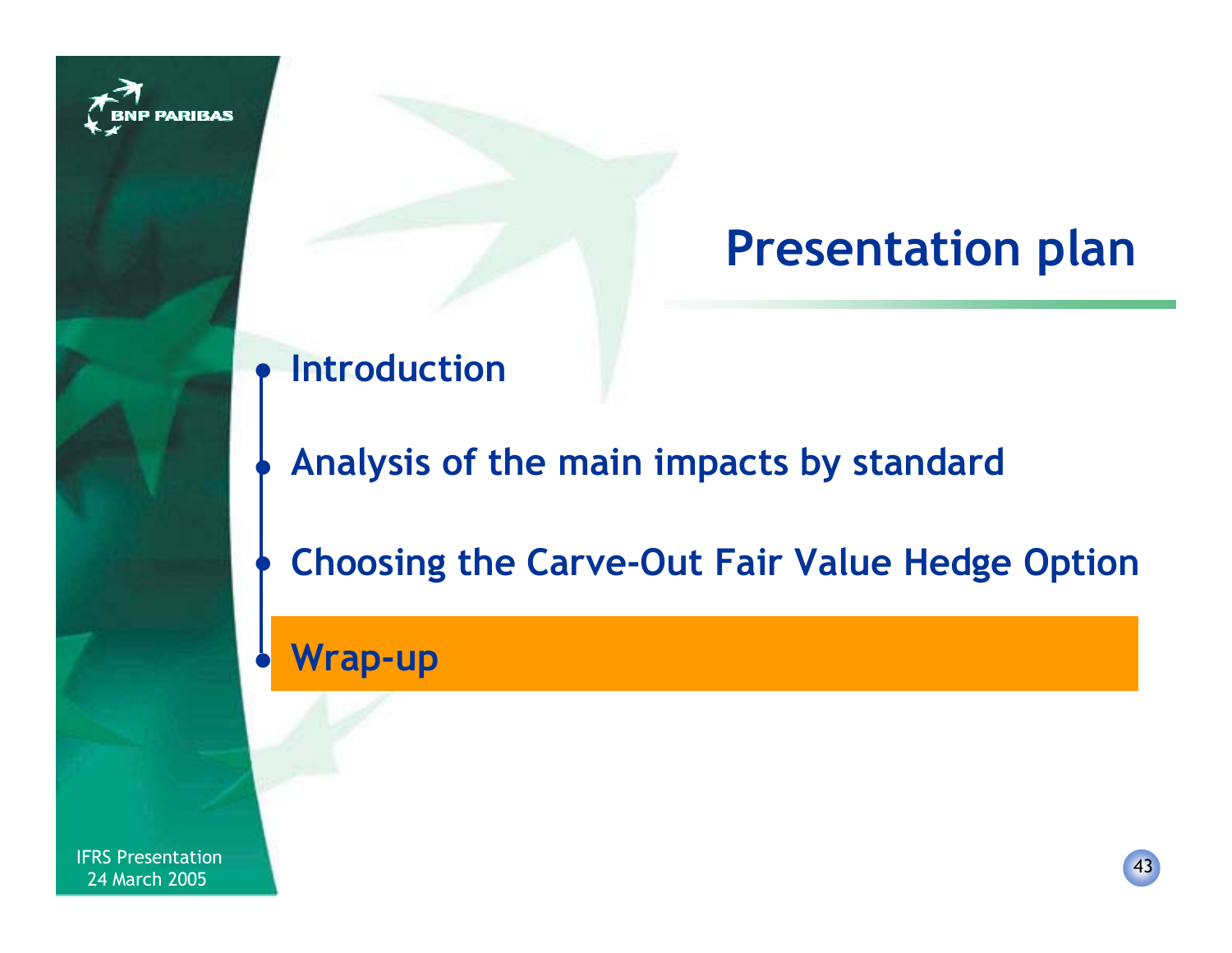

#### **Impacts of the Transition by Core Business FRB\***

| 2004<br>(in millions of euros) | French<br><b>GAAP</b> | <b>EU-IFRS</b><br><b>Simulation</b> |           |
|--------------------------------|-----------------------|-------------------------------------|-----------|
| <b>Net Banking Income</b>      | 5,086                 | 5,170                               | $+1.5%$   |
| Operating Expenses and Dep.    | $-3,457$              | $-3,540$                            | $+2.5%$   |
| <b>Gross Operating Income</b>  | 1,629                 | 1,630                               | $+0.0%$   |
| Provisions                     | $-223$                | $-280$                              | $+25.0\%$ |
| <b>Operating Income</b>        | 1,406                 | 1,350                               | $-4.0%$   |
| <b>Pre-Tax Income</b>          | 1,410                 | 1,350                               | $-4.5%$   |
|                                |                       |                                     |           |
| Cost/Income ratio              | 68.0%                 | 68.6%                               |           |
| Cost of risk                   |                       |                                     |           |
| on weighted assets             | 31bp                  | 39 <sub>bp</sub>                    |           |
|                                |                       |                                     |           |

*\* Including 100% of French Private Banking*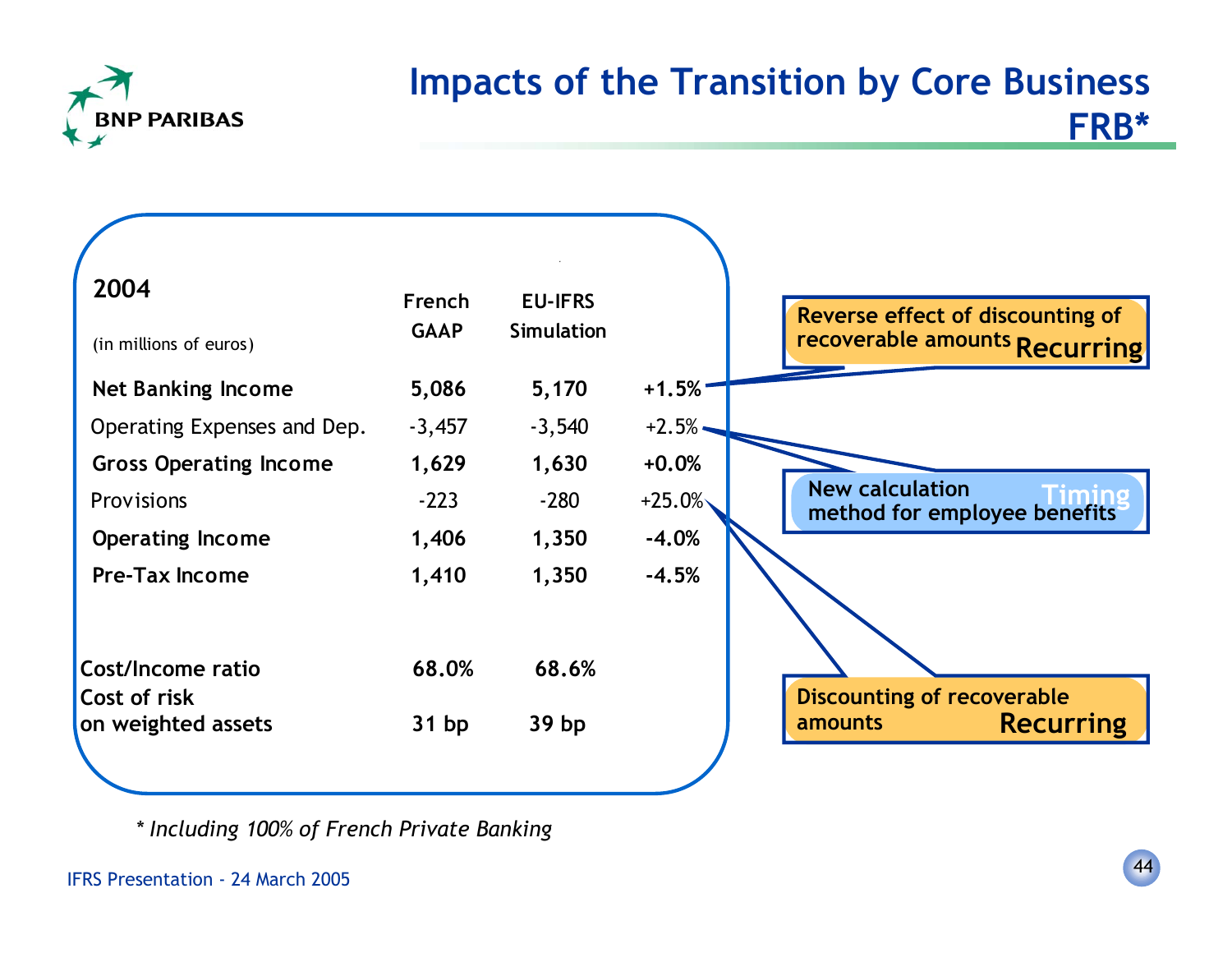

#### **Impacts of the Transition by Core Business IRFS**

| 2004                              | French           | <b>EU-IFRS</b>    |          | Reverse effect of discounting<br>of recoverable<br>amounts |
|-----------------------------------|------------------|-------------------|----------|------------------------------------------------------------|
| (in millions of euros)            | <b>GAAP</b>      | <b>Simulation</b> |          | IAS 17 - Leases                                            |
| <b>Net Banking Income</b>         | 5,057            | 5,080             | $+0.5%$  |                                                            |
| Operating Expenses and Dep.       | $-2,817$         | $-2,850$          | $+1.5%$  |                                                            |
| <b>Gross Operating Income</b>     | 2,240            | 2,230             | $-1.0%$  | <b>Restructuring costs</b><br>relating to BancWest         |
| <b>Provisions</b>                 | $-439$           | $-550$            | $+24.5%$ | <b>acquisitions</b>                                        |
| <b>Operating Income</b>           | 1,801            | 1,680             | $-7.0%$  |                                                            |
| <b>Amortisation of Goodwill</b>   | $-271$           | $\mathbf{0}$      | n.s.     |                                                            |
| <b>Other Non Operating Items</b>  | 114              | 140               | $+23.5%$ | <b>Discounting of recoverable</b><br>amounts               |
| <b>Pre-Tax Income</b>             | 1,644            | 1,820             | $+10.5%$ |                                                            |
|                                   |                  |                   |          |                                                            |
| Cost/Income ratio<br>Cost of risk | 55.7%            | 56.2%             |          | <b>Elimination of goodwill</b>                             |
| on weighted assets                | 57 <sub>bp</sub> | 72bp              |          | amortisation                                               |
|                                   |                  |                   |          | <b>Recurring</b>                                           |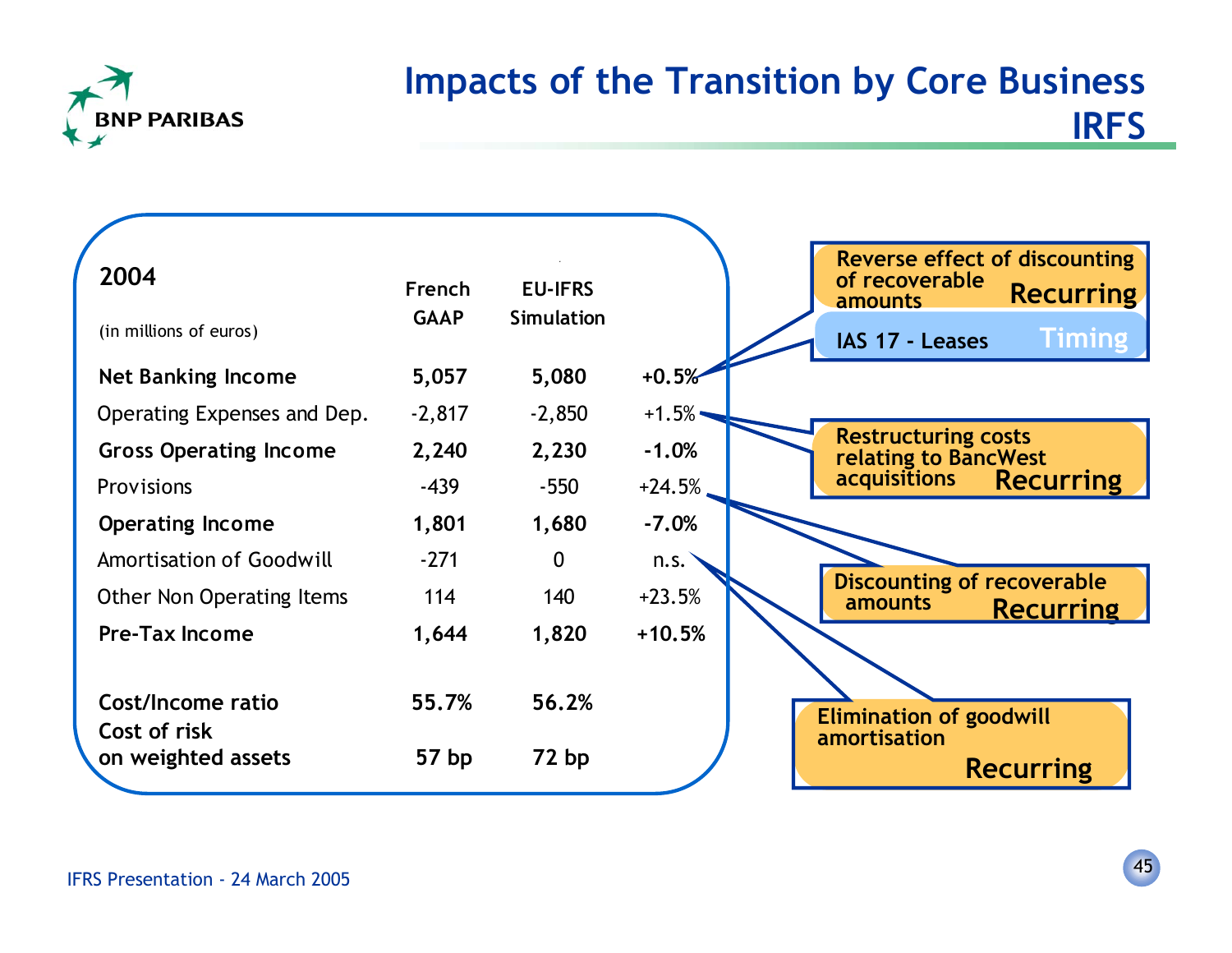

## **Impacts of the Transition by Core Business AMS**

| 2004                             | French      | <b>EU-IFRS</b>    |         |                                                                    |
|----------------------------------|-------------|-------------------|---------|--------------------------------------------------------------------|
| (in millions of euros)           | <b>GAAP</b> | <b>Simulation</b> |         |                                                                    |
| <b>Net Banking Income</b>        | 3,019       | 3,030             | $+0.5%$ |                                                                    |
| Operating Expenses and Dep.      | $-1,953$    | $-1,980$          | $+1.0%$ |                                                                    |
| <b>Gross Operating Income</b>    | 1,066       | 1,050             | $-1.5%$ |                                                                    |
| Provisions                       | $-5$        | n.s.              | n.s.    |                                                                    |
| <b>Operating Income</b>          | 1,061       | 1,050             | $-1.5%$ |                                                                    |
| <b>Other Non Operating Items</b> | -68         | 10 <sup>°</sup>   | n.s.    |                                                                    |
| <b>Pre-Tax Income</b>            | 993         | 1,060             | $+6.5%$ |                                                                    |
| <b>Cost/Income ratio</b>         | 64.7%       | 65.3%             |         |                                                                    |
|                                  |             |                   |         | <b>Elimination of goodwill</b><br>amortisation<br><b>Recurring</b> |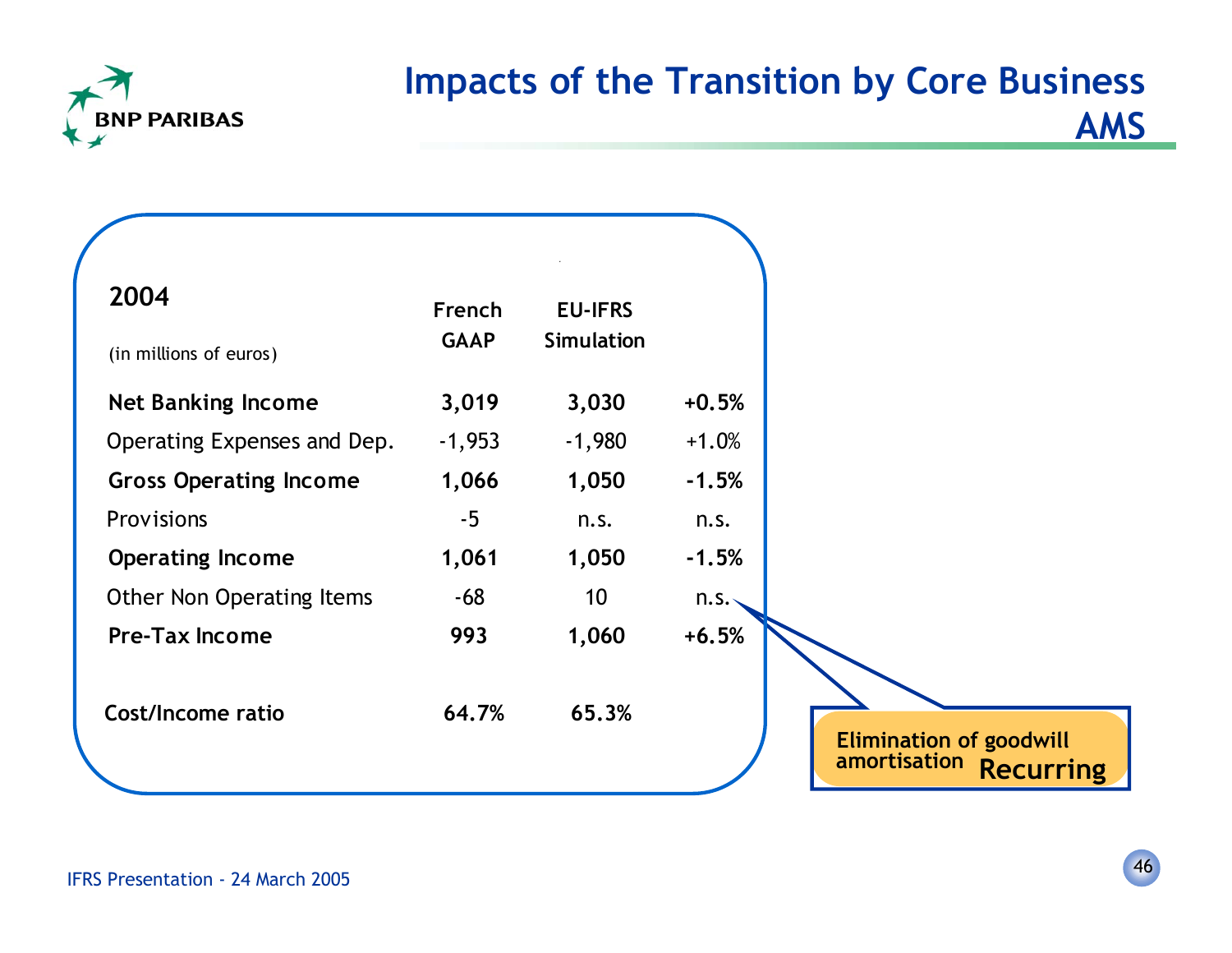

#### **Impacts of the Transition by Core Business CIB**

| 2004                              | French      | <b>EU-IFRS</b>    |          | <b>Timing</b><br>Spreading of the              |
|-----------------------------------|-------------|-------------------|----------|------------------------------------------------|
| (in millions of euros)            | <b>GAAP</b> | <b>Simulation</b> |          | "day-one" profit                               |
| <b>Net Banking Income</b>         | 5,685       | 5,520             | $-3.0%$  |                                                |
| Operating Expenses and Dep.       | $-3,243$    | $-3,360$          | $+3.5%$  |                                                |
| <b>Gross Operating Income</b>     | 2,442       | 2,160             | $-11.5%$ |                                                |
| <b>Provisions</b>                 | $-58$       | -80               | $+34.0%$ | Spreading of 2002 and 2003<br>deferred bonuses |
| <b>Operating Income</b>           | 2,384       | 2,080             | $-12.5%$ | <b>One-off</b><br>(see slide 22)               |
| <b>Pre-Tax Income</b>             | 2,448       | 2,130             | $-12.5%$ |                                                |
|                                   |             |                   |          |                                                |
| Cost/Income ratio<br>Cost of risk | 57.0%       | 60.9%             |          |                                                |
| on weighted assets                | 5bp         | 7 bp              |          | <b>Discounting of recoverable</b>              |
|                                   |             |                   |          | amounts<br><b>Recurring</b>                    |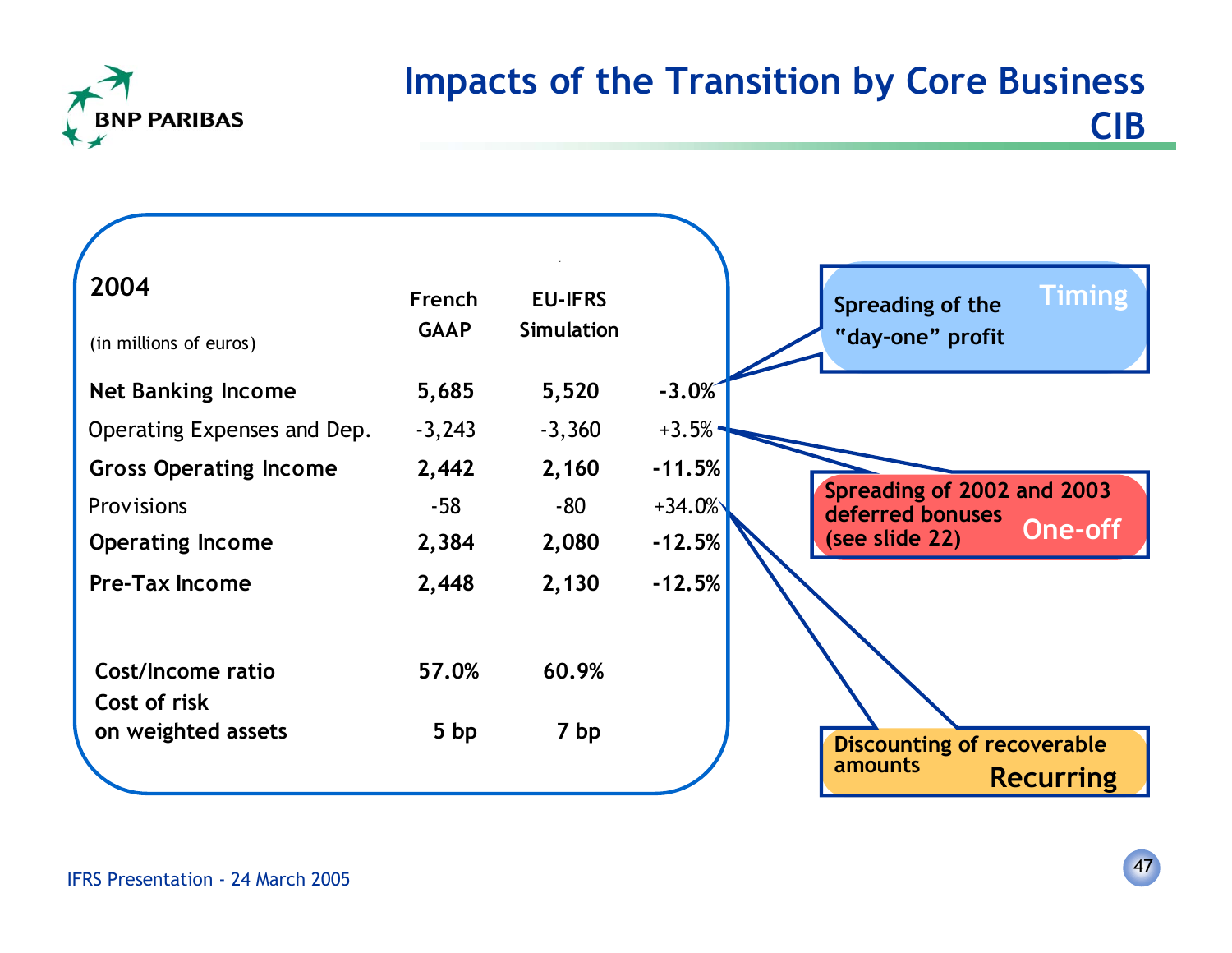

#### **Impacts of the Transition by Core Business BNP Paribas Capital**

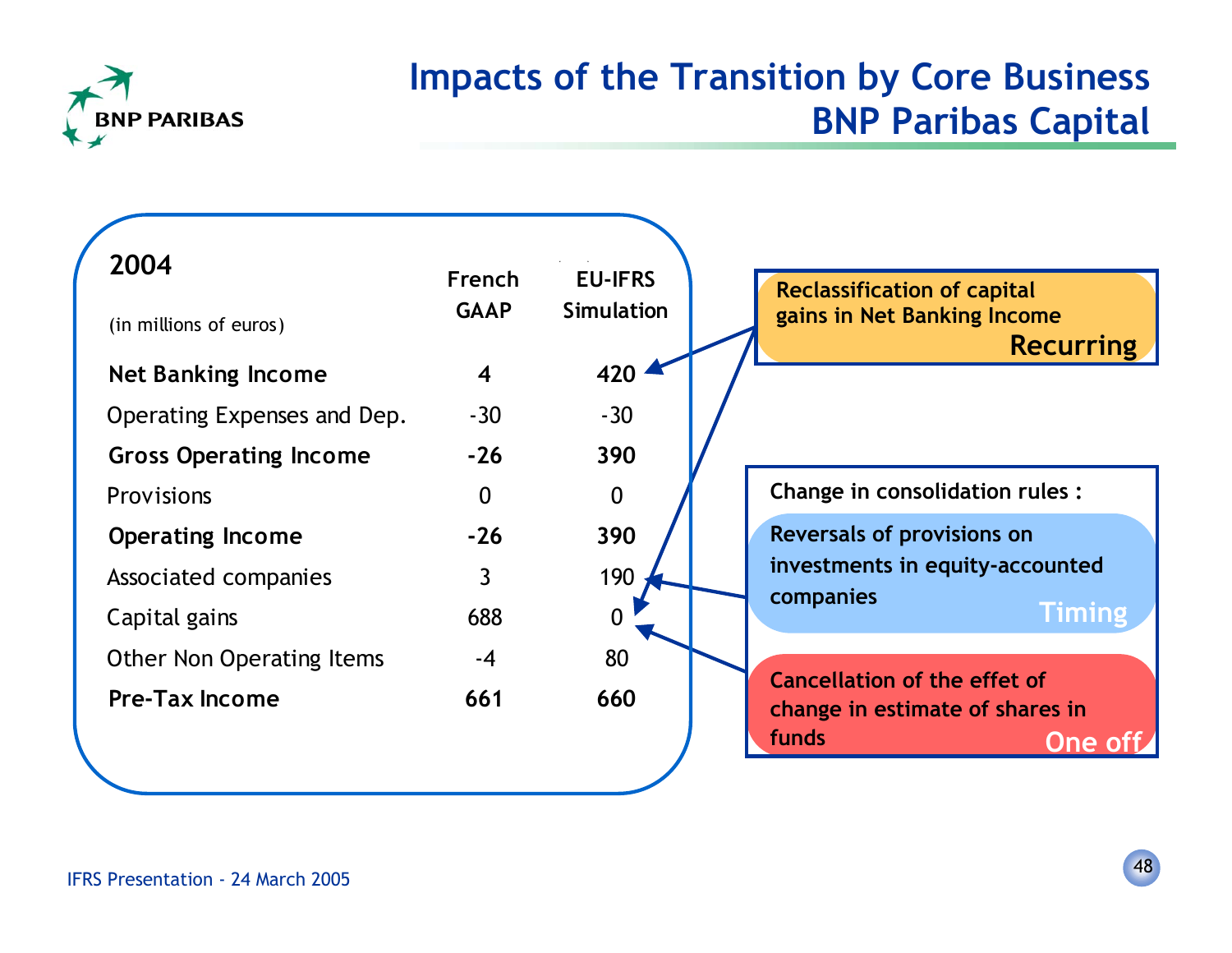

## **Summary of Impacts on the Group's Results in 2004**

|                                 |             |                |          | Of which:                                         |                   |
|---------------------------------|-------------|----------------|----------|---------------------------------------------------|-------------------|
| 2004                            | French      | <b>EU-IFRS</b> |          | • Core businesses : $ E260$ mn                    |                   |
|                                 | <b>GAAP</b> | Simulation     |          | •Other activities :                               |                   |
| (in millions of euros)          |             |                |          | - $\epsilon$ 150mn due to the reclassification of |                   |
| <b>Net Banking Income</b>       | 18,823      | 19,210         | $+2.0%$  | exceptionnal expenses                             |                   |
| Operating Expenses and Dep.     | $-11,592$   | $-12,030$      | $+4.0%$  | $-\epsilon$ 23mn due to stock-options expenses    |                   |
| <b>Gross Operating Income</b>   | 7,231       | 7,180          | $-0.5%$  |                                                   |                   |
| Provisions                      | $-678$      | $-890$         | $+31.0%$ |                                                   |                   |
| <b>Operating Income</b>         | 6,553       | 6,290          | $-4.0%$  |                                                   |                   |
| <b>Amortisation of Goodwill</b> | $-384$      | $\overline{0}$ | n.s.     | •One-off impacts:                                 | $-\epsilon$ 187mn |
| Other Non Operating Items       | 736         | 480            | $-35.0%$ | • P&L deferred over time :                        | $-£176$ mn        |
| <b>Pre-Tax Income</b>           | 6,905       | 6,770          | $-2.0%$  | • Elimination of goodwill amortisation:           |                   |
| Net Income, Group Share         | 4,668       | 4,690          | $+0.5%$  |                                                   | +€388mn           |
|                                 |             |                |          |                                                   |                   |
| Cost/Income ratio               | 61.6%       | 62.6%          |          | Other net recurring impacts:                      | negl.             |
| Cost of risk                    |             |                |          |                                                   |                   |
| on weighted assets              | 24bp        | 31bp           |          |                                                   |                   |
|                                 |             |                |          |                                                   |                   |
|                                 |             |                |          |                                                   |                   |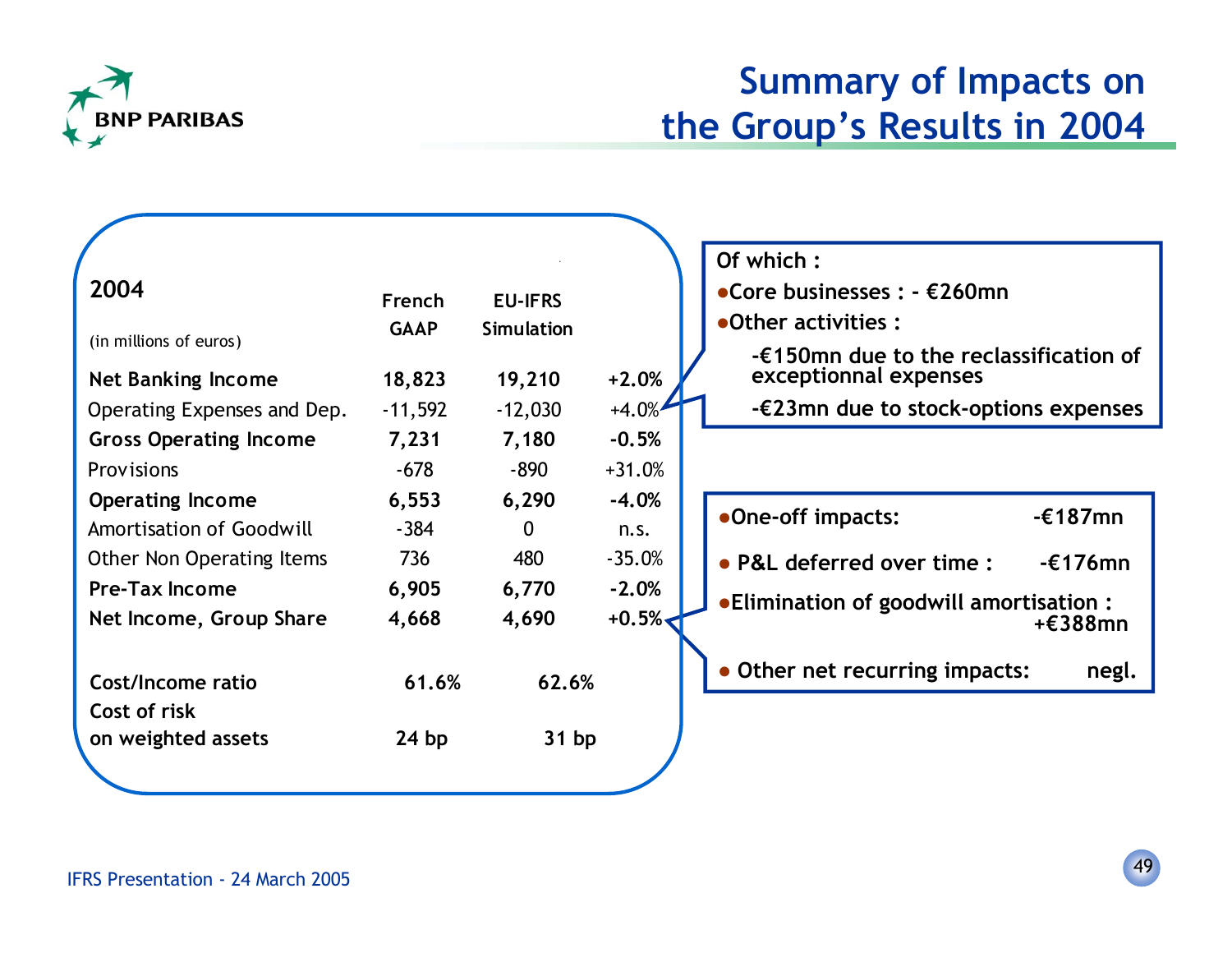

#### **BNP Paribas has retained options**

#### **Which offer the best protection for the future**

- **Health insurance: commitments extinguishes vis-à-vis retirees (no more future expenses)**
- **Retirement benefits: commitments existing at 31/12/04 fully provided for**
- **Back to acquisition cost for property valuation**
	- –**Unrealised capital gains of around €2 billion do not appear on the balance sheet**
- **"Day-one profit": the option to retroactively restate all existing contracts enables a quicker reduction of the differences with the former methods**

#### **Which are consistent with macro hedging management methods**

- **The carve-out option adopted by the European Union allows the macro-hedging of sight deposits to be maintained**
	- –**Unrealised capital gain on the macro-hedging derivative portfolio (not included in equity): €1bn**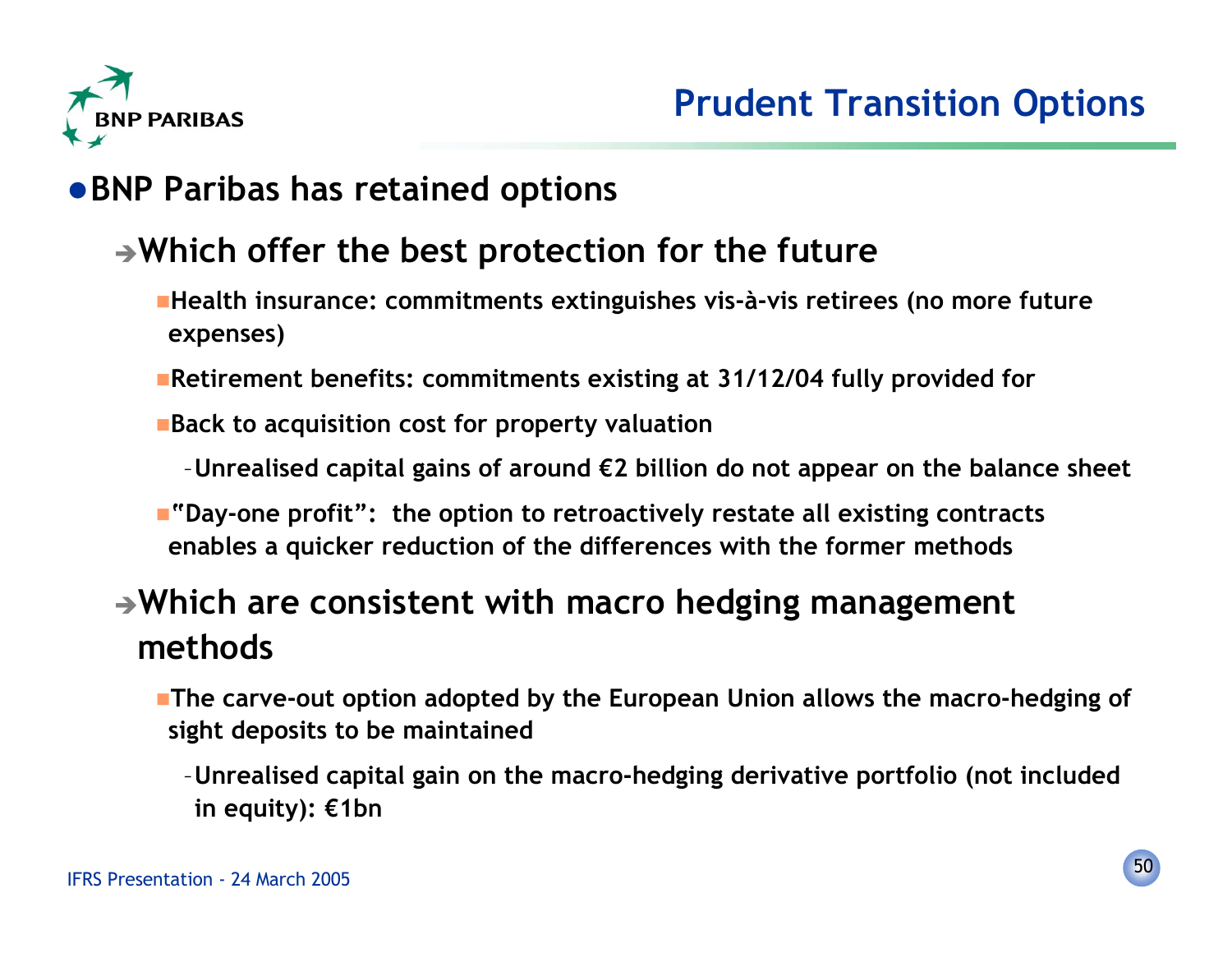

- **The adoption of the new accounting standards**
	- **Does not have any impact on the Group's economic substance**
		- **Actual flows do not change**
		- **Impacts are mainly due to the effects of first-time adoption and timing differences**
	- **Is neutral vis-à-vis the strategy described in Vision 2007**
		- **Priority to organic growth**
		- **An active and disciplined acquisition policy**
		- **Dividend: a stepped-up pay-out strategy**
		- **Shares buybacks: at minimum, neutralisation of shares issued to employees**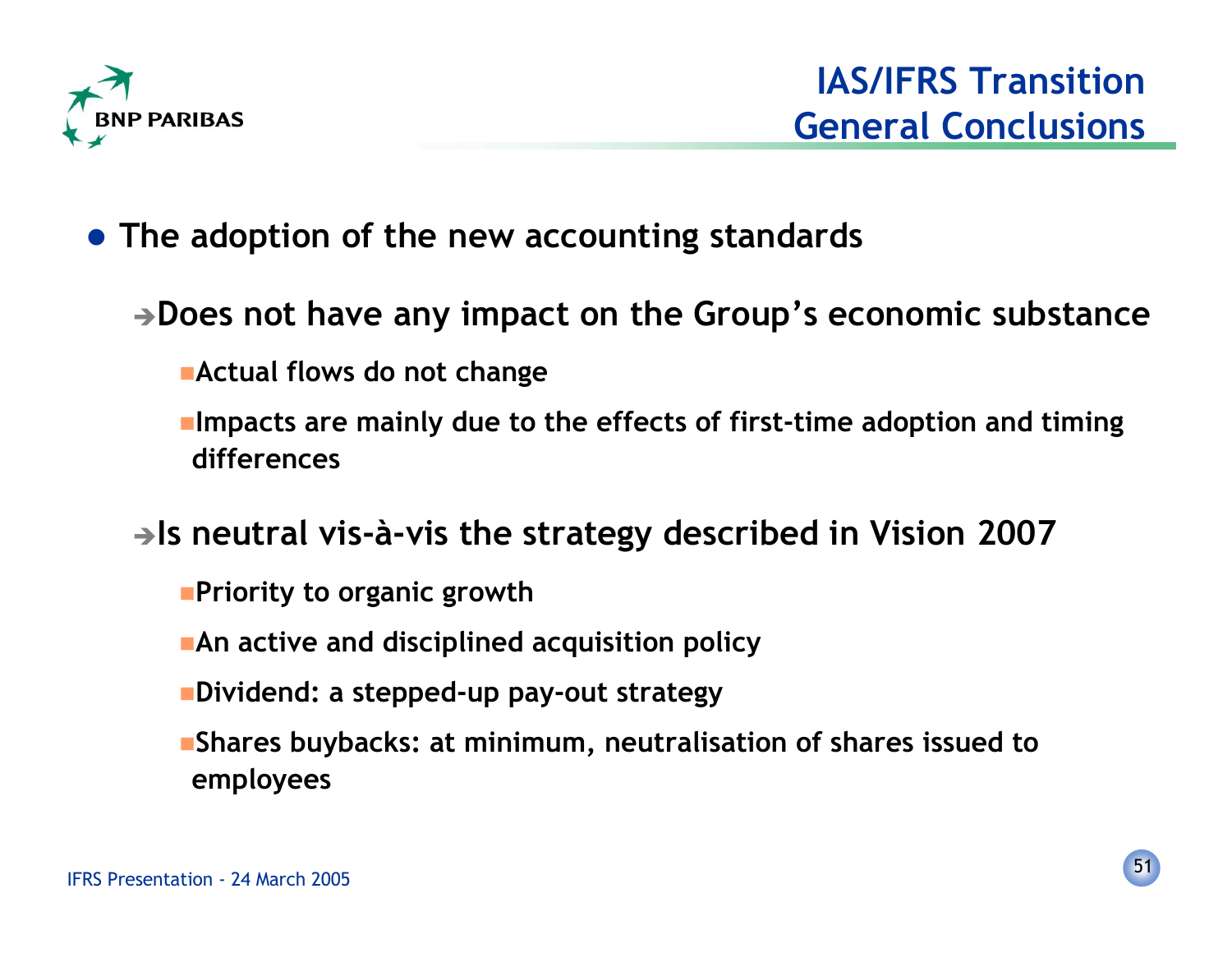

# **Appendices**

IFRS Presentation 2005<br>The March 2005 Contract of the Contract of the Contract of the Contract of the Contract of the Contract of the<br>The March 2005 Contract of the Contract of the Contract of the Contract of the Contract 24 March 2005

52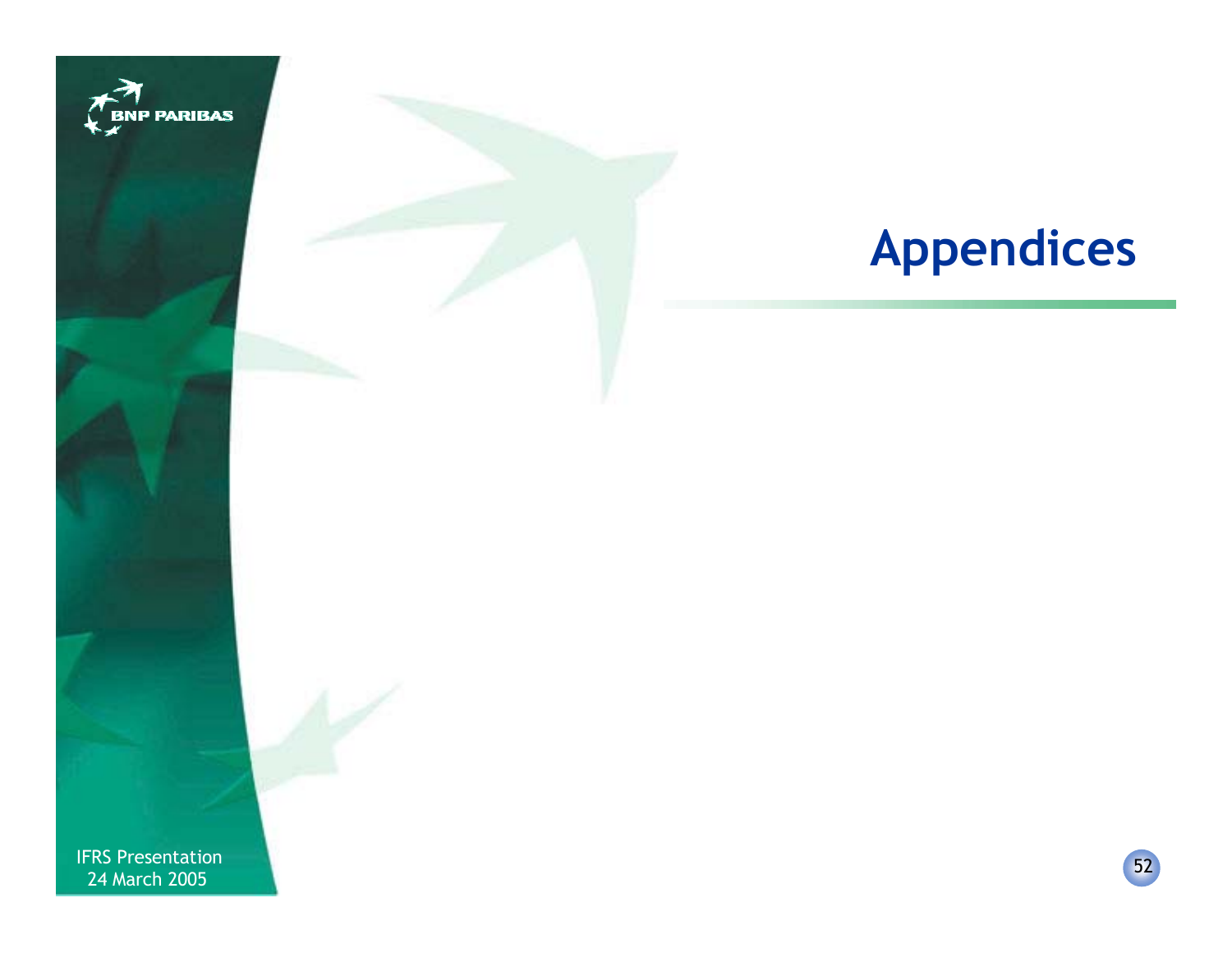

#### **Summary of the 2004 IFRS Impact on 2004 IFRS Group Shareholders' Equity and Group's Tier one**

| In millions of euros                                |                                                                                                                                                                       | Group shareholders'<br>equity<br>as at $1/1/2004$               | <b>Tier one</b><br>as at 1/1/2004                             |
|-----------------------------------------------------|-----------------------------------------------------------------------------------------------------------------------------------------------------------------------|-----------------------------------------------------------------|---------------------------------------------------------------|
| <b>IAS 16</b><br><b>IAS 17</b><br><b>IAS 19</b>     | Property, plant and equipment<br>Revaluation<br><b>Component method</b><br>Leases<br><b>Employee benefits</b><br><b>Health benefits</b><br><b>Retirement pensions</b> | $-269$<br>$-312$<br>$+43$<br>$-19$<br>$-481$<br>$-97$<br>$-384$ | $-18$<br>$-86$<br>$+68$<br>$-23$<br>$-480$<br>$-97$<br>$-383$ |
| <b>IAS 37</b><br><b>IAS 38</b><br>IFRS <sub>2</sub> | IAS 27,28,31 Consolidation<br><b>RGBR</b><br>Intangible assets<br>Share-based payment<br>Stock-options<br><b>Share incentive Plan</b><br>Other elements               | $+21$<br>+838<br>$-253$<br>$+89$<br>0<br>$+89$<br>$-17$         | $+30$<br>$-3$<br>132<br>$+89$<br>0<br>$+89$<br>$-11$          |
|                                                     | <b>Total 2004 IFRS impact</b>                                                                                                                                         | $-91$                                                           | $-284$                                                        |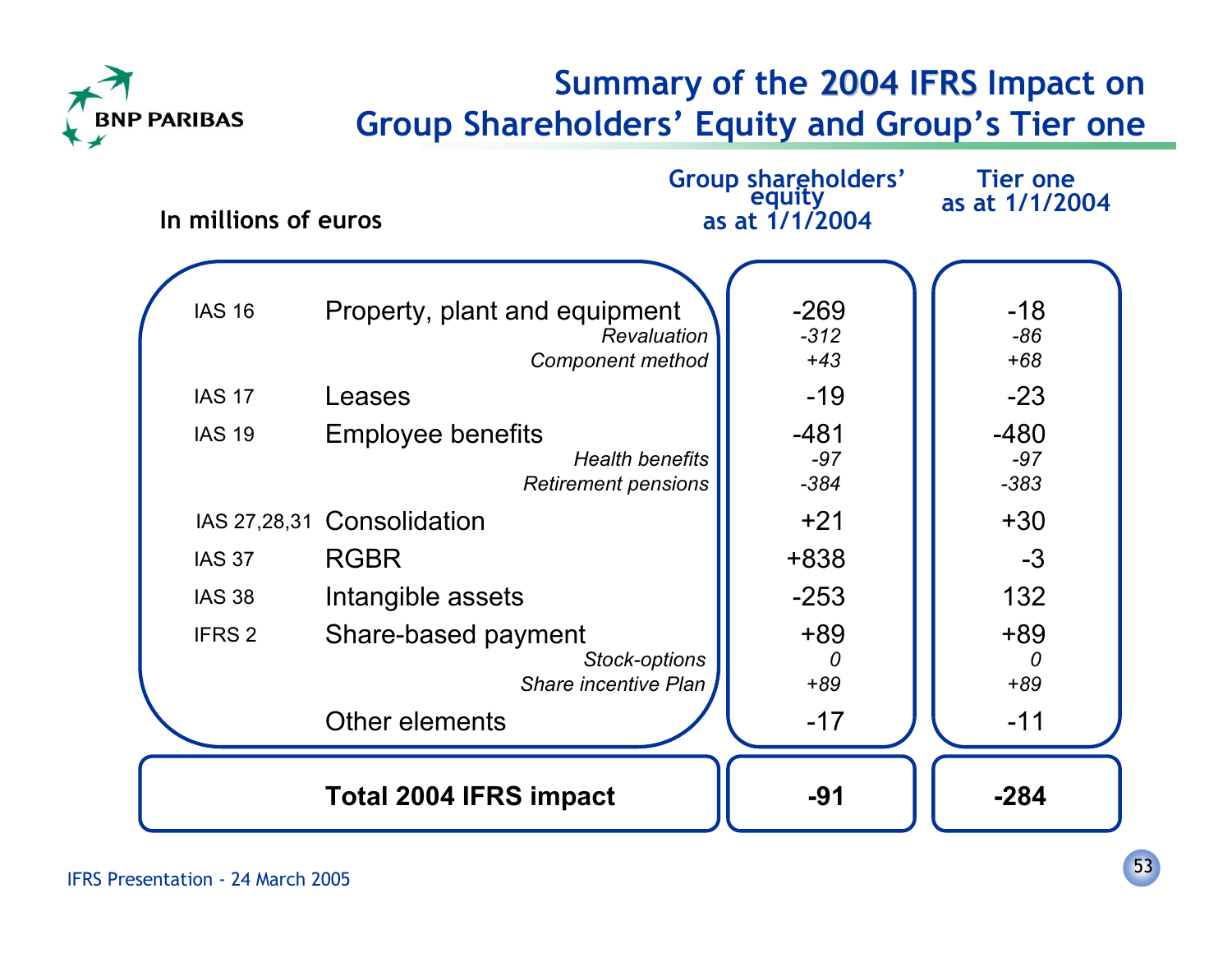#### **Summary of Estimated EU-IFRS Impacts on Group Shareholders' Equity and Tier 1 Capital as at 1 January 2005 PARIBAS**

|                     | In millions of euros                                      | Group<br>shareholders'<br>equity | <b>Tier 1</b> |         |
|---------------------|-----------------------------------------------------------|----------------------------------|---------------|---------|
| 2004<br><b>IFRS</b> | 2004 IFRS impact on permanent equity as at 1/1/2004       | $-91$                            | $-284$        |         |
|                     | 2004 IFRS impact on 2004 net income                       | $+334*$                          | $+84$         | $-0.1%$ |
|                     | Impact on permanent equity                                | $1,700**$                        | 1,700         |         |
|                     | Day-one profit                                            | $-500$                           | $-500$        |         |
|                     | Provisions for incurred losses (discounting)              | $-450$                           | $-450$        |         |
| standards           | <b>Portfolio provisions</b>                               | $-100$                           | $-100$        |         |
|                     | Derivatives: hedging strategies not recognised under IFRS | $-400$                           | $-400$        |         |
|                     | <b>Provisions for PEL-CEL contracts</b>                   | $-250$                           | $-250$        |         |
|                     | <b>Impact on Valuation Reserves***</b>                    | $+3,100$                         | no impact     |         |
|                     | Securities available for sale                             | $+2,700$                         | no impact     |         |
| EU-IFRS             | Derivatives for cash flow hedges                          | $+300$                           | no impact     |         |
|                     | Insurance -Securities available for sale                  | $+100$                           | no impact     |         |
|                     | Total IAS 39 impacts estimated as at 1/1/2005             | $+1,400$                         | $-1,700$      | $-0.5%$ |
|                     | Total EU-IFRS impacts estimated as at 1/1/2005            | $+1,650$                         | $-1,900$      | $-0.6%$ |

\* Excluding expenses with no impact on equity (+€63mn)

\*\* Excluding undated subordinated notes

 IFRS Presentation - 24 March 2005**\*\*\* Unrealised or deferred net capital gains are not included in the Group ROE calculation**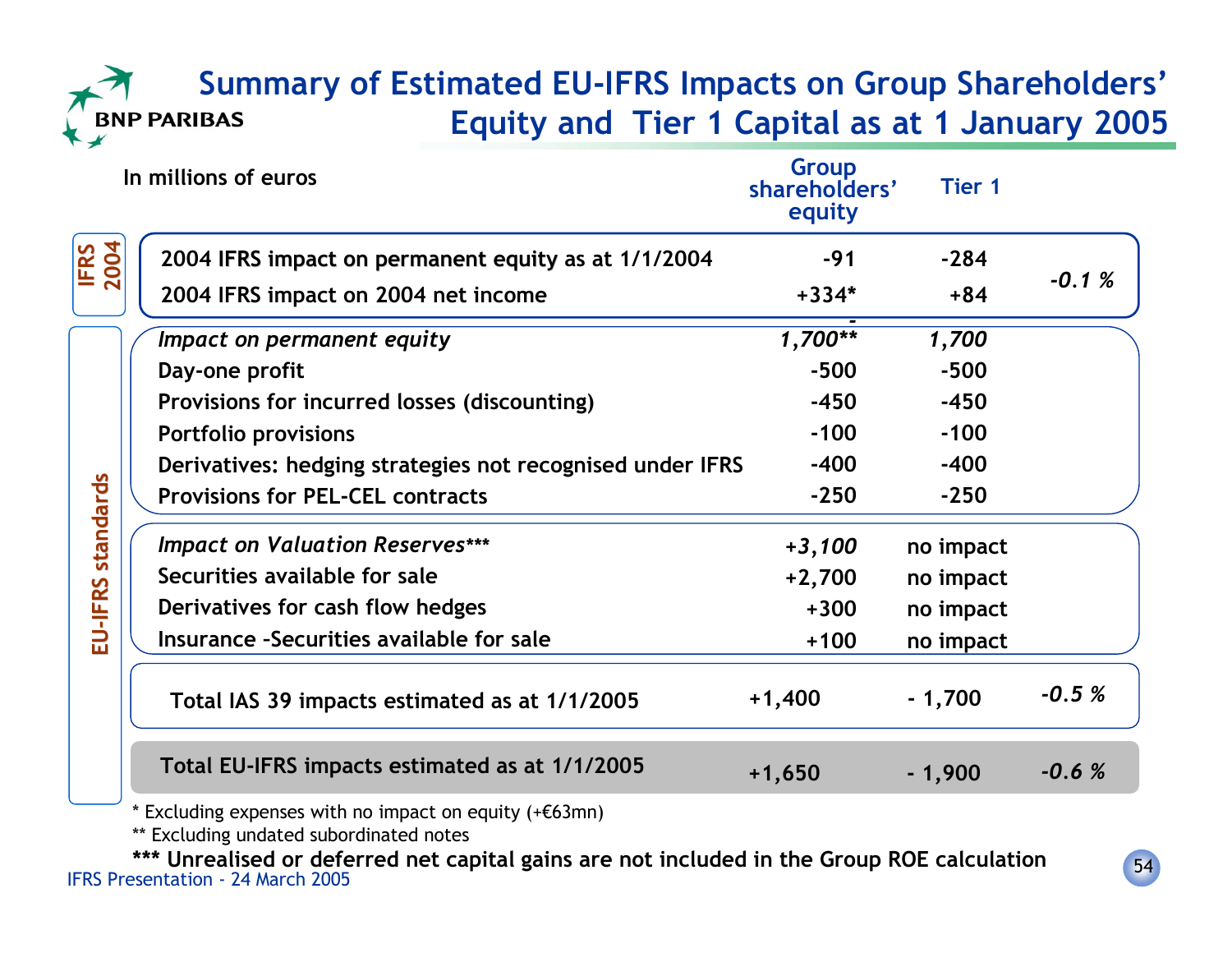## **Summary of Impacts on 2004 Group Net Income**



| In millions of euros                               | 2004<br><b>IFRS</b><br><b>impacts</b> | <b>IAS 39</b><br>simulation<br>simulation impact | <b>EU-IFRS</b> |
|----------------------------------------------------|---------------------------------------|--------------------------------------------------|----------------|
| IAS 37 - RGBR                                      | $-85$                                 |                                                  |                |
| IAS 19 - Mutual health insurance                   | $+97$                                 |                                                  |                |
| Deferral of 2002 and 2003 bonuses                  | $-74$                                 |                                                  |                |
| Capital gains private equity adjustment as at 1Q04 | $-125$                                |                                                  |                |
| One off                                            | $-187$                                |                                                  | $-187$         |
| IAS 17 - Leases                                    | $-15$                                 | Day-one profit<br>$-90$                          |                |
| IAS 19 - Retirement benefits                       | $-53$                                 | Change in PEL provision<br>$-20$                 |                |
| Reversal of provisions on companies                |                                       |                                                  |                |
| accounted for by the equity method                 | $+155$                                | Securities available for sale -120               |                |
| Other                                              | $-13$                                 | Other<br>$-20$                                   |                |
| <b>Timing</b>                                      | $+74$                                 | $-250$                                           | $-176$         |
| <b>IFRS - Stock-options</b>                        | $-23$                                 |                                                  |                |
| Goodwill amortisation                              | +388                                  |                                                  |                |
| <b>Restructuring costs</b>                         | $-16$                                 |                                                  |                |
| Net income from companies                          |                                       |                                                  |                |
| accounted for by the equity method                 | $+58$                                 |                                                  |                |
| Less realised capital gains                        | $-23$                                 |                                                  |                |
| <b>Recurring</b>                                   | $+384$                                |                                                  | $+384$         |
| <b>TOTAL</b>                                       | $+271$                                | $-250$                                           | $+21$          |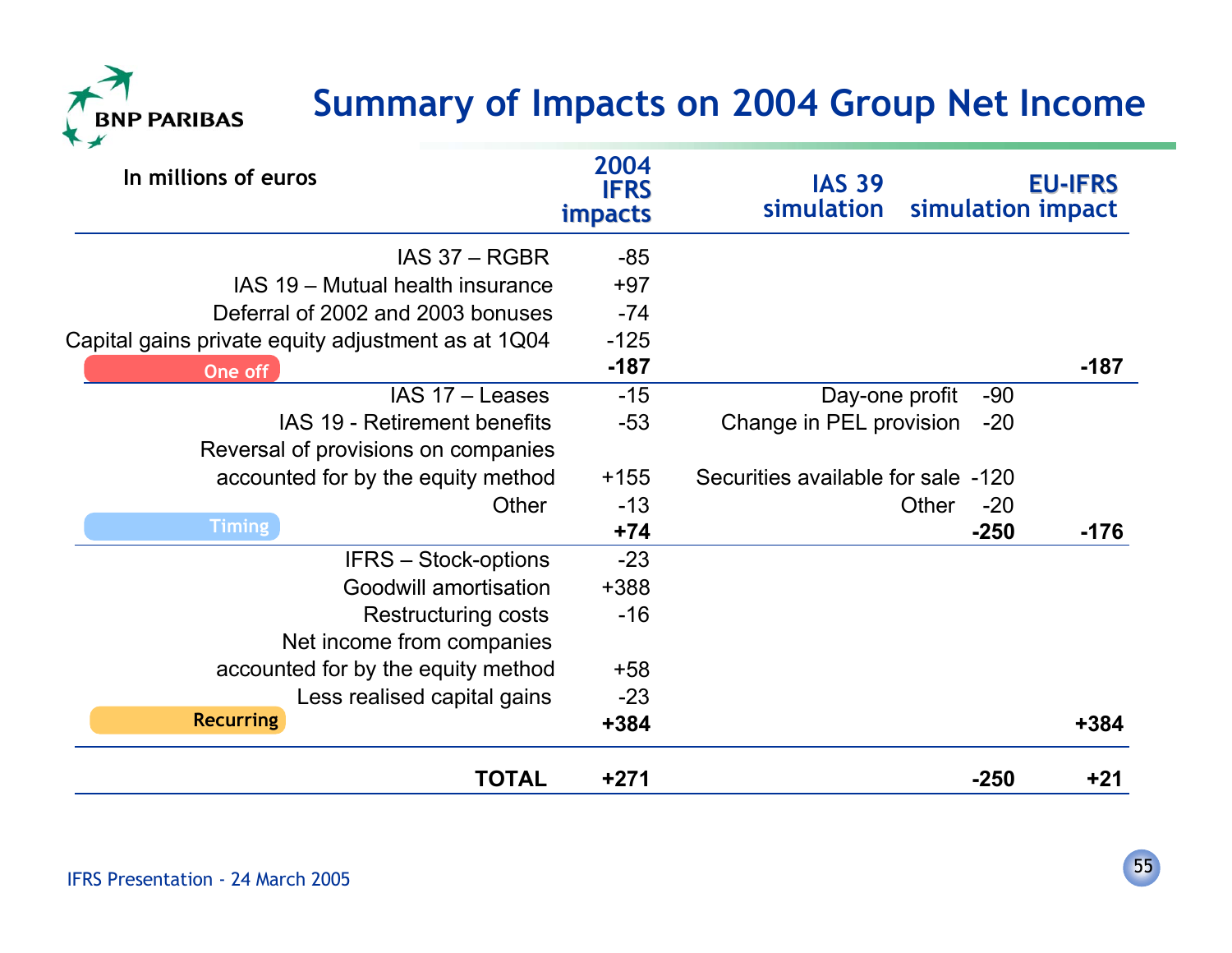

## **2004 Net Income Under 2004 IFRS**

| In millions of euros                            | <b>Published</b><br>2004 net<br>income | <b>Reclassifications</b> | <b>2004 IFRS</b><br><b>Transition</b><br>adjustments | <b>2004 IFRS</b><br><b>Net income</b> |
|-------------------------------------------------|----------------------------------------|--------------------------|------------------------------------------------------|---------------------------------------|
| Net banking income                              | 18,823                                 | 580                      | (34)                                                 | 19,369                                |
| (Management fees)                               | (11, 592)                              | (356)                    | (95)                                                 | (12, 043)                             |
| <b>Gross operating income</b>                   | 7,231                                  | 224                      | (129)                                                | 7,326                                 |
| (cost of risk)                                  | (678)                                  | (7)                      |                                                      | (685)                                 |
| <b>Operating income</b>                         | 6,553                                  | 217                      | (129)                                                | 6,641                                 |
| Share of earnings of equity method<br>companies | 194                                    |                          | 213                                                  | 407                                   |
| Gains / losses on other fixed assets            | 843                                    | (605)                    | (174)                                                | 64                                    |
| Income bef. goodwill, tax and excep.            | 7,590                                  | (388)                    | (90)                                                 | 7,112                                 |
| Non-recurring items                             | (389)                                  | 389                      |                                                      |                                       |
| (Corporate income tax)                          | (1,830)                                | (1)                      | 67                                                   | (1,764)                               |
| <b>Goodwill amortisation</b>                    | (384)                                  |                          | 391                                                  |                                       |
| Reserve for general banking risks               | 88                                     |                          | (88)                                                 |                                       |
| (Minority interests)                            | (407)                                  |                          | (9)                                                  | (416)                                 |
| Net income, Group share                         | 4,668                                  |                          | 271                                                  | 4,939                                 |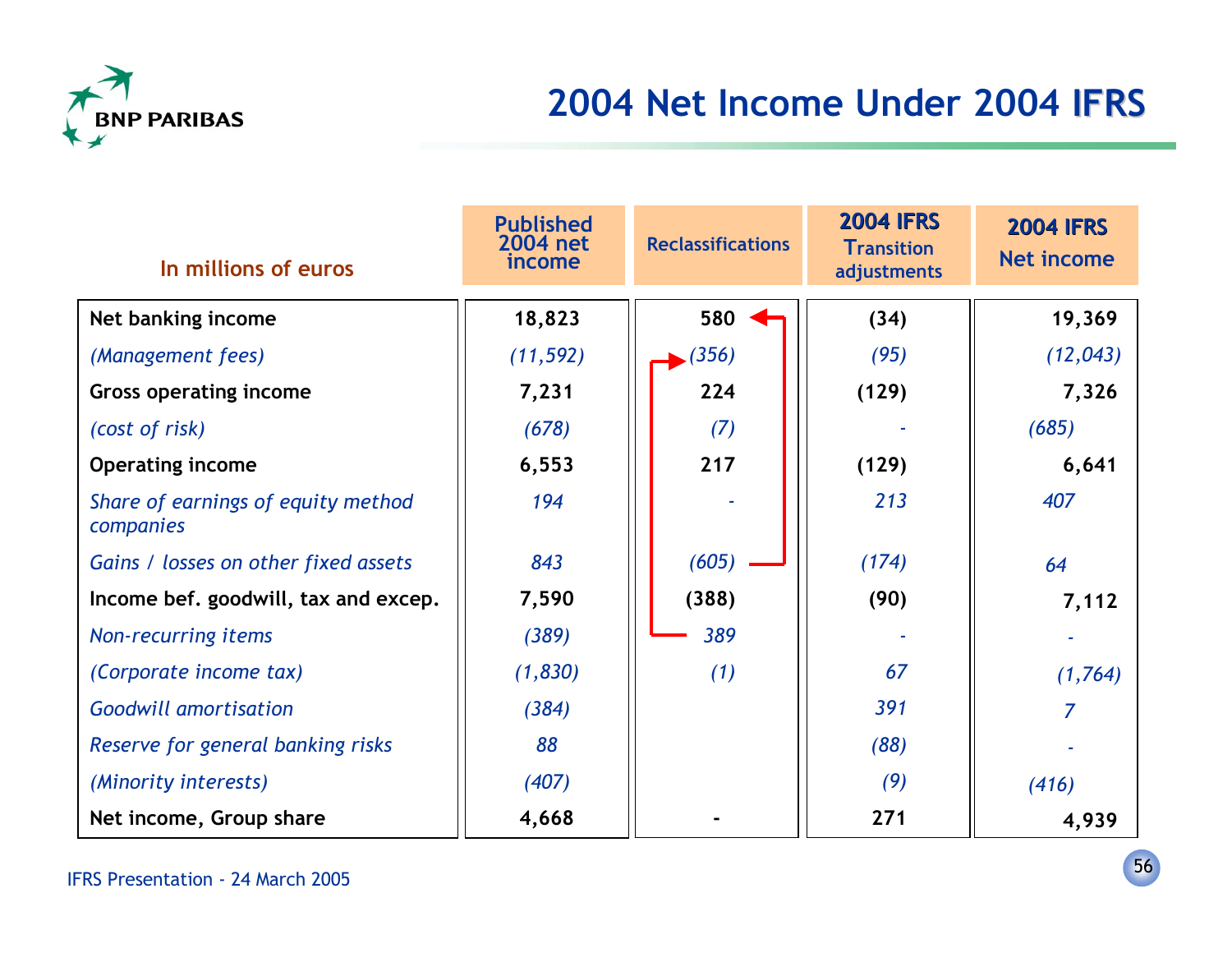

## **BNP Paribas Group**

| 2004<br>(in millions of euros)  | <b>French GAAP</b> | <b>2004 IFRS</b> | <b>EU-IFRS</b><br><b>Simulation</b> | <b>EU-IFRS</b><br>Simulation /<br><b>French GAAP</b> |
|---------------------------------|--------------------|------------------|-------------------------------------|------------------------------------------------------|
| <b>Net Banking Income</b>       | 18,823             | 19,369           | 19,210                              | $+2.0%$                                              |
| Operating Expenses and Dep.     | $-11,592$          | $-12,043$        | $-12,030$                           | $+4.0%$                                              |
| <b>Gross Operating Income</b>   | 7,231              | 7,326            | 7,180                               | $-0.5%$                                              |
| <b>Provisions</b>               | $-678$             | $-685$           | $-890$                              | $+31.0%$                                             |
| <b>Operating Income</b>         | 6,553              | 6,641            | 6,290                               | $-4.0%$                                              |
| <b>Amortisation of Goodwill</b> | $-384$             |                  |                                     | n.s.                                                 |
| Other Non Operating Items       | 736                | 478              | 480                                 | $-35.0\%$                                            |
| <b>Pre-Tax Income</b>           | 6,905              | 7,119            | 6,770                               | $-2.0%$                                              |
| <b>Tax Expense</b>              | $-1,830$           | $-1,764$         | $-1,660$                            | $-9.5%$                                              |
| <b>Minority Interests</b>       | $-407$             | $-416$           | $-420$                              | $+2.0%$                                              |
| Net Income, Group Share         | 4,668              | 4,939            | 4,690                               | $+0.5%$                                              |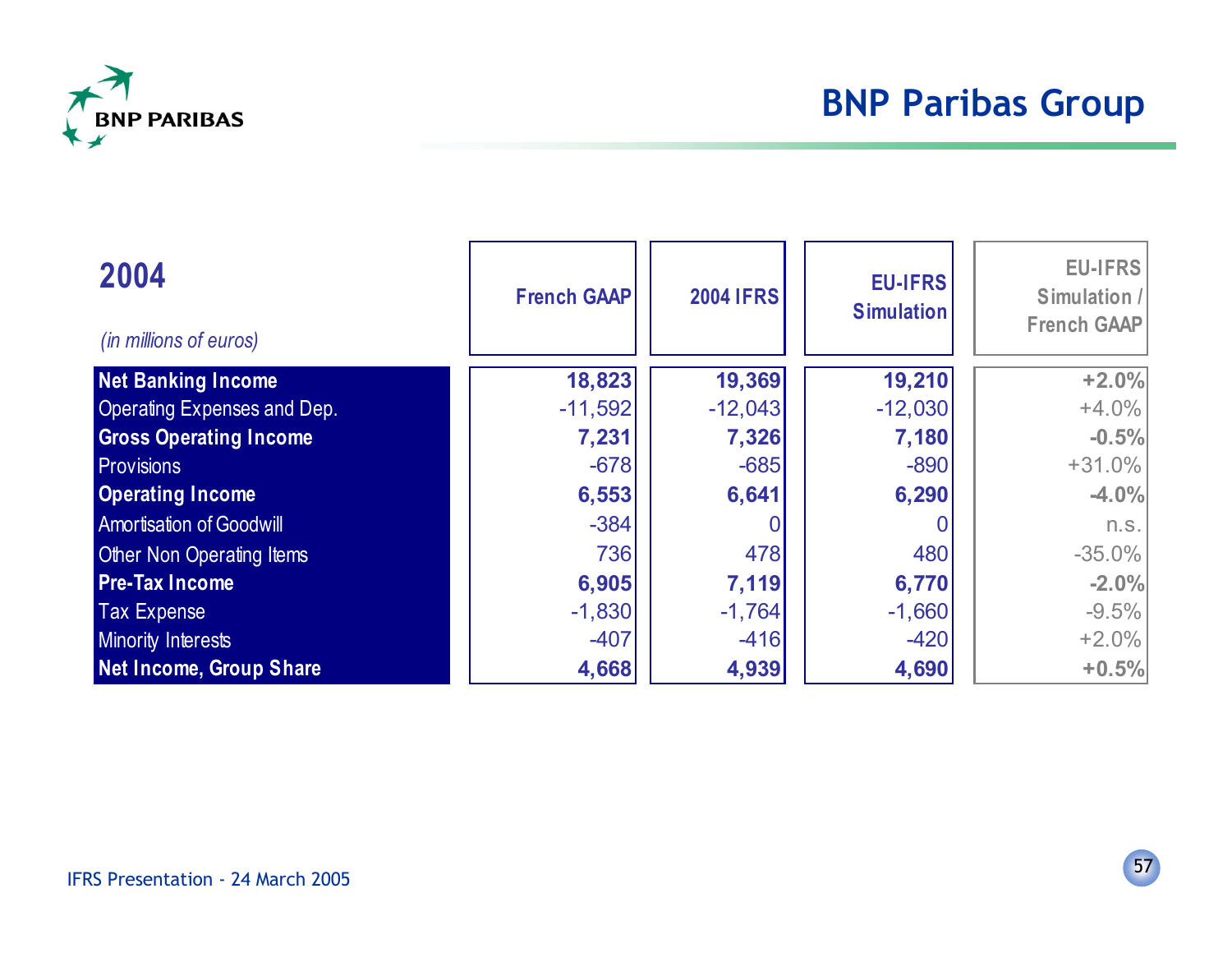

#### **Retail Banking**

| 2004<br>(in millions of euros)  | <b>French GAAP</b> | <b>2004 IFRS</b> | <b>EU-IFRS</b><br><b>Simulation</b> | <b>EU-IFRS</b><br>Simulation /<br><b>French GAAP</b> |
|---------------------------------|--------------------|------------------|-------------------------------------|------------------------------------------------------|
| <b>Net Banking Income</b>       | 9,979              | 9,960            | 10,090                              | $+1.0%$                                              |
| Operating Expenses and Dep.     | $-6,183$           | $-6,319$         | $-6,310$                            | $+2.0%$                                              |
| <b>Gross Operating Income</b>   | 3,796              | 3,641            | 3,780                               | $-0.5%$                                              |
| <b>Provisions</b>               | $-662$             | $-669$           | $-830$                              | $+25.0%$                                             |
| <b>Operating Income</b>         | 3,134              | 2,972            | 2,950                               | $-6.0%$                                              |
| <b>Amortisation of Goodwill</b> | $-271$             |                  |                                     | n.S.                                                 |
| Other Non Operating Items       | 118                | 142              | 140                                 | $+19.0%$                                             |
| <b>Pre-Tax Income</b>           | 2,981              | 3,114            | 3,090                               | $+4.0%$                                              |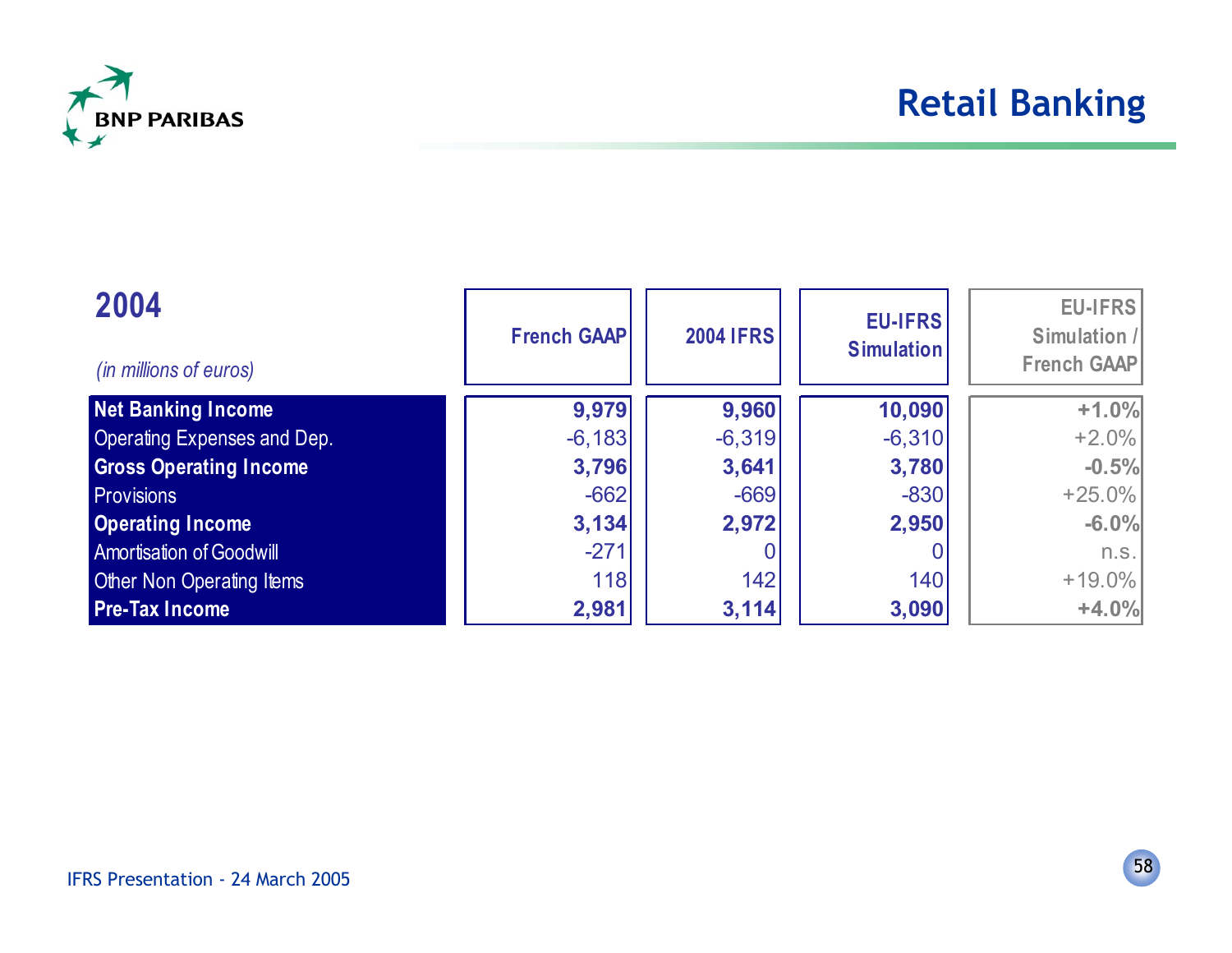

| 2004<br>(in millions of euros)             | <b>French GAAP</b> | <b>2004 IFRS</b> | <b>EU-IFRS</b><br><b>Simulation</b> | EU-IFRS<br>Simulation /<br>French GAAP |
|--------------------------------------------|--------------------|------------------|-------------------------------------|----------------------------------------|
| <b>Net Banking Income</b>                  | 5,086              | 5,109            | 5,170                               | $+1.5%$                                |
| <b>Operating Expenses and Dep.</b>         | $-3,457$           | $-3,546$         | $-3,540$                            | $+2.5%$                                |
| <b>Gross Operating Income</b>              | 1,629              | 1,562            | 1,630                               | $+0.0%$                                |
| <b>Provisions</b>                          | $-223$             | $-223$           | $-280$                              | $+25.0\%$                              |
| <b>Operating Income</b>                    | 1,406              | 1,339            | 1,350                               | $-4.0%$                                |
| <b>Amortisation of Goodwill</b>            |                    |                  |                                     | n.s.                                   |
| <b>Other Non Operating Items</b>           |                    |                  |                                     | n.s.                                   |
| <b>Pre-Tax Income</b>                      | 1,410              | 1,339            | 1,350                               | $-4.5%$                                |
| Income Attribuable to AMS                  | $-73$              | $-71$            | $-70$                               | $-2.5%$                                |
| <b>Pre-Tax Income of French Retail Bkg</b> | 1,337              | 1,269            | 1,280                               | $-4.5%$                                |

*\* Including 100% of French Private Banking for NBI to Pre-Tax Income lines.*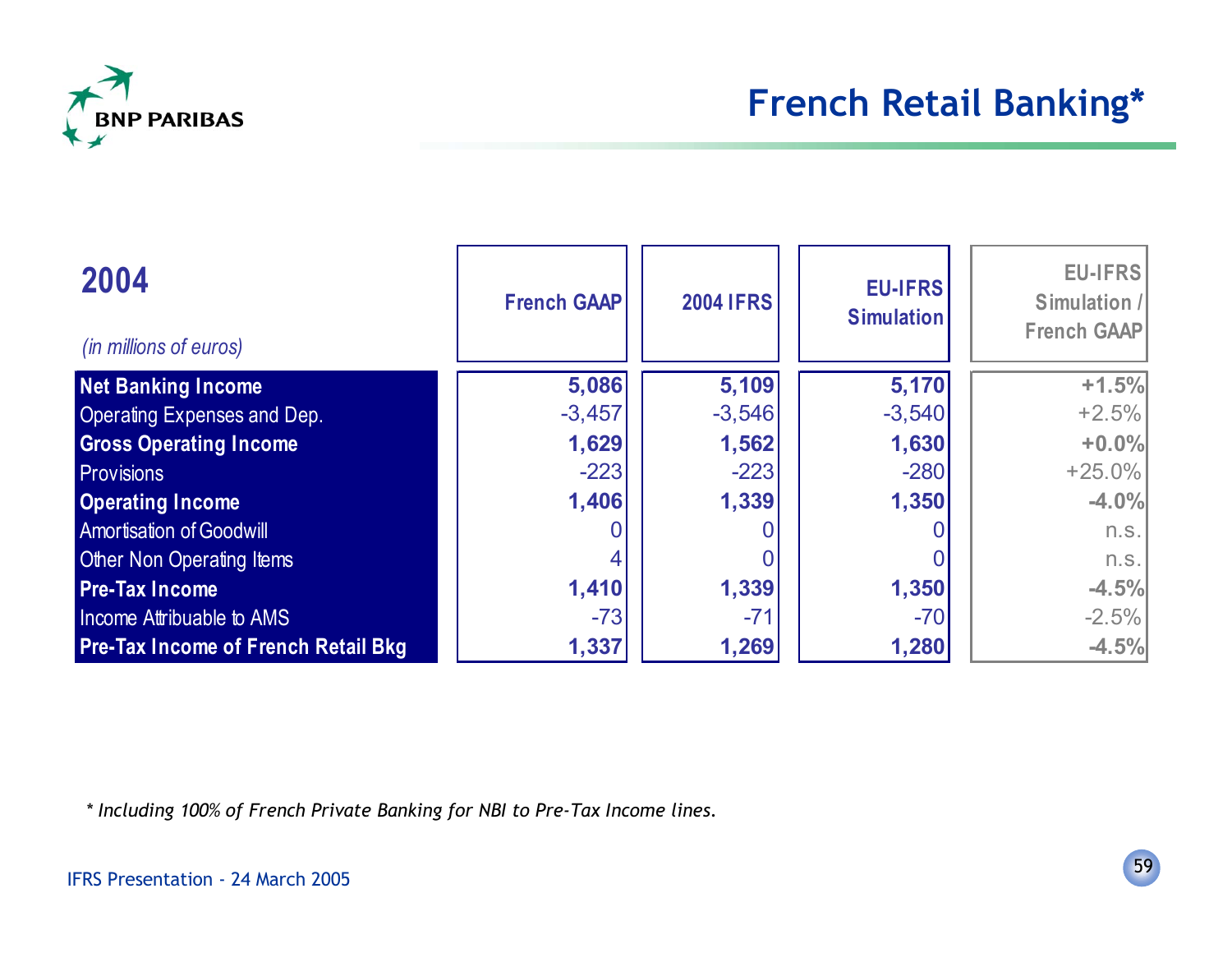

#### **International Retail banking and Financial Services**

| 2004<br>(in millions of euros)     | <b>French GAAP</b> | <b>2004 IFRS</b> | <b>EU-IFRS</b><br><b>Simulation</b> | EU-IFRS<br>Simulation /<br>French GAAP |
|------------------------------------|--------------------|------------------|-------------------------------------|----------------------------------------|
| <b>Net Banking Income</b>          | 5,057              | 5,016            | 5,080                               | $+0.5%$                                |
| <b>Operating Expenses and Dep.</b> | $-2,817$           | $-2,867$         | $-2,850$                            | $+1.5%$                                |
| <b>Gross Operating Income</b>      | 2,240              | 2,149            | 2,230                               | $-1.0%$                                |
| <b>Provisions</b>                  | $-439$             | $-446$           | $-550$                              | $+24.5%$                               |
| <b>Operating Income</b>            | 1,801              | 1,703            | 1,680                               | $-7.0%$                                |
| <b>Amortisation of Goodwill</b>    | $-271$             |                  |                                     | n.s.                                   |
| Other Non Operating Items          | 114                | 142              | 140                                 | $+23.5%$                               |
| <b>Pre-Tax Income</b>              | 1,644              | 1,845            | 1,820                               | $+10.5%$                               |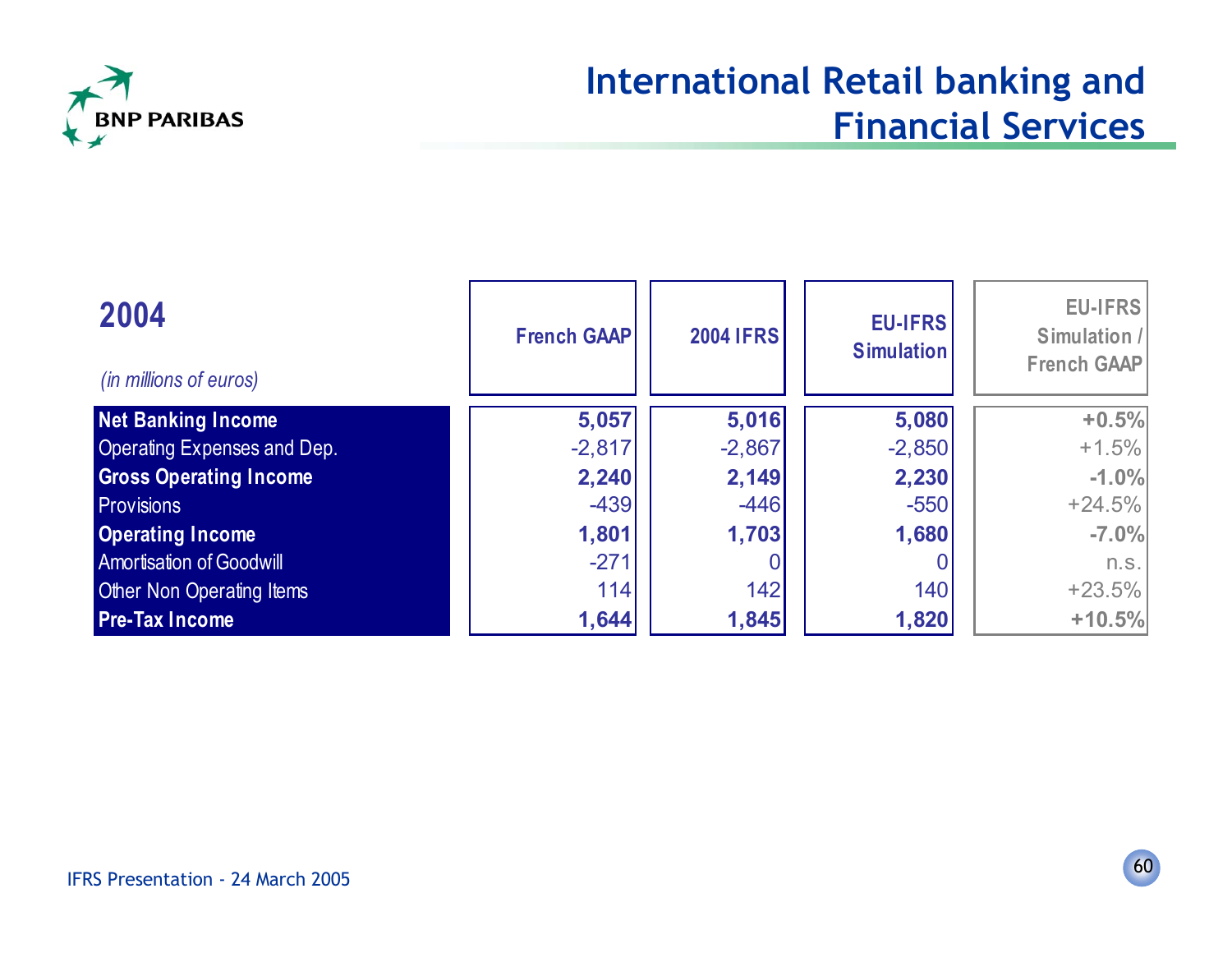

| 2004<br>(in millions of euros)     | <b>French GAAP</b> | <b>2004 IFRS</b> | <b>EU-IFRS</b><br><b>Simulation</b> | EU-IFRS<br>Simulation /<br>French GAAP |
|------------------------------------|--------------------|------------------|-------------------------------------|----------------------------------------|
| Net Banking Income                 | 1,555              | 1,558            | 1,550                               | $-0.5%$                                |
| <b>Operating Expenses and Dep.</b> | $-740$             | $-768$           | $-760$                              | $+2.5%$                                |
| <b>Gross Operating Income</b>      | 815                | 791              | 790                                 | $-3.5%$                                |
| <b>Provisions</b>                  | $-40$              | $-40$            | $-40$                               | $+0.0\%$                               |
| <b>Operating Income</b>            | 775                | 751              | 750                                 | $-3.5%$                                |
| <b>Amortisation of Goodwill</b>    | $-139$             |                  |                                     | n.s.                                   |
| Other Non Operating Items          | $-12$              |                  |                                     | n.s.                                   |
| <b>Pre-Tax Income</b>              | 624                | 751              | 750                                 | $+20.0%$                               |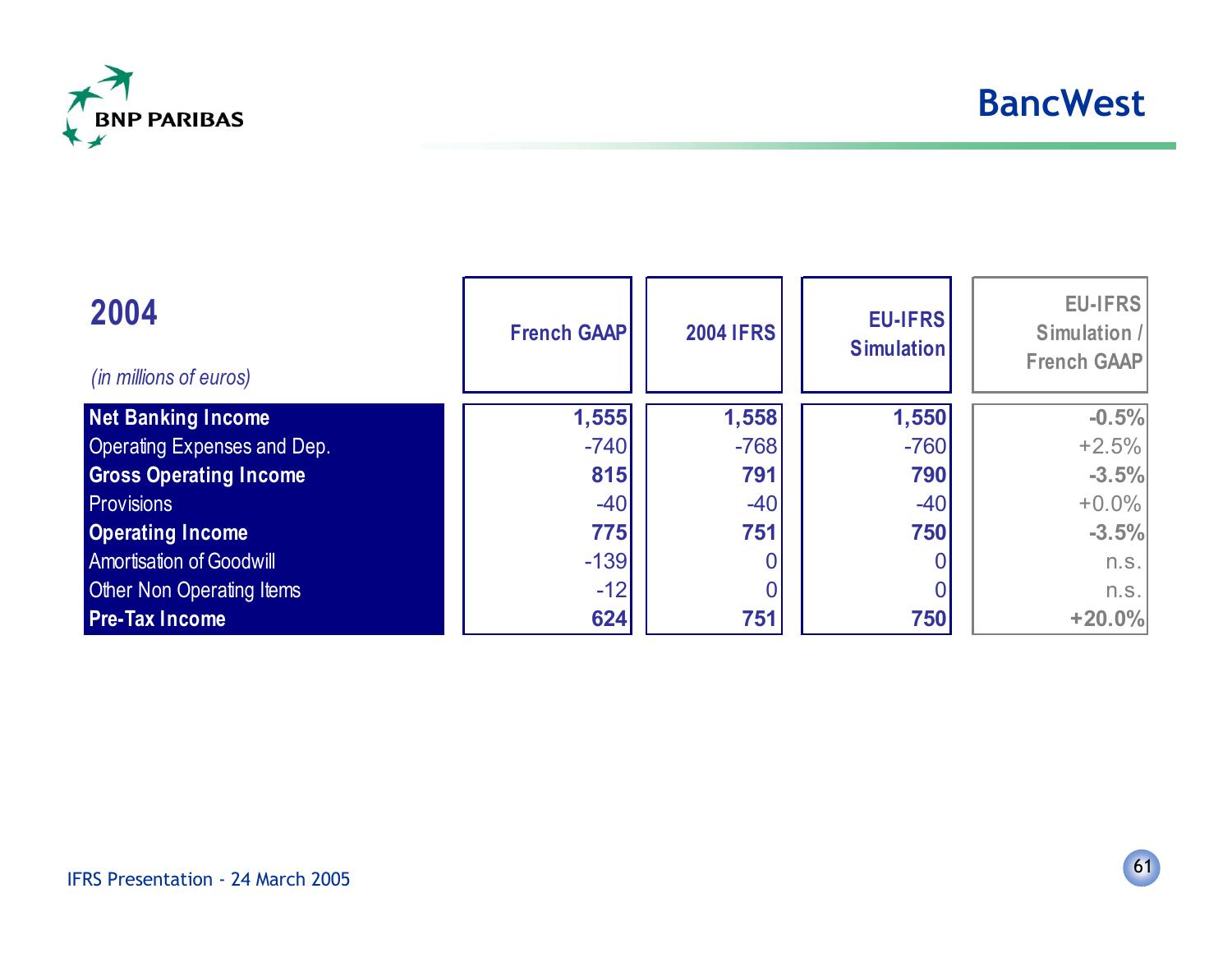

| 2004<br>(in millions of euros)  | <b>French GAAP</b> | <b>2004 IFRS</b> | <b>EU-IFRS</b><br><b>Simulation</b> | EU-IFRS<br>Simulation /<br>French GAAP |
|---------------------------------|--------------------|------------------|-------------------------------------|----------------------------------------|
| <b>Net Banking Income</b>       | 1,680              | 1,679            | 1,750                               | $+4.0%$                                |
| Operating Expenses and Dep.     | $-882$             | $-889$           | $-890$                              | $+1.0\%$                               |
| <b>Gross Operating Income</b>   | 798                | 790              | 860                                 | $+7.5%$                                |
| <b>Provisions</b>               | $-380$             | $-387$           | $-480$                              | $+27.5%$                               |
| <b>Operating Income</b>         | 418                | 403              | 380                                 | $-10.5%$                               |
| <b>Amortisation of Goodwill</b> | $-45$              |                  |                                     | n.s.                                   |
| Other Non Operating Items       | 116                | 126              | 130                                 | $+7.5%$                                |
| <b>Pre-Tax Income</b>           | 489                | 529              | 510                                 | $+2.0%$                                |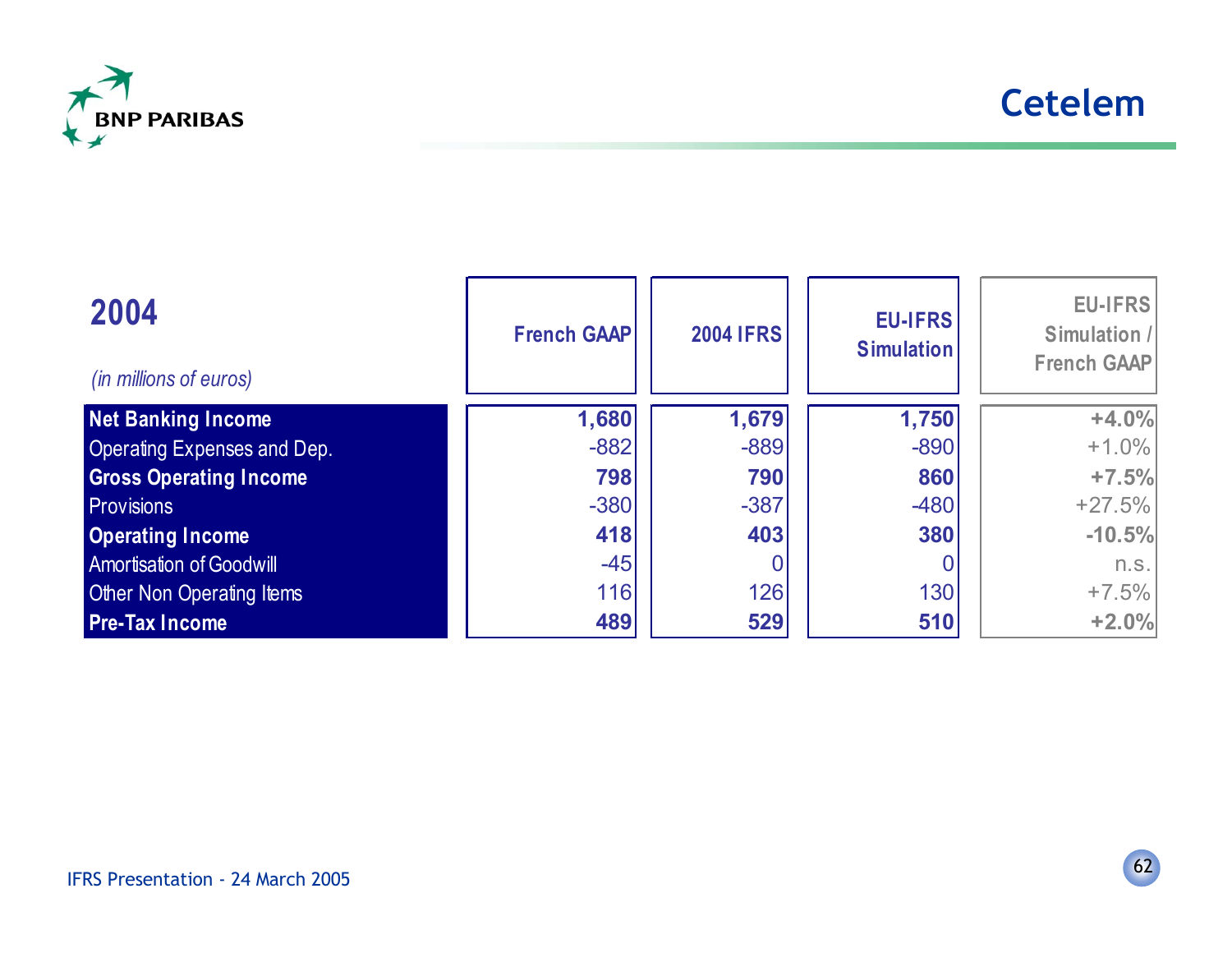

#### **Asset Management and Services**

| 2004<br>(in millions of euros)     | <b>French GAAP</b> | <b>2004 IFRS</b> | <b>EU-IFRS</b><br><b>Simulation</b> | EU-IFRS<br>Simulation /<br>French GAAP |
|------------------------------------|--------------------|------------------|-------------------------------------|----------------------------------------|
| <b>Net Banking Income</b>          | 3,019              | 3,032            | 3,030                               | $+0.5%$                                |
| <b>Operating Expenses and Dep.</b> | $-1,953$           | $-1,975$         | $-1,980$                            | $+1.0\%$                               |
| <b>Gross Operating Income</b>      | 1,066              | 1,056            | 1,050                               | $-1.5%$                                |
| <b>Provisions</b>                  | -5                 | $-5$             | n.s.                                | n.s.                                   |
| <b>Operating Income</b>            | 1,061              | 1,051            | 1,050                               | $-1.5%$                                |
| <b>Amortisation of Goodwill</b>    | $-72$              |                  |                                     | n.s.                                   |
| <b>Other Non Operating Items</b>   |                    | 10               | 10 <sup>1</sup>                     | n.s.                                   |
| <b>Pre-Tax Income</b>              | 993                | 1,061            | 1,060                               | $+6.5%$                                |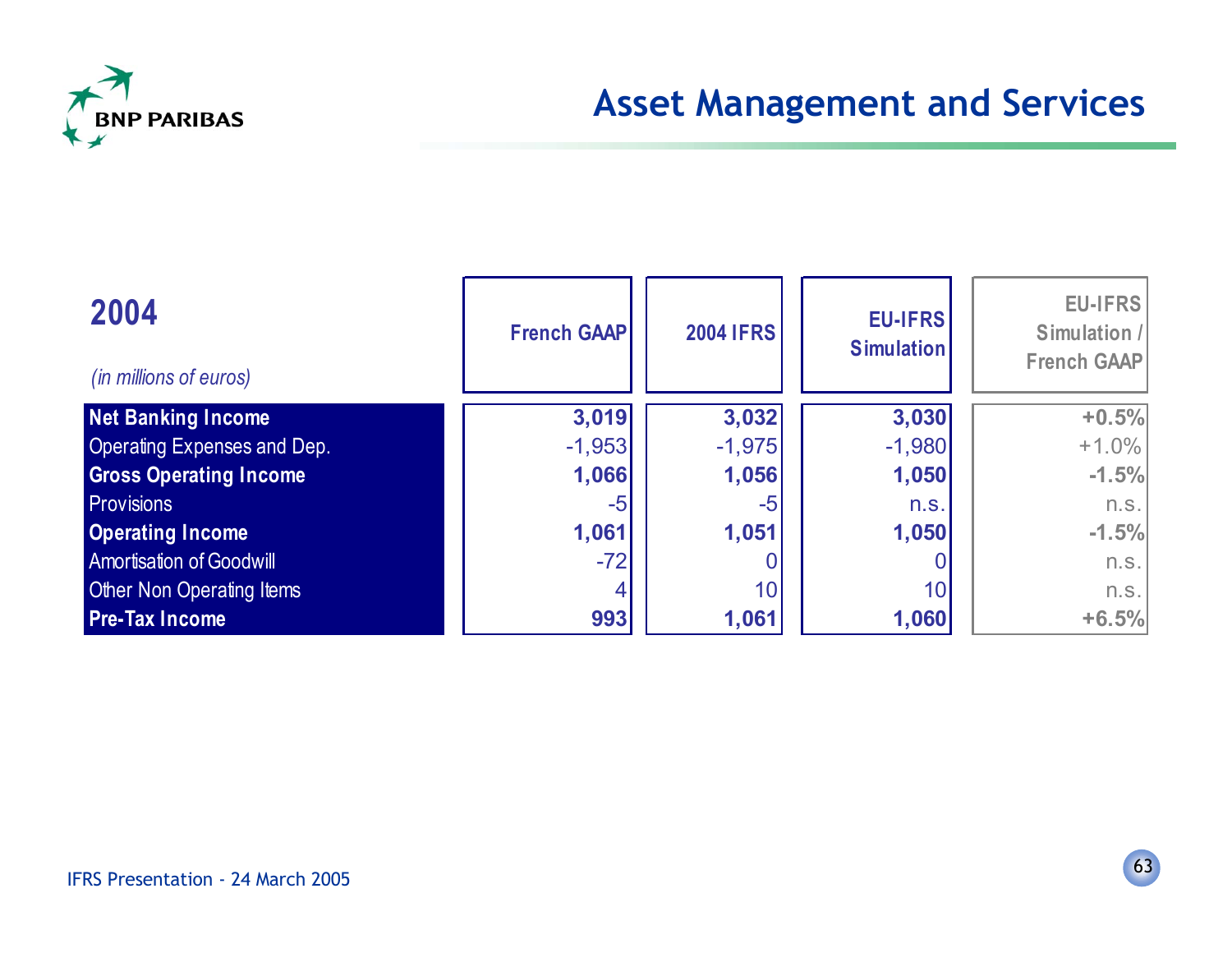

## **Corporate and Investment Banking**

| 2004<br>(in millions of euros)     | <b>French GAAP</b> | <b>2004 IFRS</b> | <b>EU-IFRS</b><br><b>Simulation</b> | EU-IFRS<br>Simulation /<br>French GAAP |
|------------------------------------|--------------------|------------------|-------------------------------------|----------------------------------------|
| <b>Net Banking Income</b>          | 5,685              | 5,684            | 5,520                               | $-3.0%$                                |
| <b>Operating Expenses and Dep.</b> | $-3,243$           | $-3,362$         | $-3,360$                            | $+3.5%$                                |
| <b>Gross Operating Income</b>      | 2,442              | 2,322            | 2,160                               | $-11.5%$                               |
| <b>Provisions</b>                  | $-58$              | $-58$            | $-80$                               | $+34.0\%$                              |
| <b>Operating Income</b>            | 2,384              | 2,264            | 2,080                               | $-12.5%$                               |
| <b>Amortisation of Goodwill</b>    | $-26$              |                  |                                     | n.s.                                   |
| <b>Other Non Operating Items</b>   | 90                 | 53               | 50                                  | $-41.0\%$                              |
| <b>Pre-Tax Income</b>              | 2,448              | 2,317            | 2,130                               | $-12.5%$                               |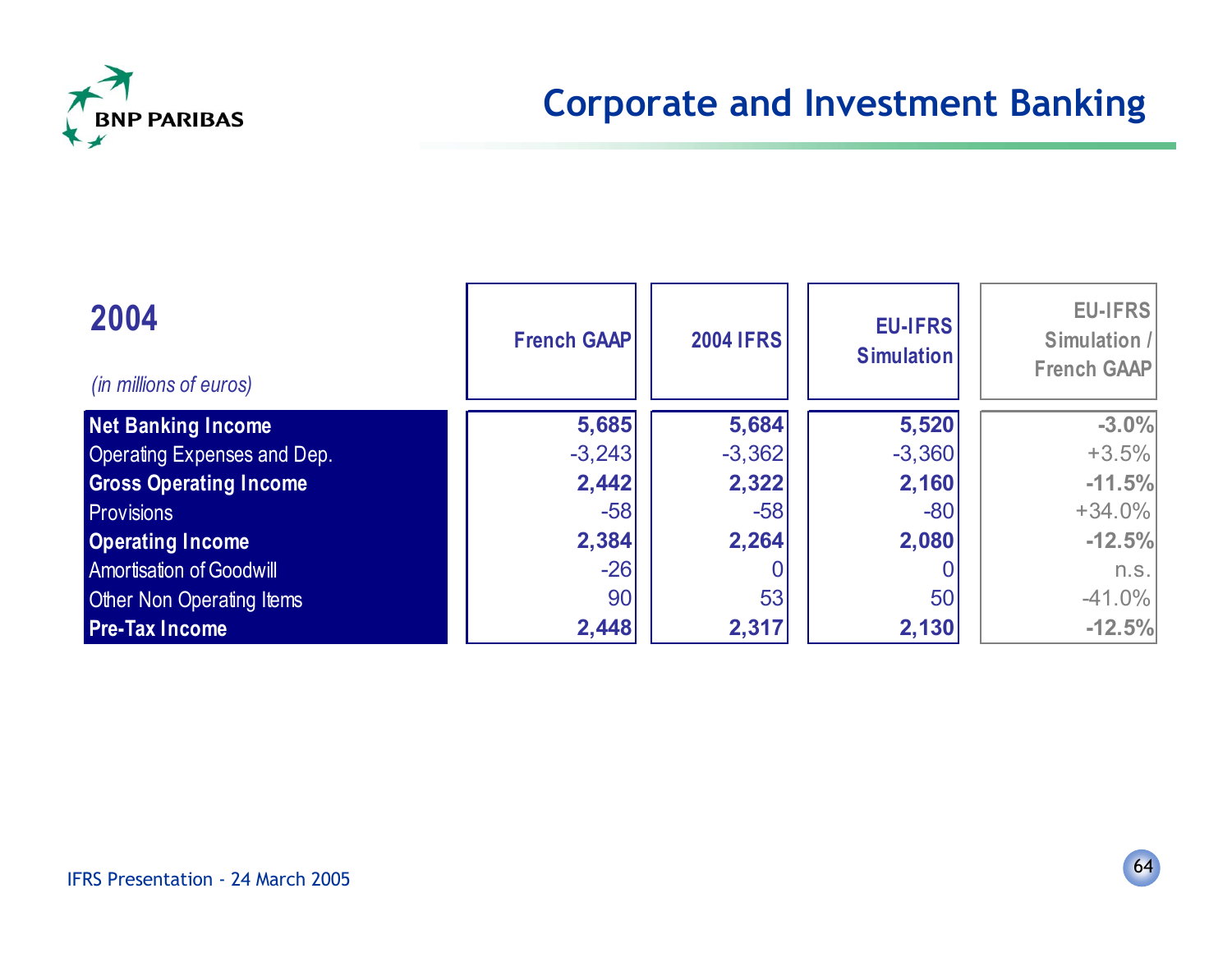

| 2004<br>(in millions of euros)     | <b>French GAAP</b> | <b>2004 IFRS</b> | <b>EU-IFRS</b><br><b>Simulation</b> | <b>EU-IFRS</b><br>Simulation /<br><b>French GAAP</b> |
|------------------------------------|--------------------|------------------|-------------------------------------|------------------------------------------------------|
| <b>Net Banking Income</b>          | 3,399              | 3,392            | 3,250                               | $-4.5%$                                              |
| <b>Operating Expenses and Dep.</b> | $-2,230$           | $-2,341$         | $-2,340$                            | $+5.0%$                                              |
| <b>Gross Operating Income</b>      | 1,169              | 1,052            | 910                                 | $-22.0%$                                             |
| <b>Provisions</b>                  | -9                 | -9               | $-10$                               | $+0.0%$                                              |
| <b>Operating Income</b>            | 1,160              | 1,043            | 900                                 | $-22.0%$                                             |
| <b>Amortisation of Goodwill</b>    | $-21$              |                  |                                     | n.s.                                                 |
| <b>Other Non Operating Items</b>   |                    | 30 <sup>1</sup>  | 30                                  | n.s.                                                 |
| <b>Pre-Tax Income</b>              | 1,141              | 1,073            | 930                                 | $-18.5%$                                             |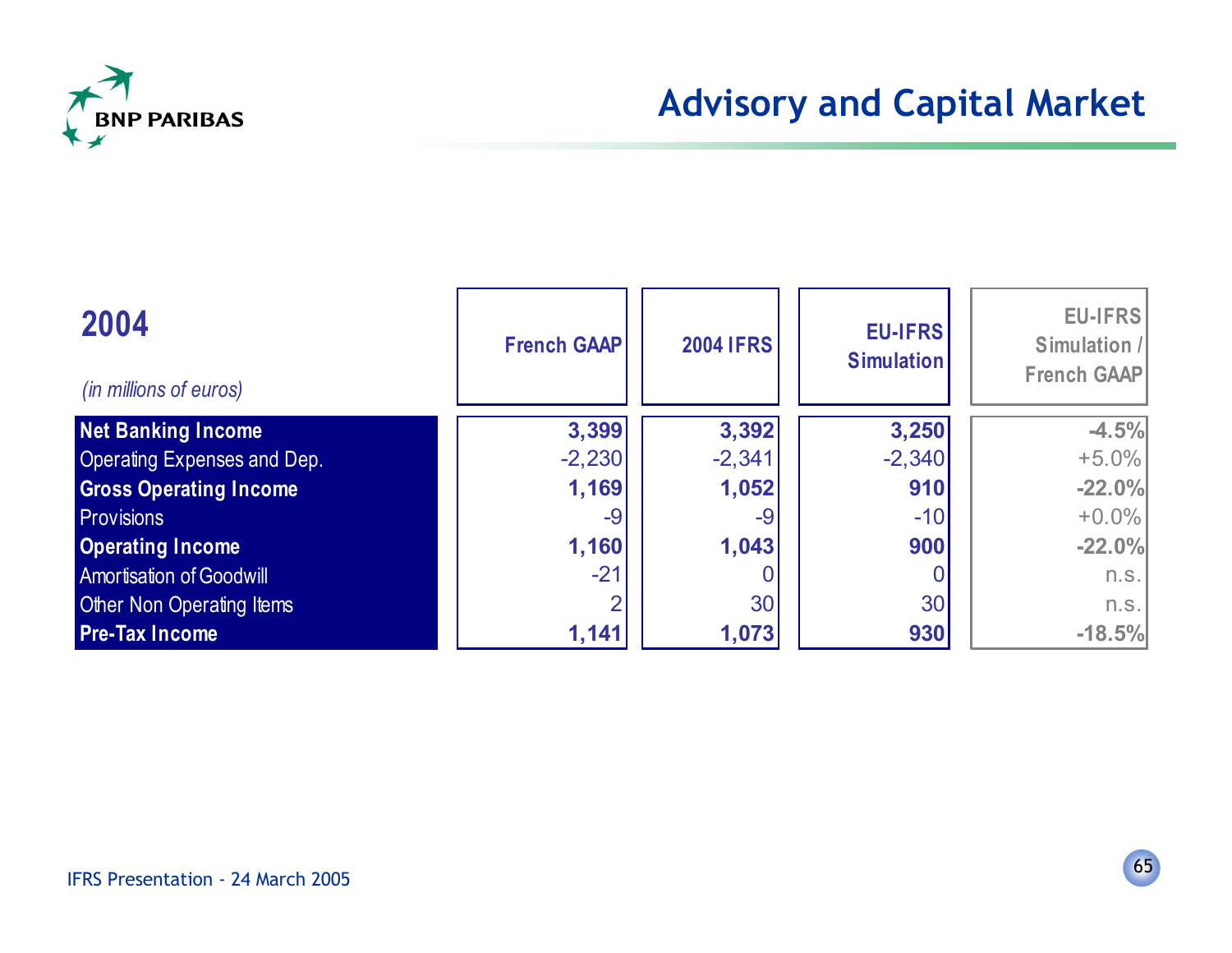

| 2004<br>(in millions of euros)  | <b>French GAAP</b> | <b>2004 IFRS</b> | <b>EU-IFRS</b><br><b>Simulation</b> | <b>EU-IFRS</b><br>Simulation /<br><b>French GAAP</b> |
|---------------------------------|--------------------|------------------|-------------------------------------|------------------------------------------------------|
| <b>Net Banking Income</b>       | 2,286              | 2,292            | 2,270                               | $-0.5%$                                              |
| Operating Expenses and Dep.     | $-1,013$           | $-1,021$         | $-1,020$                            | $+1.0%$                                              |
| <b>Gross Operating Income</b>   | 1,273              | 1,271            | 1,250                               | $-2.0%$                                              |
| <b>Provisions</b>               | $-49$              | $-49$            | $-70$                               | $+40.5%$                                             |
| <b>Operating Income</b>         | 1,224              | 1,222            | 1,180                               | $-3.5%$                                              |
| <b>Amortisation of Goodwill</b> | $-5$               |                  |                                     | n.s.                                                 |
| Other Non Operating Items       | 88                 | 23               | 20                                  | $-74.0\%$                                            |
| <b>Pre-Tax Income</b>           | 1,307              | 1,244            | 1,200                               | $-8.0%$                                              |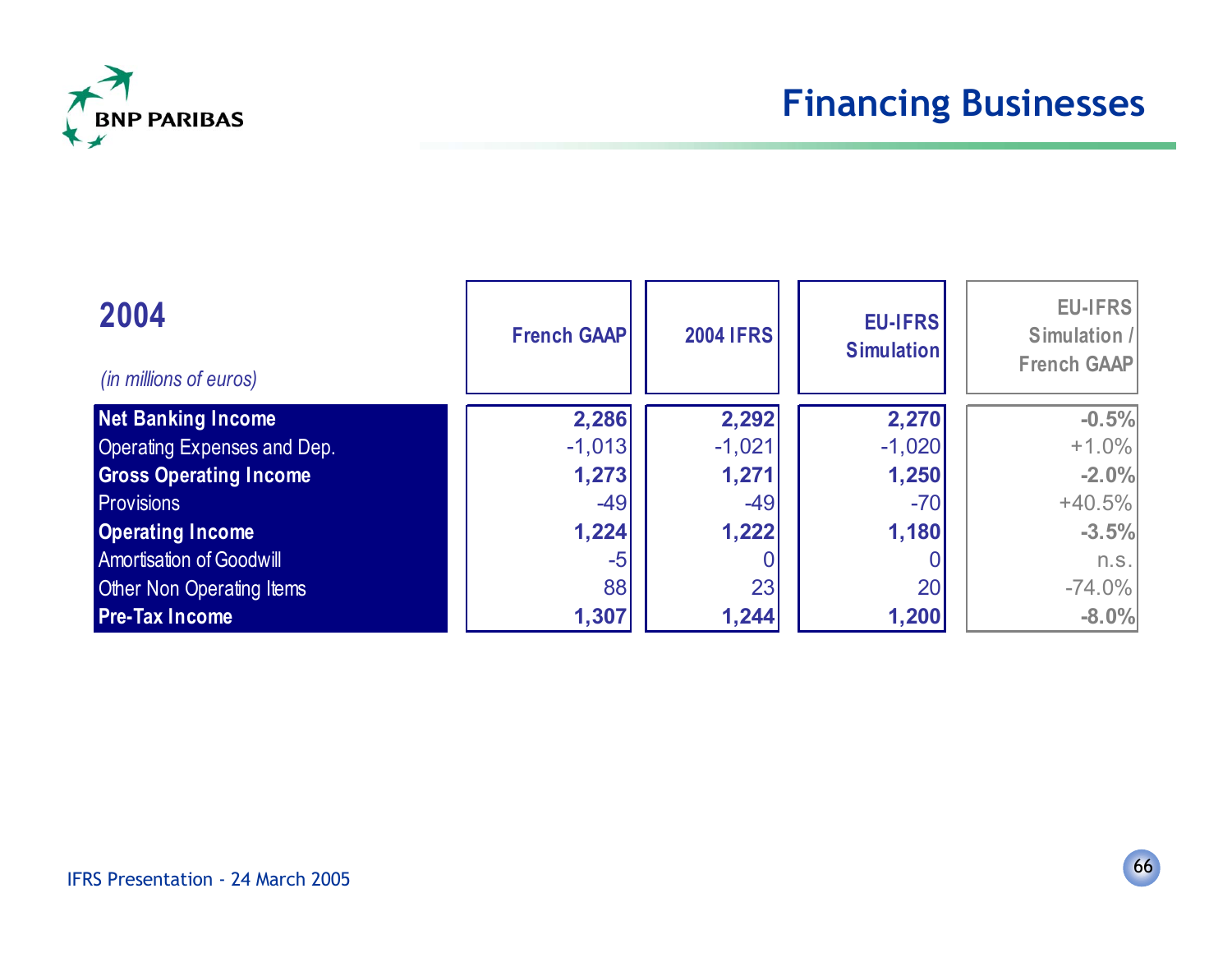

| 2004<br>(in millions of euros)     | <b>French GAAP</b> | <b>2004 IFRS</b> | <b>EU-IFRS</b><br><b>Simulation</b> |
|------------------------------------|--------------------|------------------|-------------------------------------|
| <b>Net Banking Income</b>          |                    | 417              | 420                                 |
| <b>Operating Expenses and Dep.</b> | $-30$              | $-30$            | $-30$                               |
| <b>Gross Operating Income</b>      | $-26$              | 387              | 390                                 |
| <b>Provisions</b>                  |                    |                  |                                     |
| <b>Operating Income</b>            | $-26$              | 387              | 390                                 |
| <b>Amortisation of Goodwill</b>    | $-5$               |                  |                                     |
| <b>Other Non Operating Items</b>   | 692                | 272              | 270                                 |
| <b>Pre-Tax Income</b>              | 661                | 659              | 660                                 |